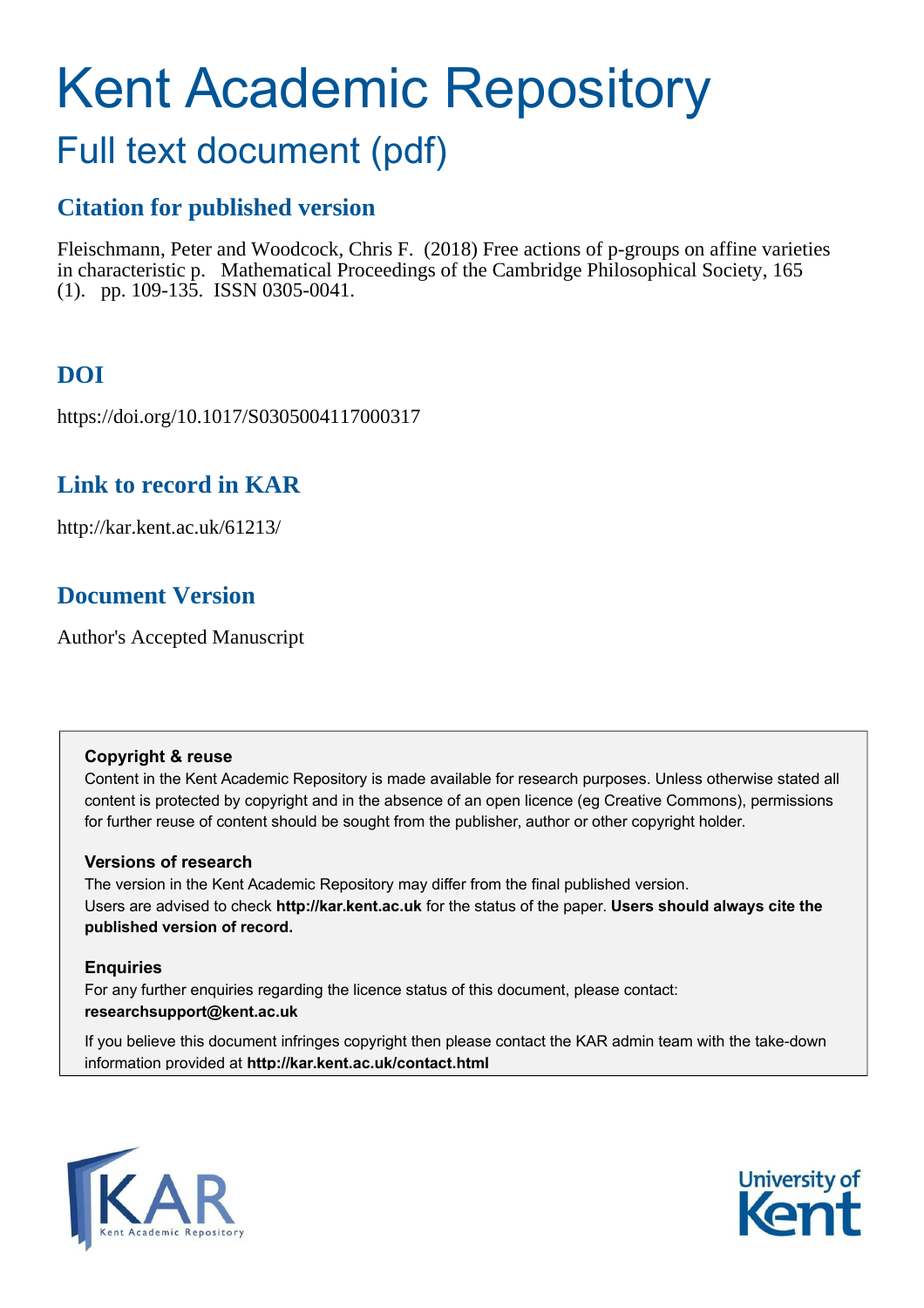#### Abstract

Let K be an algebraically closed field and  $\mathbb{A}^n \cong K^n$  affine n-space. It is known that a finite group  $\mathfrak G$  can only act freely on  $\mathbb A^n$  if K has characteristic  $p > 0$  and  $\mathfrak G$  is a p-group. In that case the group action is "non-linear" and the ring of regular functions  $K[\mathbb{A}^n]$  must be a *trace-surjective*  $K - \mathfrak{G}$ algebra.

<span id="page-1-3"></span><span id="page-1-2"></span><span id="page-1-1"></span><span id="page-1-0"></span>Now let k be an arbitrary field of characteristic  $p > 0$  and let G be a finite p-group. In this paper we study the category  $\mathfrak{Ts}$  of all finitely generated trace-surjective  $k - G$  algebras. It has been shown in [[13](#page-19-0)] that the objects in  $\mathfrak{Ts}$  are precisely those finitely generated  $k - G$  algebras A such that  $A^G \leq A$ is a Galois-extension in the sense of  $[7]$  $[7]$  $[7]$ , with faithful action of G on A. Although  $\mathfrak{Is}$  is not an abelian category it has "s-projective objects", which are analogues of projective modules, and it has (s-projective) categorical generators, which we will describe explicitly. We will show that s-projective objects and their rings of invariants are retracts of polynomial rings and therefore regular UFDs. The category  $\mathfrak T$ s also has "weakly initial objects", which are closely related to the essential dimension of G over k. Our results yield a geometric structure theorem for free actions of finite  $p$ -groups on affine k-varieties. There are also close connections to open questions on retracts of polynomial rings, to embedding problems in standard modular Galois-theory of p-groups and, potentially, to a new constructive approach to homogeneous invariant theory.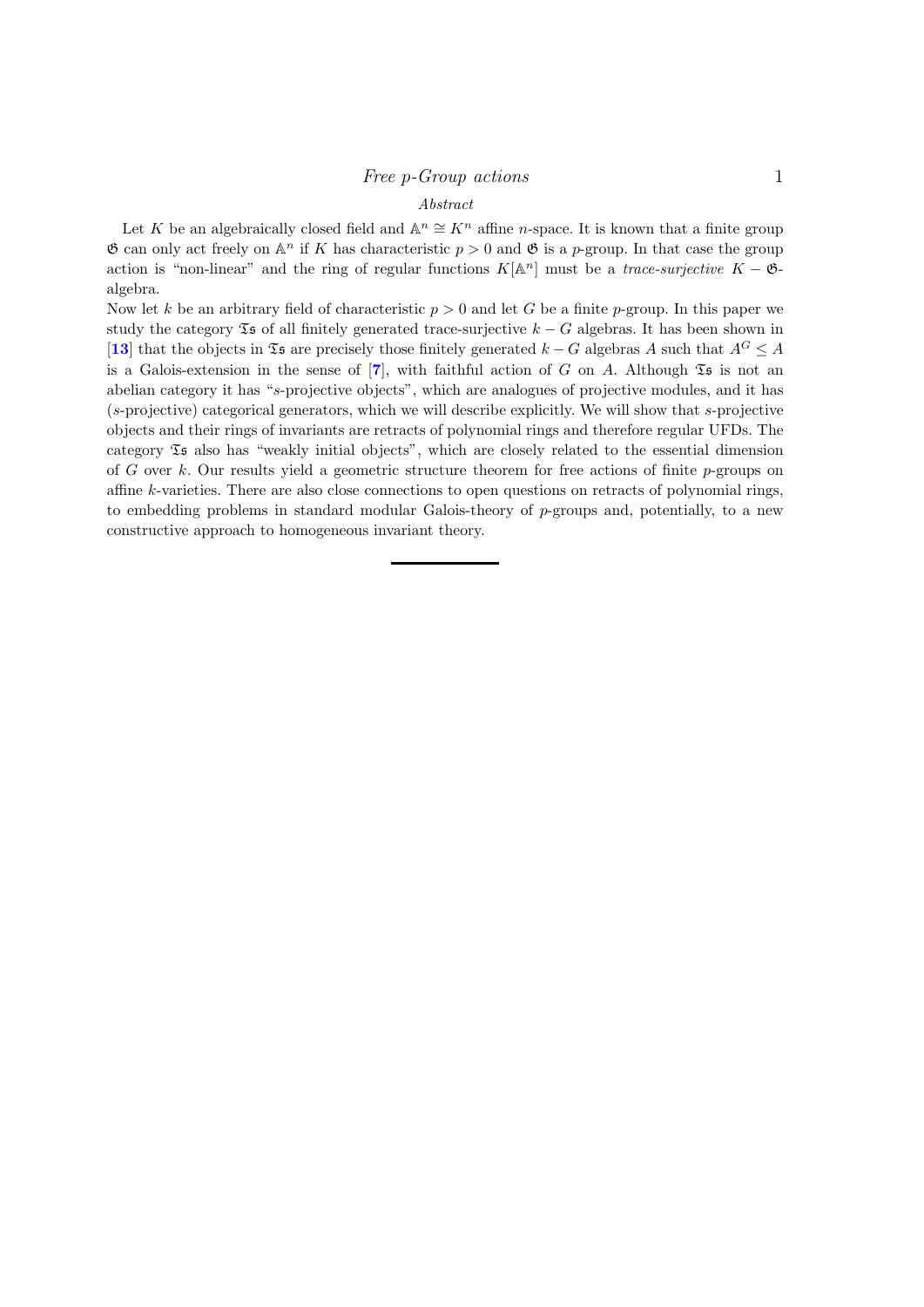#### Free actions of  $p$ -groups on affine varieties in characteristic  $p$

By Peter Fleischmann,Chris Woodcock

<span id="page-2-0"></span>School of Mathematics, Statistics and Actuarial Science, University of Kent, Canterbury

(Received )

#### 0. Introduction

Let k be a field,  $\mathfrak G$  a finite group and X a k-variety. The following beautiful argument appears in Serre's paper "How to use finite fields for problems concerning infinite fields" ([[27](#page-20-0)]). Unable to express it any better we quote almost verbatim:

" Suppose that  $\mathfrak G$  acts freely on X. There is a Cartan-Leray spectral sequence (... of étale cohomology...)  $H^i(\mathfrak{G}, H^j(X, C)) \Rightarrow H^{i+j}(\mathfrak{G}, H^j(X/\mathfrak{G}, C))$ , where C is any finite abelian group. If X is the affine *n*-space  $\mathbb{A}^n$  and |C| is prime to char(k), then  $H^j(X, C) = 0$  for  $j > 0$  and  $H^0(X, C) = C$ . In that case the spectral sequence degenerates and gives  $H^i(\mathfrak{G}, C) = H^i(X/\mathfrak{G}, C)$  for every i, i.e.  $X/\mathfrak{G}$  has the same cohomology as the classifying space of  $\mathfrak{G}$ . Take now  $C = \mathbb{Z}/\ell\mathbb{Z}$  and suppose that  $\ell$  divides  $|\mathfrak{G}|$ . It is well known that  $H^j(\mathfrak{G}, C)$ is non-zero for infinitely many j's, and that  $H<sup>j</sup>(X/\mathfrak{G}, C)$  is zero for  $j > 2 \cdot \text{dim}X$ : contradiction!" This establishes the following

THEOREM 0.1. The only finite groups which can act freely on  $\mathbb{A}^n$  are the p-groups with  $p = \text{char}(k)$ .

Serre then poses the *Exercise*: "Let  $\mathfrak{G}$  be a finite p-group with  $p = \text{char}(k)$ . Show that there exists a free action on  $\mathbb{A}^n$ , provided that *n* is large enough."

Parts of the current article can be viewed as solving a "generic version" of this exercise. Using results from [[13](#page-19-0)] we obtain the following:

THEOREM 0.2. Let  $k = \overline{k}$  be an algebraically closed field of characteristic  $p > 0$  and G be a finite group of order  $p^n$ . Then the group G acts freely on the affine space  $A \cong k^{|G|-1}$  in such a way that the following hold:

- (i) The quotient space  $\mathbf{A}/G$  is isomorphic to affine space  $k^{|G|-1}$ .
- (ii) There is a (non-linear) decomposition  $\mathbf{A} = \mathbf{B} \times \mathbf{C}$  such that G acts freely on  $\mathbf{B} \cong k^n$  and trivially on  $\mathbf{C} \cong k^{|G|-n-1}.$
- (iii) The quotient space  $\mathbf{B}/G$  is isomorphic to affine space  $k^n$ .

Moreover we will show that the varieties  $A$  and  $B$  are *cogenerators* in the category of affine varieties with free G-action. Combining this with a structure theorem in [[13](#page-19-0)] on modular Galois-extensions of finite p-groups, we obtain the following geometric structure theorem:

THEOREM 0.3. Let  $k = \overline{k}$  be an algebraically closed field of characteristic  $p > 0$  and G be a finite group of order  $p^n$  and let X be an arbitrary affine variety.

- (i) There is an affine variety Y with free G-action such that  $Y/G \cong X$ .
- (ii) Every such Y is a fibre product of the form  $Y \cong X \times_{\mathbf{B}/G} \mathbf{B}$ .
- (iii) For every such Y there is a G-equivariant embedding  $Y \hookrightarrow \mathbf{B}^N$  for some  $N \in \mathbb{N}$  (which is the "cogenerator property" of B).

It turns out that free actions of p-groups on affine varieties in characteristic  $p > 0$  are dualizations of group actions on affine k-algebras which are Galois ring extensions over the ring of invariants, in the sense of Auslander-Goldmann [[1](#page-19-2)] or Chase-Harrison-Rosenberg [[7](#page-19-1)]. In [[13](#page-19-0)] we showed that for a p-group G acting faithfully on a k-algebra A in characteristic p, the extension  $A \geq A^G$  is Galois if and only if the algebra A is trace-surjective in the sense of Definition 0·[4.](#page-2-0) We then went on to develop a structure theory for such algebras and their rings of invariants. Using the results obtained there, we will prove Theorems [0](#page-1-0)·2 and [0](#page-1-1)·3 by

2010 Mathematics Subject Classification: 13A50,14L24,13B05,20C20,12F12.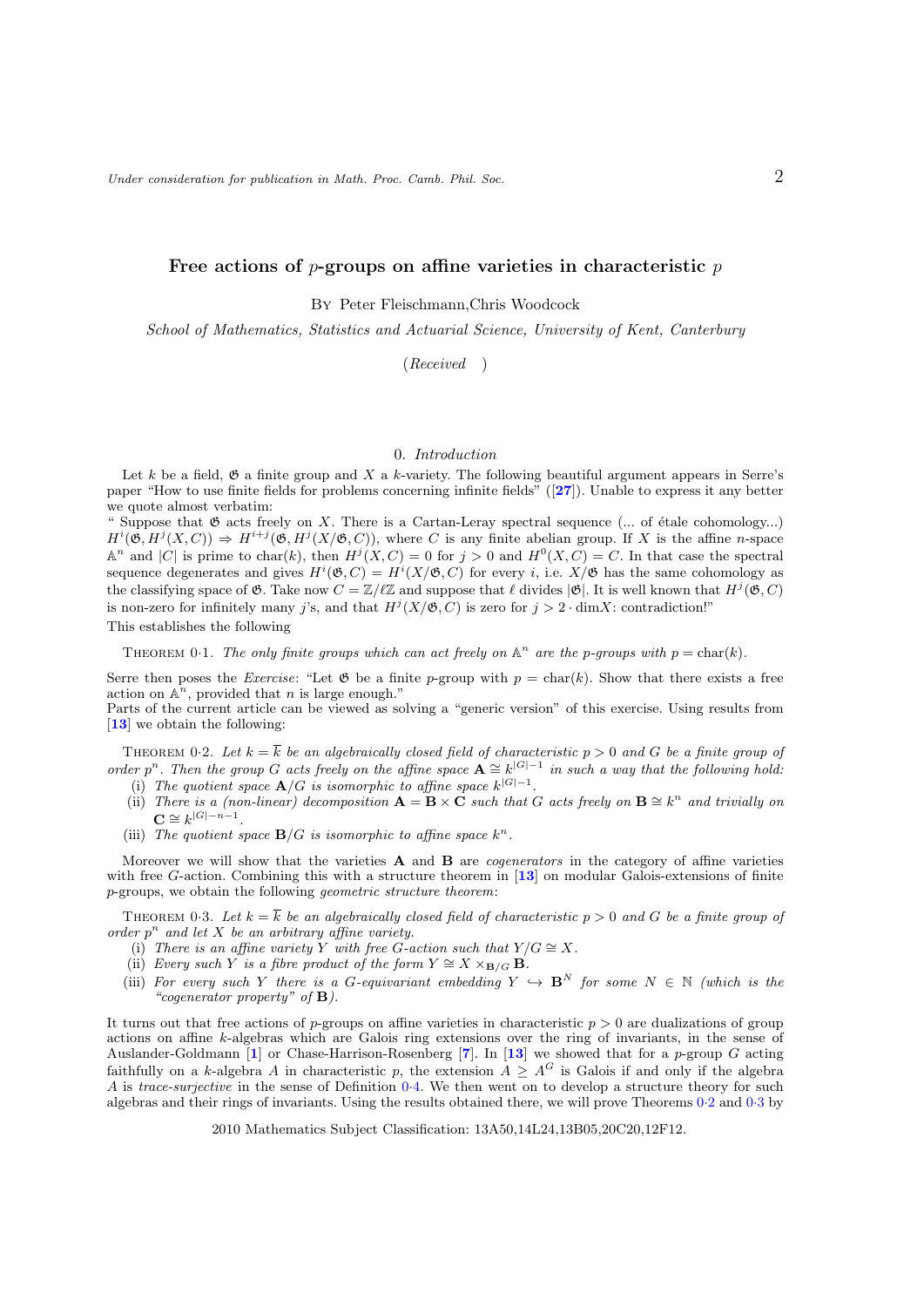studying the category of modular Galois extensions of finitely generated  $k$ -algebras, where the Galois group is a fixed finite p-group.

<span id="page-3-1"></span>Let  $\mathfrak G$  be an arbitrary finite group, k a field and A a commutative k-algebra on which  $\mathfrak G$  acts by k-algebra automorphisms; then we call  $\overrightarrow{A}$  a  $k - \mathfrak{G}$  algebra. Let  $A^{\mathfrak{G}} := \{a \in \overrightarrow{A} \mid a g = a \; \forall g \in \mathfrak{G}\}\$  be the ring of *invariants* and let tr := tr<sub> $\mathfrak{G}$ </sub> :  $A \to A^{\mathfrak{G}}$ ,  $a \mapsto \sum_{g \in \mathfrak{G}} ag$  be the *transfer map* or *trace map*. This is obviously a homomorphism of  $A^{\mathfrak{G}}$ -modules, but not of k-algebras. As a consequence the image  $\text{tr}(A) \leq A^{\mathfrak{G}}$  is an ideal in  $A^{\mathfrak{G}}.$ 

<span id="page-3-2"></span>DEFINITION 0.4. A  $k - \mathfrak{G}$  algebra A such that  $tr(A) = A^{\mathfrak{G}}$  will be called a **trace-surjective**  $k - \mathfrak{G}$ -algebra. With  $\mathfrak{Ts} := \mathfrak{Ts}_\mathfrak{G}$  we denote the category of all finitely generated trace-surjective k− $\mathfrak{G}$ -algebras, with morphisms being  $\mathfrak G$ -equivariant homomorphisms of k-algebras. For  $A, B \in \mathfrak T$  the set of morphisms  $\phi : A \to B$  will be denoted by  $\mathfrak{Is}(A, B)$ .

We are grateful to an anonymous referee for pointing out to us that there is in fact a deeper analogy between free  $\mathfrak G$  actions on affine varieties and faithful  $\mathfrak G$ -actions up to birational isomorphism (or, equivalently, finitely generated field extensions  $K/k$  with  $\mathfrak{G}\text{-action}$ . The latter can also be organized into a category,  $R\mathfrak{G}$  which has been studied by many authors (e.g. see  $[24]$  $[24]$  $[24]$  (subsection 1.3) or  $[25]$  $[25]$  $[25]$  (subsection 2.4,2.6).

While the duality between free actions of finite groups on varieties and Galois-extensions of corresponding coordinate rings over their ring of invariants is true for any finite group, the identification with trace-surjective algebras is only valid for finite p-groups. Indeed, if  $1 < |G|$  is coprime to  $p = \text{char}(k)$ , then every linear Gaction is trace-surjective, but not free. This special role of  $p$ -groups with regard to free group actions was a major motivation for the investigations in this paper. However, some of our results and aspects of the theory developed for  $p$ -groups have natural generalizations to arbitrary finite groups, where they lead to the notion of "p-local Galois extensions" or "p-locally free group actions". For initial steps in this direction see [[15](#page-19-3)].

The category  $\mathfrak{Is}$  contains weakly initial objects  $\mathfrak{W} \in \mathfrak{Is}$  satisfying  $\mathfrak{Is}(\mathfrak{W}, A) \neq \emptyset$  for any  $A \in \mathfrak{Is}$ . If G is a finite p-group, then every algebra  $A \in \mathfrak{Ts}$  turns out to be an extension by invariants of a quotient of  $\mathfrak W$  of the form  $A^G \otimes_{\mathfrak{M}^G} \mathfrak{W}$ . Although the category  $R\mathfrak{G}$  does not have weakly initial objects, it contains analogues that some authors call "versal" or "strongly versal", referring to a G-variety X with faithful G-action, which admits a G-equivariant dominant rational map  $V \to X$  for some linear action of G on a vector space V. For the notion of "versality" see [[26](#page-20-3)] section 5. Strong versality is defined and studied in [[11](#page-19-4)], where the term "very versal" is used in place of "strongly versal".

<span id="page-3-4"></span>The category  $\mathfrak T$  is not abelian. However, it has finite coproducts given by tensor products of k-algebras. With the help of these one can define analogues of projective modules, which we call "s-projective objects", because projectivity is defined using surjective maps rather than epimorphisms. There are also analogues of generators in module categories and we will give explicit descriptions of s-projective generators. These arise in (homogeneous) modular invariant theory as dehomogenized symmetric algebras of suitable linear representations, such as the regular representation. Let  $S \hookrightarrow T$  be an extension of k-algebras, then S is a retract of T if  $T = S \oplus I$  with *ideal*  $I \subseteq T$ . We will show that s-projective objects and their rings of invariants are retracts of polynomial rings and therefore regular Unique Factorization Domains (UFDs) (see [[10](#page-19-5)] Proposition 1.8).

From now on let k be an arbitrary field of characteristic  $p > 0$  and G a finite p-group, whereas  $\mathfrak{G}$  will be used to denote a general finite group. We will adopt the following definitions and notations, often used in affine algebraic geometry:

<span id="page-3-3"></span>DEFINITION 0.5. Let R be a k-algebra and  $n \in \mathbb{N}$ .

- (i) With  $R^{[n]}$  we denote the polynomial ring  $R[T_1, \cdots, T_n]$  over R.
- (ii) Let  $\mathbb{P} = k[T_1, \dots, T_m] \cong k^{[m]}$  and  $G \leq \text{Aut}_k(\mathbb{P})$ . Then  $\mathbb P$  is called **triangular** (with respect to the chosen generators  $T_1, \dots, T_m$ , if for every  $g \in G$  and  $i = 1, \dots, m$  there is  $f_{g,i}(T_1, \dots, T_{i-1}) \in$  $k[T_1, \cdots, T_{i-1}]$  such that  $(T_i)g = T_i + f_{g,i}(T_1, \cdots, T_{i-1}).$
- (iii) Let  $m \in \mathbb{N}$ , then a k-algebra R is called  $(m-)$  stably polynomial if  $T := R \otimes_k k^{[m]} \cong R^{[m]} \cong k^{[N]}$  for some  $N \in \mathbb{N}$ . Assume moreover that R is a k – G algebra and T extends the G-action on R trivially, *i.e.*  $T \cong R \otimes_k F$  with  $F = F^G \cong k^{[m]}$ . If T is triangular, then we call R (m-) stably triangular.

In order to describe the results of this paper in more detail, we need to refer to some definitions and results obtained in  $[13]$  $[13]$  $[13]$ :

<span id="page-3-0"></span>Let G be a finite group of order  $p^n$  with regular representation  $V_{reg} \cong kG$  and let  $D_k$  be the dehomogenization of the symmetric algebra  $Sym(V_{reg}^*)$ , as defined in [[13](#page-19-0)] (see also Section [1](#page-4-0) shortly after Theorem 1·[8\)](#page-6-0). It is known that a graded algebra and its dehomogenizations share many interesting properties (see e.g. [[4](#page-19-6)] pg. 38 and the exercises 1.5.26, 2.2.34, 2.2.35 loc. cit.) Clearly the algebra  $D_k \in \mathfrak{S}$  is a polynomial ring of Krull-dimension  $|G| - 1$  with triangular G-action.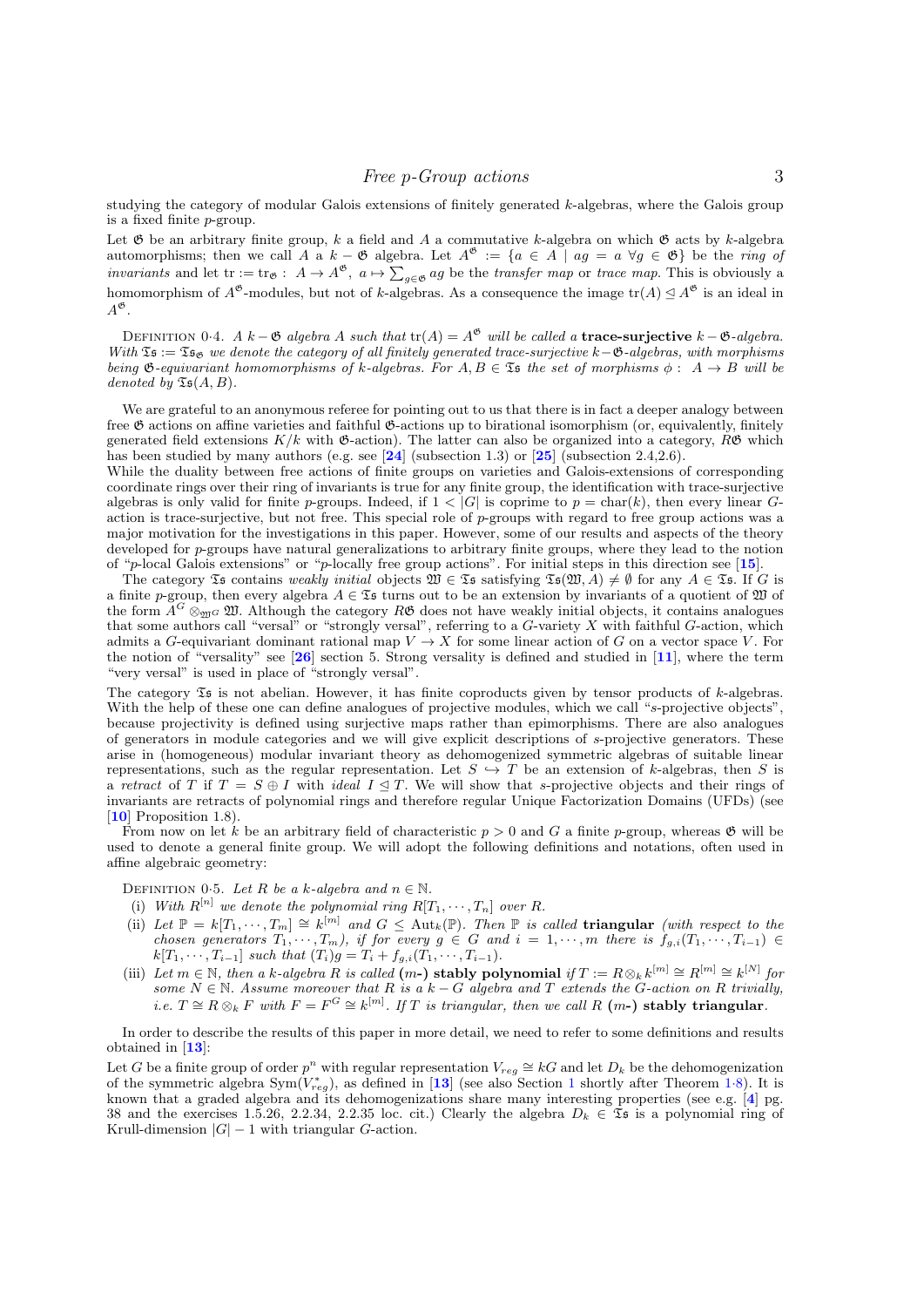The following Theorem was one of the main results of [[13](#page-19-0)]:

THEOREM 0.6 ([[13](#page-19-0)] Theorems 1.1-1.3). There exists a trace-surjective triangular G-subalgebra  $U := U_G$  $D_k$ , such that  $U \cong k^{[n]}$  is a retract of  $D_k$ , i.e.  $D_k = U \oplus I$  with a G-stable ideal  $I \trianglelefteq D_k$ . Moreover:  $U^G \cong k^{[n]}$ and  $D_k^G \cong k^{[|G|-1]}$ .

For any  $k - G$ -algebra  $A \in \mathfrak{Ts}$  and  $\ell \in \mathbb{N}$  we define  $A^{\otimes \ell} := \coprod_{i=1}^{\ell} A := A \otimes_k \cdots \otimes_k A$  with  $\ell$  copies of  $A$ involved. The following are main results of the present paper:

THEOREM 0.7. Let  $\Gamma \cong k^{[d]} \in \mathfrak{Ts}$  with triangular G-action, e.g.  $\Gamma \in \{D_k, U\}$ . Then

- (i)  $\Gamma$  is an s-projective generator in the category  $\mathfrak{S}s$ .
- (ii) For any  $A \in \mathfrak{Ts}$  there is a G equivariant isomorphism  $A \otimes_k \Gamma \cong A \otimes_k k[T_1, \cdots, T_d] \cong A^{[d]}$ , which is the identity on A, with

$$
k[T_1, \cdots, T_d] \leq (A \otimes_k \Gamma)^G \cong (A^G)^{[d]}.
$$

<span id="page-4-1"></span>(iii)  $\Gamma^{\otimes \ell} \cong \Gamma \otimes_k k[s_1, \cdots, s_N]$  with  $k^{[N]} \cong k[s_1, \cdots, s_N] \leq (\Gamma^{\otimes \ell})^G$ .

- (iv) For every  $\ell$  the ring of invariants  $(\Gamma^{\otimes \ell})^G$  is stably polynomial.
- (v) If  $\Gamma \in \{D_k, U\}$ , then  $(\Gamma^{\otimes \ell})^G$  is a polynomial ring.

Proof. (1),([2](#page-9-0)) and (3): It follows from Proposition 2.9 that Γ is "erasable" (see Definition 2.[8\)](#page-8-0), which by Theorem  $2.11$  $2.11$  implies that  $\Gamma$  is an *s*-projective generator in  $\mathfrak{Ts}$ . (4): This follows from Theorem 2·[13.](#page-9-2)

(5): This follows from Corollary 2·[14.](#page-10-0)  $\Box$ 

The above results on rings in  $\mathfrak{S}_5$  having polynomial, stably polynomial or retract-polynomial rings of invariants have analogues in the category  $R\mathfrak{G}$ : they appear in the form of invariant fields being rational, stably rational and retract rational, respectively. In the case where  $X \in R\mathfrak{G}$  is strongly versal, retract rationality of  $k(X)^{\mathfrak{G}}$ is equivalent to the existence of a "generic polynomial" for  $\mathfrak{G}$  (for details, see [[17](#page-19-7)], Section 5.2. e.g. Theorem 5.2.3. pg.99).]

THEOREM 0.8. Let  $P \in \mathfrak{Ts}$  be s-projective[,](#page-3-0) then both,  $P$  and  $P^G$  are retracts of polynomial rings over k.

<span id="page-4-2"></span>*Proof.* See Theorem 2.[16.](#page-10-1)  $\Box$ 

It follows from [[10](#page-19-5)] Proposition 1.8 that retracts of a unique factorization domain (UFD) are UFDs as well and from [[10](#page-19-5)] Corollary 1.11 that retracts of regular rings are regular. Hence

COROLLARY 0.9. Let  $P \in \mathfrak{Ts}$  be s-projective, then both,  $P$  and  $P^G$  are regular UFDs.

Setting  ${\bf A} := \max - \text{spec}(D_k)$  and  ${\bf B} := \max - \text{spec}(U)$  with  ${\bf A}/G \cong \max - \text{spec}(D_k^G)$  and  ${\bf B}/G \cong$ max – spec( $U^G$ ) it is clear now how to obtain Theorems [0](#page-3-1)·2 and 0·3 (3) from Theorems 0·6 and 0·[7.](#page-3-2) The statements in  $0.3$  $0.3$  (1) and (2) follow from

THEOREM 0.10 ([[13](#page-19-0)] Theorem 1.2). Every algebra  $A \in \mathfrak{Ts}$  with given ring of invariants  $A^G = R$  is of the form

$$
A \cong R[Y_1, \cdots, Y_n]/(\sigma_1(\underline{Y}) - r_1, \cdots, \sigma_n(\underline{Y}) - r_n)
$$

with suitable  $r_1, \dots, r_n \in R$ , and G-action derived from the action on U.

<span id="page-4-0"></span>Let V be a finite dimensional k-vector space,  $\mathfrak{G} \leq GL(V)$  a finite group and  $S(V^*) := Sym(V^*)$  the symmetric algebra over the dual space  $V^*$  with induced linear  $\mathfrak{G}\text{-action}$ . One of the main objectives of (homogeneous) invariant theory is the study of the structure of the ring of invariants  $S(V^*)^{\mathfrak{G}}$ . By a result of Serre  $(3)$  $(3)$  $(3)$ ) these rings are regular (and then polynomial, as they are graded rings) only if the group  $\mathfrak{G}$ is generated by pseudo-reflections. If char(k) does not divide  $|\mathfrak{G}|$ , the converse also holds by the well-known theorem of Chevalley-Shephard-Todd and Serre(see e.g. [[9](#page-19-9)] or [[28](#page-20-4)]). If  $\mathfrak{G} = G$  is a p-group in characteristic  $p > 0$ , all pseudo-reflections are transvections of order p, so if G is not generated by elements of order p the ring  $S(V^*)^G$  can never be regular. In this case  $S(V^*)^G$  can have a very complicated structure and, in most cases, will not even be Cohen-Macaulay. If  $A \in \mathfrak{S}_5$ , then obviously  $S(V^*) \otimes_k A \in \mathfrak{S}_5$ . Using the universal property of polynomial rings one can show that for every k-G-algebra  $S \cong k^{[d]}$  with triangular G-action, the  $k-\tilde{G}$  algebra  $S\otimes_k \mathcal{P}$  is s-projective in  $\mathfrak{Ts}$ , whenever  $\mathcal P$  is. In particular  $S\otimes_k \mathcal{P}$  and  $(S\otimes_k \mathcal{P})^G$  are retracts of polynomial rings and therefore regular UFDs.

<sup>1</sup> see Definition [2](#page-7-0).1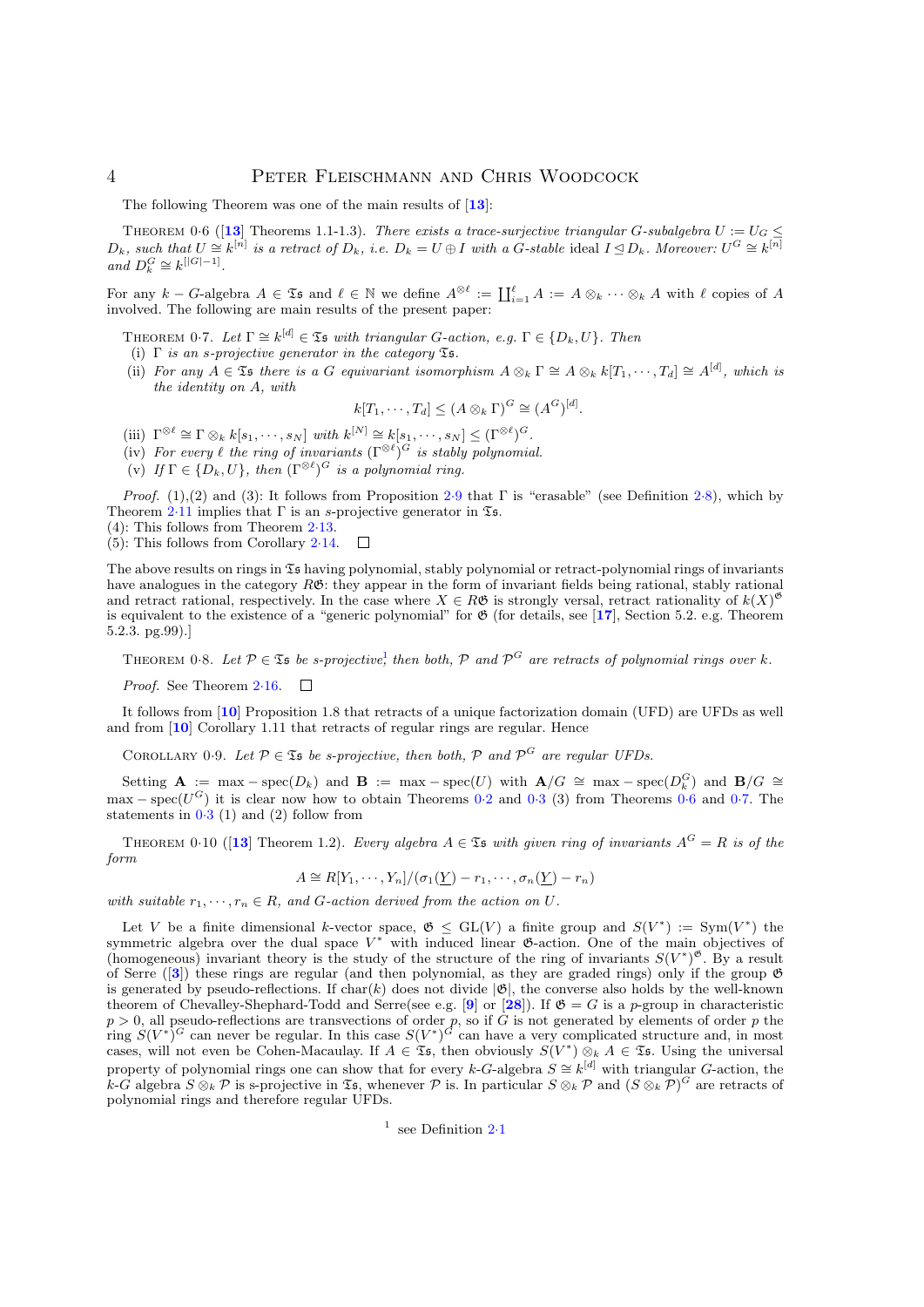In [[10](#page-19-5)], the question was asked whether retracts of polynomial rings are again polynomial rings. Despite some positive answers in low-dimensional special cases (see [[29](#page-20-5)]) this question was unanswered for several decades. Recently S. Gupta ([[16](#page-19-10)]) found a counterexample to the "cancellation problem" in characteristic  $p > 0$ , which also implies a negative answer in general to Costa's question. Gupta's example yields a non-polynomial retract R of a polynomial ring, which however is still stably polynomial. Using Theorem 0·[10](#page-3-3) one can easily construct  $A \in \mathfrak{Ts}$  with  $A^G \cong R$ , such that A is s-projective. So there are s-projective objects in  $\mathfrak{Ts}$  with non-polynomial invariant rings. If all retracts of polynomial rings were stably polynomial, then this would be true for arbitrary s-projective objects in  $\mathfrak T$ s and their invariant rings. This is our main reason for the following

QUESTION 0.1. Are  $P$  and  $P^G$  stably polynomial rings for every s-projective  $P \in \mathfrak{Is}$ ?

For  $P = D_k$  or U this is already contained in Theorem [0](#page-3-1).6 and for  $P = S \otimes D_k$  or  $P = S \otimes U$  with triangular  $k - G$  algebra  $S \cong k^{[d]}$  it follows from 2·[10.](#page-9-3) From this one can derive a result that includes "graded" modular rings of invariants", for which we don't know any other reference in the literature:

<span id="page-5-2"></span><span id="page-5-1"></span>THEOREM 0·11. Let  $S \cong k^{[d]}$  be a polynomial ring with triangular G-action (e.g.  $S = S(V^*)$ ). Then the ring of invariants  $S^G$  is the intersection of two polynomial subrings inside an s-projective polynomial k–G-algebra  $k^{[N]} \in \mathfrak{Ts}$  of Krull-dimension  $N = d + n$  with  $n := \log_p |G|$ . If moreover  $S \in \mathfrak{Ts}$ , then  $S^G \otimes_k k^{[n]} \cong k^{[n+d]}$ , *i.e.*  $S^G$  *is n-stably polynomial.* 

*Proof.* See Theorem 2.[17.](#page-10-2) The proof will show that the intersection  $S^G$  can be obtained by a procedure of "elimination of variables".  $\Box$ 

<span id="page-5-3"></span>A special role in the category  $\mathfrak T$  is played by "minimal universal" or "basic" algebras, which are investigated in Sections [3](#page-11-0) and [4.](#page-16-0) They turn out to be integral domains of the same Krull-dimension  $d_k(G)$ , an invariant depending only on the group G and the field  $k$ . The analogues in the category  $R\mathfrak{G}$  are the strongly versal varieties of minimal dimension. This minimal dimension is the essential dimension  $e_k(\mathfrak{G})$  as defined by Buhler and Reichstein ([[5](#page-19-11)]) and we will see that  $d_k(G)$  provides an upper bound for  $e_k(G)$ . The following is one of the main results of these sections: (See Section [4](#page-16-0) and Theorem [4](#page-17-0)·4 for details and

precise definitions).

THEOREM 0.12. Let char $(k) = p > 0$  and G be a group of order  $p^n$ . The minimal universal objects  $\mathfrak{U} \in \mathfrak{S}$ are integral domains of Krull dimension  $d_k(G)$ , satisfying  $e_k(G) \leq d_k(G) \leq n$ . Moreover, "essential G-fields" of transcendence degree  $e_k(G)$  appear among the "embedded residue class fields"  $k(\wp) \rightarrow \text{Quot}(\mathfrak{U})$  of  $\mathfrak{U}$  with respect to suitable G-stable prime ideals  $\wp \leq \mathfrak{U}$ .

The rest of the paper is organized as follows: In Section one we describe the connection between free actions of a finite group on affine varieties and Galois extensions of rings. In particular for normal varieties we formulate a freeness-criterion in terms of the Dedekind different (Corollary 1.[6\)](#page-6-1). We will also introduce some basic notation and describe results from previous work, which will be needed in the sequel. From there on, k will always be a field of characteristic  $p > 0$  and G will be a finite p-group. In Section two we introduce and analyze the universal, projective and generating objects in  $\mathfrak{S}_5$ . We also introduce the notion of erasable algebras, which will lead to proofs of the main results, Theorems 0·[7,](#page-3-2) [0](#page-3-4)·8 and 0·[11.](#page-4-1) In Section three we turn our attention to basic algebras, which we define as minimal universal algebras in  $\mathfrak{S}_5$ . We classify all basic algebras which are also normal rings, in the case where G is elementary-abelian of rank n and  $\dim_{\mathbb{F}_p}(k) \geq n$ . They all turn out to be univariate polynomial algebras with explicitly described non-linear G-action. Moreover, in this case the basic normal algebras in  $\mathfrak{S}_5$  coincide with the minimal normal generators and minimal normal s-projective objects (see Theorem 3·[15\)](#page-15-0). The connection between basic algebras and the essential dimension of G over k and the proof of Theorem  $0.12$  $0.12$  is the topic of the short Section four. Most of the results here are known, at least for fields of characteristic zero or algebraically closed fields. Our contribution consists in some new ways of proving them as well as proposing new models for essential G-fields via basic objects in  $\mathfrak{Is}$ (see Theorem  $0.12$ ).

<span id="page-5-0"></span>The brief final Section five contains an open question and a conjecture.

#### 1. Free affine actions and Galois-extensions

<span id="page-5-4"></span>Free group actions on affine varieties are closely related to Galois ring extensions, as we will now demonstrate. First let  $\mathfrak G$  be an arbitrary finite group and A a finitely generated commutative  $k - \mathfrak G$  algebra. We want to keep flexibility between left and right group actions; therefore in whatever way the "natural side" of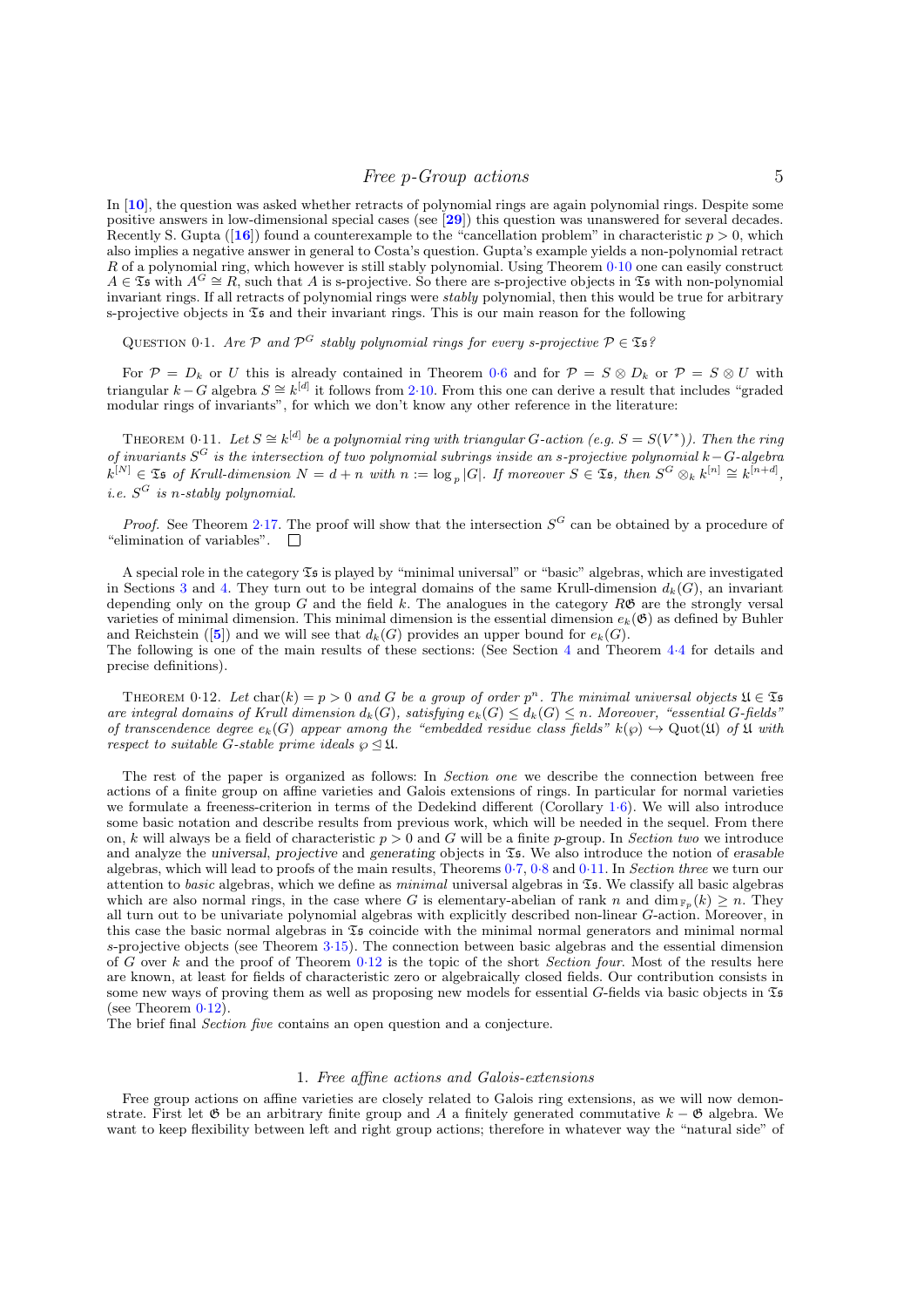the action is chosen, we will use the rule  $gf := f \cdot g^{-1}$  to switch freely between left and right actions when convenient.

Set  $B := A^{\mathfrak{G}}$  and define  $\Delta := \mathfrak{G} \star A = A \star \mathfrak{G} := \oplus_{g \in \mathfrak{G}} d_g A$  to be the crossed product of  $\mathfrak{G}$  and A with  $d_g d_h = d_{gh}$  and  $d_g a = g(a) \cdot d_g = (a)g^{-1} \cdot d_g$  for  $g \in \mathfrak{G}$  and  $a \in A$ . Let  $_B A$  denote A as left B-module, then there is a homomorphism of rings

$$
\rho: \ \Delta \to \mathrm{End}({}_BA), \ ad_g \mapsto \rho(ad_g) = (a' \mapsto a \cdot g(a') = a \cdot (a')g^{-1}).
$$

One calls  $B \leq A$  a *Galois-extension* with group  $\mathfrak G$  if  $_B A$  is finitely generated projective and  $\rho$  is an isomorphism of rings. This definition goes back to Auslander and Goldmann [[1](#page-19-2)] (Appendix, pg.396) and generalizes the classical notion of Galois field extensions. It also applies to non-commutative  $k - \mathfrak{G}$  algebras, but if A is commutative, this definition of 'Galois-extension' coincides with the one given by Chase-Harrison-Rosenberg in [[7](#page-19-1)], where the extension of commutative rings  $A^{\mathfrak{G}} \leq A$  is called a Galois-extension if there are elements  $x_1, \dots, x_n, y_1, \dots, y_n$  in A such that

<span id="page-6-0"></span>
$$
\sum_{i=1}^{n} x_i(y_i)g = \delta_{1,g} := \begin{cases} 1 & \text{if } g=1\\ 0 & \text{otherwise.} \end{cases} \tag{1.1}
$$

In [[7](#page-19-1)] the following has been shown:

THEOREM 1.1. (Chase-Harrison-Rosenberg)[[7](#page-19-1)]  $A^{\mathfrak{G}} \leq A$  is a Galois extension if and only if for every  $1 \neq$  $\sigma \in \mathfrak{G}$  and maximal ideal p of A there is  $s := s(p, \sigma) \in A$  with  $s - (s)\sigma \notin p$ .

Now, if X is an affine variety over the algebraically closed field k, with  $\mathfrak{G} \leq \text{Aut}(X)$  and  $A := k[X]$  (the ring of regular functions), then for every maximal ideal m  $\leq A$ ,  $A/m \cong k$ . Hence if  $(m)g = m$ , then  $a - (a)g \in m$ for all  $a \in A$ . Therefore we conclude

THEOREM 1.2. The finite group  $\mathfrak G$  acts freely on X if and only if  $k[X]^{\mathfrak G} \leq k[X]$  is a Galois-extension.

If  $B \le A$  is a Galois-extension, then it follows from equation [\(1](#page-5-1).1), that  $tr(A) = A^{\mathfrak{G}} = B$  (see [[7](#page-19-1)], Lemma 1.6), so A is a trace-surjective  $k - \mathfrak{G}$  algebra. It also follows from Theorem 1·[1,](#page-5-2) that for a p-group  $G$  and k of characteristic p, the algebra A is trace-surjective if and only if  $A \geq A^G = B$  is a Galois-extension (see [[13](#page-19-0)] Corollary 4.4.). Using Theorem [0](#page-1-2)·1 we obtain

<span id="page-6-1"></span>COROLLARY 1.3. Let k be algebraically closed. Then the finite group  $\mathfrak G$  acts freely on  $X \cong \mathbb{A}^n$  if and only if  $\mathfrak G$  is a p-group with  $p = \text{char}(k)$  and  $k[X]$  is a trace-surjective  $k - \mathfrak G$  algebra.

Since for p-groups in characteristic  $p$  the trace-surjective algebras coincide with Galois-extensions over the invariant ring, we obtain from Theorem  $1.2$ :

COROLLARY 1.4. If k is an algebraically closed field of characteristic  $p > 0$ , X an affine k-variety and G a finite p-group, then G acts freely on X if and only if  $A = k[X] \in \mathfrak{S}_5$ .

Any finite p-group G can be realized as a subgroup of some  $SL_n(k)$ . The left multiplication action of G on  $\text{Mat}_n(k)$  induces a homogeneous right regular action on the coordinate ring  $k[M] := k[\text{Mat}_n(k)] \cong$  $k[X_{ij} \mid 1 \leq i,j \leq n]$  with det  $:= \det(X_{ij}) \in k[M]^G$ . It can be shown that  $\det \in \sqrt{\text{tr}(k[M])}$ , in other words  $\text{tr}(f) = (\text{det})^N$  for some  $N \in \mathbb{N}$  and some  $f \in k[M]$ . It follows that the coordinate ring  $k[\text{GL}_n] = k[M][1/\text{det}]$ is a trace-surjective G-algebra. Since epimorphic images of trace-surjective algebras are again trace-surjective (see Theorem [1](#page-6-0).8 (iii)), a similar conclusion holds if  $GL_n$  is replaced by an arbitrary closed linear algebraic subgroup H containing G (see [[13](#page-19-0)] Corollary 4.5, where this is proved in a different way). In particular, if  $H = U$  is a connected unipotent subgroup with  $U \cong \mathbb{A}^n$ , then we obtain the free G-action asked for in Serre's exercise.

In the case of a normal affine variety, associated to an affine  $k - \mathfrak{G}$  algebra which is also a normal noetherian domain, there is a nice and useful characterization of Galois-extensions in terms of the Dedekind-different[.](#page-5-4)<sup>3</sup> Set  $B := A^{\mathfrak{G}}$  and  $A^{\vee} := \text{Hom}_{B(BA, B)}$ . Then  $A^{\vee}$  is an A-module via  $a \cdot \lambda(a') = \lambda(a'a)$  for  $a, a' \in A$  and  $\lambda \in A^{\vee}$ . Moreover  $A^{\vee}$  is an A-submodule of End( $_B A$ ) and for  $\mathfrak{G}^+ := \sum_{g \in \mathfrak{G}} d_g \in \Delta$  we have  $\rho(\mathfrak{G}^+ \cdot a)(a') =$ 

<sup>2</sup> If A is an algebra of k-valued functions on a  $\mathfrak{G}\text{-set }X$ , (e.g.  $A = k[X]$ , the algebra of regular functions on a variety X with  $\mathfrak{G} \leq \text{Aut}(X)$ ) there is a natural right action of  $\mathfrak{G}$  on A given by composition  $f \circ g$  for  $g \in \mathfrak{G}$ . In other situations we might have a given linear left  $\mathfrak{G}\text{-action}$  defined on a k-vector space  $\Omega := \sum_{i=1}^{m} k \omega_i$ . This extends to a natural left action on the symmetric algebra  $\text{Sym}_k(\Omega) = k[\omega_1, \cdots, \omega_m]$  by  $g(\omega_1^{e_1} \cdots \omega_m^{e_m}) :=$ This extends to a hattiral teft action on the symmetric algebra  $Sym_k(x) = \kappa[\omega_1, \dots, \omega_m]$  by  $g(\omega_1(g\omega_1)^{e_1} \dots (g\omega_m)^{e_m}$ .

 $3$  which in the circumstances considered coincides with E Noether's "homological different".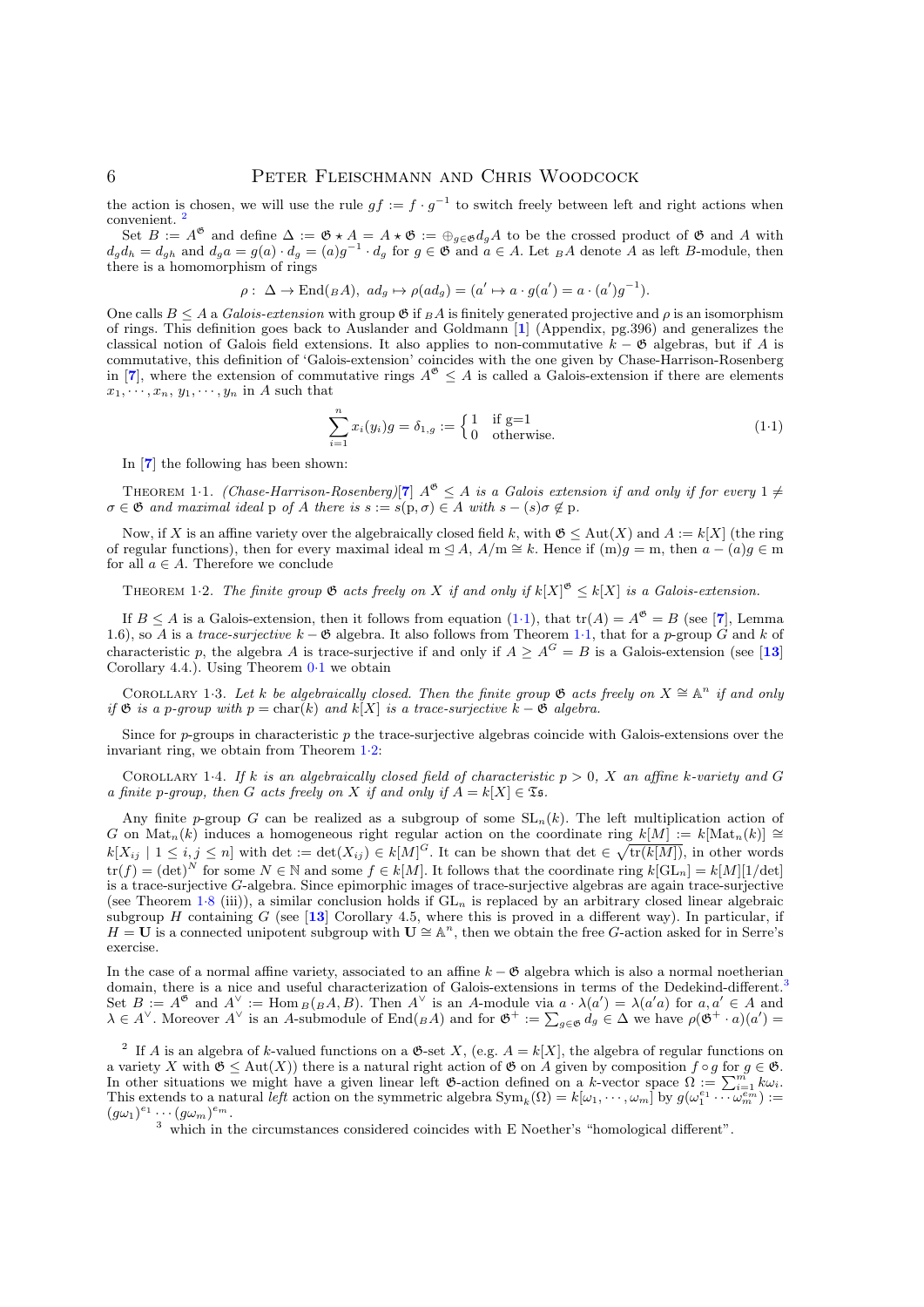$tr(aa') = (a \cdot tr)(a'),$  so  $\rho(\mathfrak{G}^+ \cdot A) = A \cdot tr \subseteq A^{\vee}$ . If in addition A is a normal noetherian domain, then we define  $\mathcal{D}_{A,B}^{-1} := \{x \in \mathrm{Quot}(A) \mid \mathrm{tr}_{\mathfrak{G}}(xA) \subseteq B\}$ , the inverse of the Dedekind-different. In this case the field extension  $\mathbb{L} := \mathrm{Quot}(A) \geq \mathbb{K} := \mathrm{Quot}(B) = \mathbb{L}^{\mathfrak{G}}$  is Galois, so normal and separable, and it follows that the map  $\theta: \mathcal{D}_{A,B}^{-1} \to A^{\vee}, x \mapsto \text{tr}(x() )$  is an isomorphism of (divisorial) A-modules.

PROPOSITION 1.5. Let A be a noetherian normal domain and  $\mathfrak{G} \leq \text{Aut}(A)$  a finite group of ring automorphisms with ring of invariants  $B := A^{\mathfrak{G}}$ . Then the following are equivalent:

- (i)  $B \leq A$  is a Galois-extension;
- (ii)  $_B A$  is projective and  $A^{\vee} := \text{Hom}(B, A, B) = A \cdot \text{tr}_{\mathfrak{G}}$ .
- (iii)  $_B A$  is projective and  $\mathcal{D}_{A,B} = A$  (or  $\mathcal{D}_{A,B}^{-1} = A$ ).

*Proof.* " $(1) \Rightarrow (2)$ ": By assumption  $\rho : \Delta \to \text{End}(B_A)$  is an isomorphism. For any  $\lambda \in A^{\vee}$  we have  $\lambda = \rho(d)$ with  $d := \sum_{g \in \mathfrak{G}} a_g \cdot d_g \in \Delta$ . Then  $\lambda(a) = \sum_{g \in \mathfrak{G}} a_g g(a) \in A^{\mathfrak{G}}$ , hence for every  $h \in \mathfrak{G}$ ,  $\sum_{g \in \mathfrak{G}} h(a_g) h g(a) =$  $\sum_{g \in \mathfrak{G}} a_g g(a)$ , which implies

$$
\sum_{g \in \mathfrak{G}} h(a_g) d_{hg} = \sum_{g \in \mathfrak{G}} a_g d_g \in \Delta
$$

and therefore  $h(a_1) = a_h$ . We get  $d = \sum_{g \in \mathfrak{G}} g(a_1) d_g = \sum_{g \in \mathfrak{G}} d_g \cdot a_1 = \mathfrak{G}^+ \cdot a_1 \in \mathfrak{G}^+ \cdot A$ . Hence  $A^{\vee} \subseteq$  $\rho(\mathfrak{G}^+\cdot A)=A\cdot\mathrm{tr}_{\mathfrak{G}}\subseteq A^\vee.$ 

 $\mathfrak{m}(2) \Rightarrow (1)$  ": Since the field extension  $\mathbb{L} \geq \mathbb{K} = \mathbb{L}^{\mathfrak{G}}$  is Galois, the map

 $\rho \otimes_B \mathbb{K} : \Delta \otimes_B \mathbb{K} \to \text{End}({}_BA) \otimes_B \mathbb{K} = \text{End}(\mathbb{K} \mathbb{L})$ 

is an isomorphism, so  $\rho$  is injective. Since  $_B A$  is finitely generated and projective, the map  $\gamma^{\vee}$ :  $A \otimes_B A^{\vee} \rightarrow$ End(BA),  $a \otimes \lambda \mapsto a \cdot \lambda$   $\lambda$  =  $(a' \mapsto a \cdot \lambda(a'))$  is surjective (and bijective). Hence  $\rho(\Delta) \supseteq \rho(A\mathfrak{G}^+A)$  =  $\gamma^{\vee}(\hat{A}\otimes_{B}\mathfrak{G}^{+}A)=\mathrm{End}({_{B}A})$ , so  $\rho$  is surjective and therefore bijective.

"(2)  $\iff$  (3)": Consider the isomorphism  $\theta: \mathcal{D}_{A,B}^{-1} \to A^{\vee}, x \mapsto \text{tr}(x()).$  Then  $A^{\vee} = A \cdot \text{tr}_{\mathfrak{G}}$  if and only if for every  $x \in \mathcal{D}_{A,B}^{-1}$  there is  $a \in A$  with  $\theta(x) = \theta(a)$ , i.e.  $\mathcal{D}_{A,B}^{-1} \subseteq A$ , which is equivalent to  $\mathcal{D}_{A,B}^{-1} = A$  (since  $A \subseteq \mathcal{D}_{A,B}^{-1}$  is always true) and equivalent to  $\mathcal{D}_{A,B} = A$ .

COROLLARY 1.6. Let k be algebraically closed and X be a normal irreducible k-variety (so  $A := k[X]$  is a normal domain). Then the following are equivalent:

(i)  $\mathfrak G$  acts freely on X;

(ii)  $_A \otimes A$  is projective and  $\mathcal{D}_{A,A} \otimes = A$  (or  $\mathcal{D}_{A,A}^{-1} \otimes = A$ ).

<span id="page-7-0"></span>In the rest of this section we will recapitulate notation and results from earlier papers, which will be used in the sequel. For a finitely generated commutative k-algebra A we will denote by  $Dim(A)$  the Krull-dimension of A. For a k-vector space V we will denote with  $\dim(V) = \dim_k(V)$  the k-dimension of that space. So  $\text{Dim}(A) = 0 \iff \dim(A) < \infty.$ 

DEFINITION 1.7. Let  $A \in \mathfrak{Ts}$ , then an element  $a \in A$  with  $tr(a) = 1$  is called a **point** in A.

In [[13](#page-19-0)] Theorem 4.1 and Proposition 4.2 the following general result has been shown:

THEOREM 1·8. Let A be trace-surjective and  $a \in A$  be a point, then:

- (i)  $A = \bigoplus_{g \in G} A^G \cdot (a)g$  is a free  $A^G$ -module with basis  $\{(a)g \mid g \in G\}$  and also a free  $A^G[G]$  module of rank one, where  $A^G[G]$  denotes the group ring of G over  $A^G$ .
- (ii) If  $S := k[(a)g | g \in G] \leq A$  is the subalgebra generated by the G-orbit of the point a, then  $A =$  $A^G\otimes_{S^G} S.$

<span id="page-7-2"></span>REMARK [1](#page-6-0).9. Note that Theorem 1.8 (2) is a special case of the "no-name lemma" for Galois ring exten-sions (see e.g.[[23](#page-20-6)], Lemma 9.4.1). If  $\mathfrak G$  is not a p-group, this statement is false for general trace-surjective algebras as the following example shows:

Let  $\mathfrak G$  be the natural semidirect product  $\mathfrak G = U \rtimes C$  with  $U = \mathbb F_p$  and  $C = \mathbb F_p^*$ , acting on  $A := k[X]$ by  $f(X)^{(a,b)} = f(a + bX)$ . Then  $A^U = k[X^p - X]$  and  $A^{\mathfrak{G}} = (A^U)^C = k[(X^p - X)^{p-1}]$ . The subalgebra  $B := k[X^p] \leq A$  is isomorphic to A in  $\mathfrak{Is}, A^{\mathfrak{G}}[B] = k[X^p, (X^p - X)^{p-1}] < A$ .

<span id="page-7-3"></span><span id="page-7-1"></span>Now let  $V = V_{reg}$  and  $V^* := \bigoplus_{g \in G} kX_g \cong kG$ , with  $X_g = (X_{1_G})g$ , be the regular representation of G and set  $S_{reg} := \text{Sym}(V^*)$  (note that  $V^*$  and V are isomorphic kG-modules). Set  $X := \sum_{g \in G} X_g \in S_{reg}^G$ , then  $V^{*G} = k \cdot X$ . Following [[13](#page-19-0)] Definition 2, we set  $D_k := D_k(G) := S_{reg}/(\alpha)$  with  $\alpha = X - 1$ . Then  $D_k \cong k[x_q | 1 \neq g \in G]$ , with  $x_q := \overline{X}_q$  and  $tr(x_1) = 1$ , is a polynomial ring of Krull dimension  $|G| - 1$  and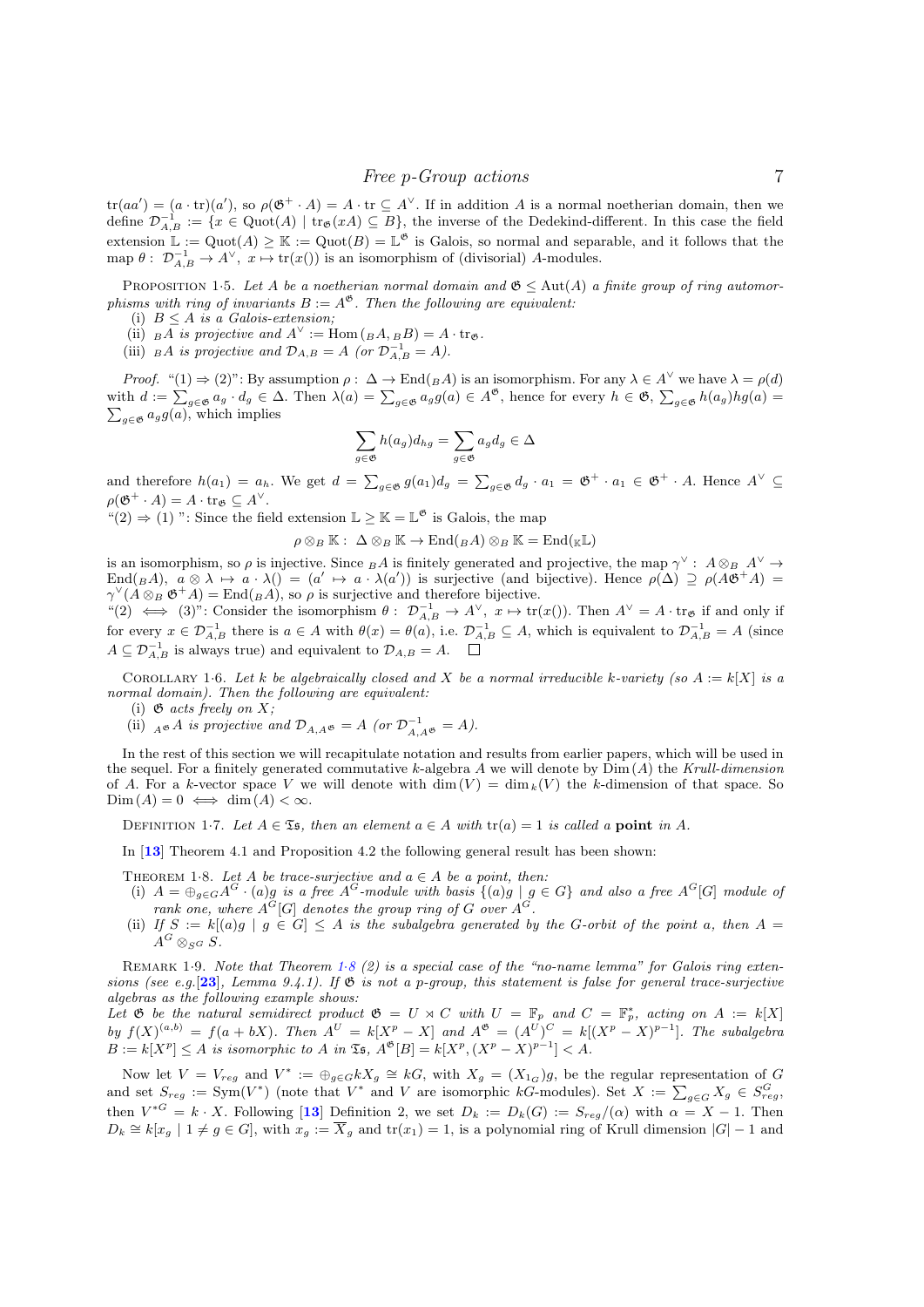#### 8 **PETER FLEISCHMANN AND CHRIS WOODCOCK**

there is an isomorphism of trace-surjective  $k - G$ -algebras  $D_k \cong (S_{reg}[1/X])_0; x_g \mapsto X_g/X$ . Moreover there is an isomorphism of Z-graded trace-surjective algebras:  $D_k[X, 1/X] \to \sum_{z \in \mathbb{Z}} D_k X^z = S_{reg}[1/X]$ . Taking G-invariants on both sides we obtain an isomorphism of Z-graded k-algebras:  $D_k^G[X, 1/X] \cong S_{reg}^G[1/X]$ . As mentioned in Theorem 0.[6,](#page-3-1) there is a retract  $U \leq D_k$  with  $U \in \mathfrak{Ts}$  such that the rings  $U, U^G$  and  $D_k^G$  are polynomial rings. We will show that the algebras  $D_k$  and U are s-projective <sup>[4](#page-7-1)</sup>objects in  $\mathfrak{Is}$  (see Definition [2](#page-7-0).1) and Theorem 2·[19\)](#page-11-1). It has been shown in [[13](#page-19-0)] Proposition 5.5. that the Krull-dimension  $log_p(|G|)$  of U is the minimal possible number of generators for a trace-surjective subalgebra of  $D_k$ , if  $k = \mathbb{F}_p$ .

<span id="page-8-1"></span>REMARK 1·10. The embedding  $U \hookrightarrow D_k = (S_{reg}[1/X])_0 \hookrightarrow S_{reg}[1/X]$  dualizes to a G-equivariant surjective morphism  $V_{reg,X} \to \mathbf{B} = \max - \mathrm{spec}(U)$ , where  $V_{reg,X} \subseteq V_{reg}$  is the fundamental open set of elements not vanishing on X. Hence there is a rational map  $V_{reg} \to \mathbf{B}$ , which shows that the varieties **B** and  $\mathbf{B}^N$  are strongly versal in the the category  $RG$ , in the sense defined in Section  $0$ .

#### 2. Universal, projective and generating objects in the category  $\mathfrak{S}$

From now on, unless explicitly stated otherwise, G will denote a *non-trivial* finite p-group.

The category  $\mathfrak{I}_5$  is non-abelian but it has finite coproducts, given by tensor products over k. This together with the structure theorem  $1.8$  $1.8$  gives rise to the concepts of weakly initial, generating, projective and free objects, in analogy to module categories. In particular there are categorical characterizations of  $D_k$  and its standard subalgebras in  $\mathfrak{Is}$ , as defined in [[13](#page-19-0)] Definition 3, comparable to projective generators in module categories, which we are now going to develop. This was announced in [[13](#page-19-0)] Remark 5.

Let  $\mathfrak C$  be an arbitrary category. Then an object  $u \in \mathfrak C$  is called *weakly initial*, if for every object  $c \in \mathfrak C$ the set  $\mathfrak{C}(u, c) := \text{Mor}_{\mathfrak{C}}(u, c)$  is not empty, i.e. if for every object in  $\mathfrak{C}$  there is at least one morphism from u to that object. If moreover  $|\mathfrak{C}(u, c)| = 1$  for every  $c \in \mathfrak{C}$ , then u is called an *initial object* and is uniquely determined up to isomorphism.

An object  $m \in \mathfrak{C}$  is called a *generator* in  $\mathfrak{C}$ , if the covariant morphism - functor  $\text{Mor}_{\mathfrak{C}}(m, *)$  is injective on morphism sets. In other words, m is a generator if for any two objects  $x, y \in \mathfrak{C}$  and morphisms  $f_1, f_2 \in \mathfrak{C}(x, y)$ ,  $f_1 \neq f_2$  implies  $(f_1)_* \neq (f_2)_*$ , i.e. there is  $f \in \mathfrak{C}(m, x)$  with  $f_1 \circ f \neq f_2 \circ f$ . It follows that  $\mathfrak{C}(m, x) \neq \emptyset$  whenever  $x \in \mathfrak{C}$  has nontrivial automorphisms. So if every object  $x \in \mathfrak{C}$  has a nontrivial automorphism, then generators in C are weakly initial objects. If  $\mathfrak{C} = \mathfrak{TS}_G$  then right multiplication with any  $1 \neq z \in Z(G)$  is a nontrivial automorphism for every  $A \in \mathfrak{Ts}$ , hence every generator in  $\mathfrak{Ts}_G$  is weakly initial.

<span id="page-8-2"></span>Recall that in an arbitrary category  $\mathfrak C$  an object x is called "projective" if the covariant representation functor  $\mathfrak{C}(x, ?) := \text{Mor}_{\mathfrak{C}}(x, ?)$  transforms epimorphisms into surjective maps. If  $\mathfrak{C}$  is the module category of a ring, then a morphism is an epimorphism if and only if it is surjective. Therefore a module M can be defined to be projective, if  $\text{Mor}_{\mathfrak{C}}(M,?)$  turns surjective morphisms to surjective maps. In the category  $\mathfrak{S}_5$ , however, there are non-surjective epimorphisms (e.g.  $A^p \hookrightarrow A$  for a domain  $A \in \mathfrak{S}$  over a perfect field k). This leads to the slightly modified notions of "s-generators" and "s-projective objects" in the category Ts:

DEFINITION 2·1. Let B be a  $k - G$  algebra in  $\mathfrak{Ts}$ .

- (i)  $B$  is called **universal**, if it is a weakly initial object in  $\mathfrak{Is.}$
- (ii)  $\Gamma \in \mathfrak{Ts}$  is an **s-generator** if for every  $R \in \mathfrak{Ts}$  there is a surjective morphism  $\Psi : \Gamma^{\otimes \ell} \to R$  for some  $\ell > 1$ .
- (iii)  $A \in \mathfrak{S}_5$  is called s-projective, if the covariant representation functor  $\mathfrak{S}_5(A, *)$  transforms surjective morphisms *into surjective maps.*

<span id="page-8-3"></span>Let  $a \in A$  be a point, i.e. tr(a) = 1. Then the map  $X_g \mapsto (a)g$  for  $g \in G$  extends to a k-algebra homomorphism  $Sym(V_{reg}^*) \to A$  with  $\alpha \mapsto 0$ , hence it defines a unique morphism  $\phi: D_k \to A$  with  $\phi \in \mathfrak{S}_5$ , mapping  $x_g \mapsto (a)g$ . In other words  $D_k$  has a "free point"  $x_e$ , which can be mapped to any point  $a \in A \in \mathfrak{X}$ s to define a morphism  $\phi \in \mathfrak{Ts}(D_k, A)$ . It is not hard to see that, due to the existence of these free points  $x_g$ , the algebra  $D_k$  is s-projective in  $\mathfrak{Ts}$ . The following generalization has been shown in [[14](#page-19-12)]:

THEOREM 2.2 ([[14](#page-19-12)] Theorem 2.8). Let  $W \to V$  be an epimorphism of finite dimensional kG-modules, S :=  $\text{Sym}(V^*) \hookrightarrow T := \text{Sym}(W^*)$  the corresponding embedding of symmetric algebras and  $v^* \in (V^*)^G$ . Assume that  $\overline{S} := S/(v^* - 1)S$  is in  $\overline{S}$  is. Then  $\overline{S}$  is a retract of  $\overline{T} := T/(v^* - 1)T$  and  $\overline{T}$  and  $\overline{S}$  are s-projective objects in Ts.

REMARK 2.3.

- (i) It is easy to see that every s-generator and every s-projective object is also universal.
- (ii) Every  $A \in \mathfrak{Ts}$  with  $\mathfrak{Ts}(A, P) \neq \emptyset$  for some s-projective  $P \in \mathfrak{Ts}$  is universal. So the universal objects are precisely the objects of  $\mathfrak{S}_5$  that map to  $D_k$ .

<span id="page-8-0"></span> $4\text{ with respect to surjective functions rather than enimorphisms}$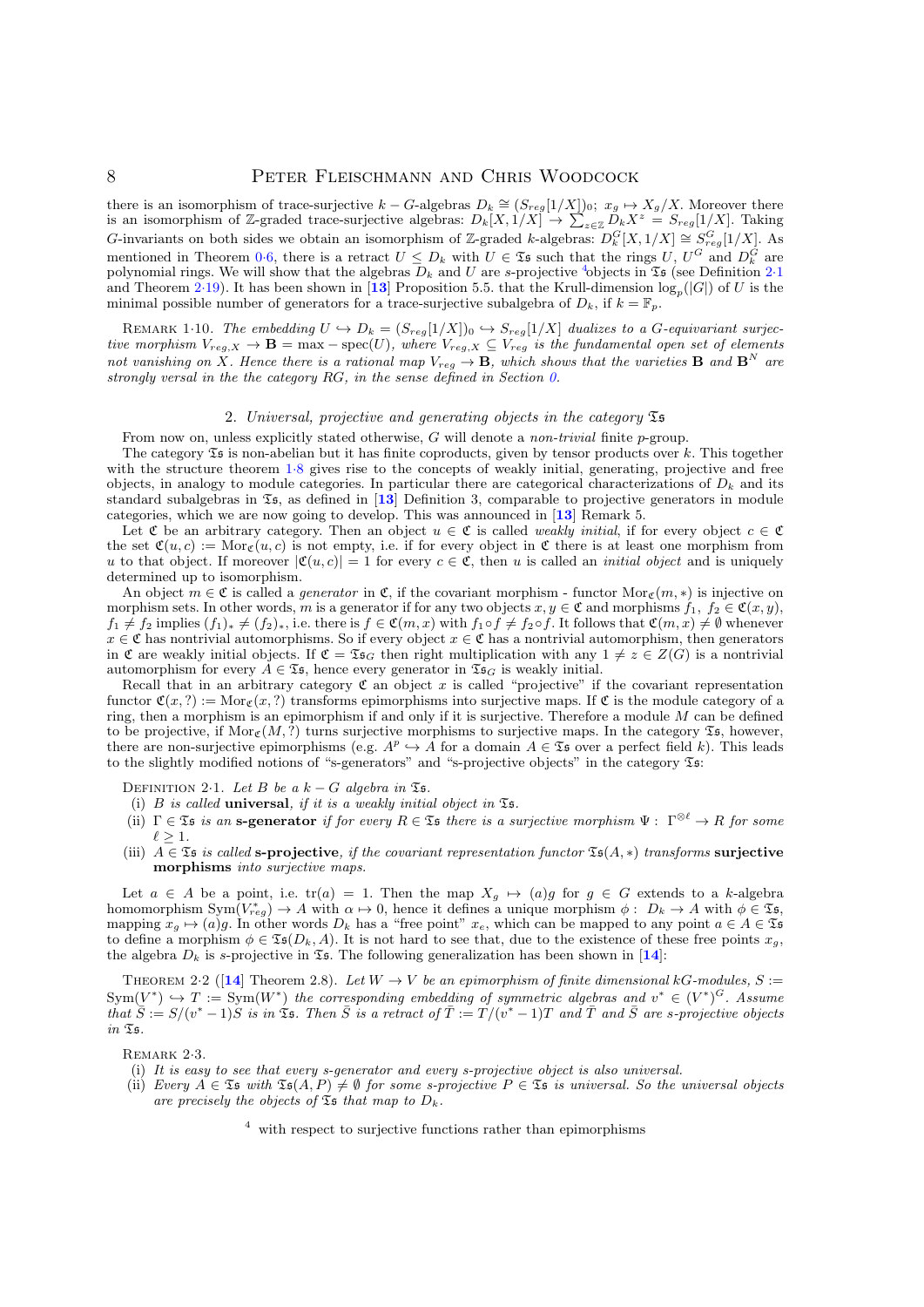(iii) The commutative artinian "diagonal group ring" kG :=  $\bigoplus_{a \in G} k e_a$  with  $e_a e_h = \delta_{a,h} e_a$  and regular G-action is a non-universal object in Ts.

The following Lemma characterizes universal objects in  $\mathfrak{S}_5$  and also indicates the particular significance of this notion in that category:

- LEMMA 2.4. Let  $\mathfrak{W} \in \mathfrak{X}$ , then the following are equivalent:
- (i)  $\mathfrak{W}$  is universal;
- <span id="page-9-0"></span>(ii)  $\mathfrak{W}/I \leq D_k$  for some G-stable prime ideal  $I \leq \mathfrak{W}$ ;
- (iii) every  $A \in \mathfrak{Ts}$  can be written as  $A \cong A^G \otimes_{S^G} S$  where  $S \leq A$  is any subalgebra isomorphic to  $\mathfrak{W}/I$  for some G-stable ideal  $I \triangleleft \mathfrak{W}$ .
- (iv) every  $A \in \mathfrak{Is}$  is of the form  $A \cong R \otimes_{\mathfrak{M}G} \mathfrak{W}$  for some k-algebra R with trivial G-action and homomor $phism \mathfrak{W}^G \to R.$

*Proof.* (1)  $\iff$  (2): This has been shown above.

 $\overline{R}$ 

 $(1) \Rightarrow (3)$ : Let  $\phi \in \mathfrak{Ts}(\mathfrak{W}, A)$  with  $S := \phi(\mathfrak{W}) \leq A$ , then  $S \cong \overline{\mathfrak{W}} := \mathfrak{W}/I$  for some G-stable ideal  $I \subseteq \mathfrak{W}$  and it follows from Theorem 1·[8,](#page-6-0) that  $A \cong A^G \otimes_{\overline{\mathfrak{W}}^G} \overline{\mathfrak{W}}$ .

<span id="page-9-3"></span> $(3) \Rightarrow (1)$ : This follows from " $(1) \iff (2)$ " and choosing  $A = D_k$ . Finally,  $(3)$  and  $(4)$  are different ways of expressing the same situation.

REMARK 2.5. The property (3) in Lemma 2.[4](#page-8-1) gives universal objects a special significance in the case of p-groups in characteristic  $p > 0$ , which is not present for general finite groups:

If G is a p-group and  $\mathfrak{W} \in \mathfrak{T}_5$  is universal, then every object  $A \in \mathfrak{T}_5$  can be obtained from  $\mathfrak{W}$  as an "extension by invariants"  $A \cong R \otimes_{\mathfrak{M}^G} \mathfrak{W}$  with trivial G-action on R. So  $\mathfrak{W}$  contains all information on the G-action needed to construct in principle every object in Ts.

If p  $\beta$  |G|, then the trivial module  $k \in \mathfrak{S}$  is weakly initial and every finitely generated  $k - G$ -algebra lies in  $\mathfrak{S}_5$ . However,  $A \cong R \otimes_{k} G$  k with trivial G-action on R can only hold if G acts trivially on A.

Let  $R \in \mathfrak{Ts}$  with point  $w \in R$ ,  $w_g := (w)g$  for  $g \in G$  and  $R^G = k[r_1, \dots, r_n]$ , then by Theorem 1.[8,](#page-6-0)

$$
= k[R^G, w_g | g \in G] = k[w_g, w_g + r_i | g \in G, i = 1, \dots, n]
$$

with  $\text{tr}(w_g + r_i) = \text{tr}(w_g) + |G|r_i = 1$  for all  $g \in G$  and  $i = 1, \dots, n$  (since  $G \neq 1$ ). So  $R = k[v_1, \dots, v_\ell]$ , with points  $v_i$  so we conclude:

<span id="page-9-1"></span>LEMMA 2·6. Every object  $R \in \mathfrak{S}$  is generated by a finite set of points.

Recall that the finite coproducts in  $\mathfrak{S}_5$  are given by the tensor-product over k. A finite tensor product of k-G algebras lies in  $\mathfrak T$ s if at least one of the factors does. In particular the category  $\mathfrak T$ s also has finite coproducts given by the tensor-product over k. Recall that for an object  $A \in \mathfrak{Is}$  and  $\ell \in \mathbb{N}$  we define

$$
A^{\otimes \ell} := \coprod_{i=1}^{\ell} A := A \otimes_k A \otimes_k \cdots \otimes_k A
$$

with  $\ell$  copies of A involved. This allows for the following partial characterization of *categorical generators* in  $\tau_{\mathfrak{s}}$ .

LEMMA 2.7. If  $\Gamma$  is an s-generator, then it is a categorical generator in  $\mathfrak{Is.}$ 

*Proof.* Let  $\alpha, \beta \in \mathfrak{Is}(R, S)$  with  $\alpha \circ \psi = \beta \circ \psi$  for all  $\psi \in \mathfrak{Is}(\Gamma, R)$ . By assumption we have the following commutative diagram



where  $\tau_i$  maps  $\gamma \in \Gamma$  to  $1 \otimes \cdots \otimes \gamma \otimes \cdots \otimes 1$  and  $\Psi$  is surjective. Then  $\alpha \circ \Psi \circ \tau_i = \beta \circ \Psi \circ \tau_i$  for all i, hence  $\alpha \circ \Psi = \beta \circ \Psi$ . Since  $\Psi$  is surjective it follows that  $\alpha = \beta$ , so  $\Gamma$  is a generator in  $\mathfrak{Is.}$ 

<span id="page-9-2"></span>We will now give some definitions that turn out to be useful in finding criteria for s-projectivity and the s-generator property: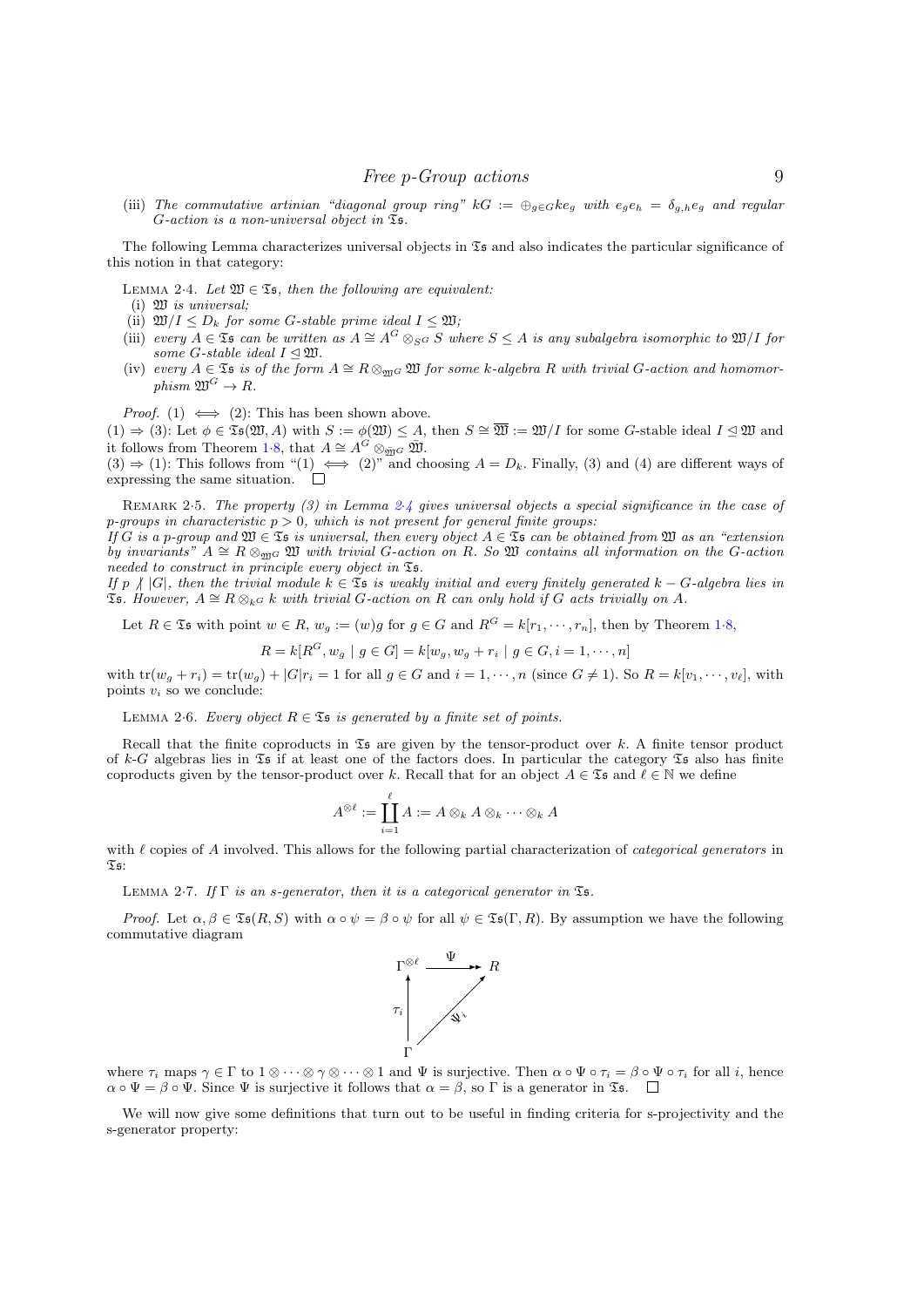DEFINITION 2.8. Let  $\mathcal E$  be an k-G-algebra of Krull dimension N.

(i)  $\mathcal E$  is said to be **erasable**, if for every  $A \in \mathfrak{Ts}$ , the tensor product  $A \otimes_k \mathcal E$  erases the G-action on  $\mathcal E$  in the sense that  $\mathbb{R}$   $\mathbb{R}$ 

$$
A \otimes_k \mathcal{E} = (A \otimes_k 1)[\lambda_1, \cdots, \lambda_N] \cong A^{[N]},
$$

with the isomorphism being the identity on A and  $k^{[N]} \cong k[\lambda_1, \cdots, \lambda_N] \subseteq (A \otimes_k \mathcal{E})^G$ . (ii) If  $\mathcal{E} \in \mathfrak{S}_5$  and isomorphism in (1) holds for  $A = \mathcal{E}$ , then  $\mathcal{E}$  is called self-erasing.

PROPOSITION 2.9. Let  $\Gamma \in \mathfrak{Ts}$  be a polynomial ring with triangular G-action. Then  $\Gamma$  is erasable.

*Proof.* We assume that  $\Gamma = k[T_1, \cdots, T_N] \in \mathfrak{Ts}$  is a polynomial ring such that for each  $g \in G$  and  $1 \leq i \leq N$ we have (  $\sum$  $T_i$ )g =  $T_i + f_{i,g}$  with  $f_{i,g} \in k[T_1, \dots, T_{i-1}]$ . Now let  $A \in \mathfrak{Ts}$  and  $a \in A$  with  $\text{tr}(a) = 1$ . Then  $\text{tr}(aT_i) = 1$  $g_{g\in G}(a)g\cdot(T_i)g=\sum_{g\in G}(a)g\cdot(T_i+f_{i,g})=\text{tr}(a)\cdot T_i+\sum_{g\in G}(a)g\cdot f_{i,g}.$  Hence  $T_i-\text{tr}(aT_i)\in A[T_1,\cdots,T_{i-1}].$ Therefore an obvious induction argument shows that

$$
A \otimes_k \Gamma = A[T_1, \cdots, T_N] = A[\text{tr}(aT_1), \cdots, \text{tr}(aT_N)],
$$

so  $\Gamma$  is erasable.  $\Box$ 

<span id="page-10-0"></span>PROPOSITION 2·10. Let  $\mathcal E$  be an erasable  $k - G$ -algebra of Krull-dimension e (not necessarily in  $\mathfrak{S}_5$ ) and let  $\mathbb{P} \in \mathfrak{Ts}$ . Then the following hold:

- (i)  $\mathcal{E}^G = \mathcal{E} \cap (\mathcal{E} \otimes_k \mathbb{P})^G$  with  $(\mathcal{E} \otimes_k \mathbb{P})^G \cong (\mathbb{P}^{[e]})^G \cong (\mathbb{P}^G)^{[e]}$ .
- (ii) If  $\mathbb{P}^G \cong k^{[m]}$ , then  $(\mathcal{E} \otimes_k \mathbb{P})^G \cong k^{[e+m]}$ .
- (iii) If  $\mathbb P$  is s-projective, then so is  $\mathcal E \otimes_k \mathbb P$ .

*Proof.* (1) and (2): Clearly  $\mathcal{E}^G = \mathcal{E} \cap (\mathcal{E} \otimes_k \mathbb{P})^G$ . By definition of "erasable",  $\mathcal{F} := \mathcal{E} \otimes_k \mathbb{P} \cong \mathbb{P} \otimes_k$  $k[T_1, \dots, T_n] \cong \mathbb{P}^{\lbrack e \rbrack}$  with  $k[\underline{T}] \leq \mathcal{F}^G$ , hence  $(\mathbb{P}^{\lbrack e \rbrack})^G \cong (\mathbb{P}^G)^{\lbrack e \rbrack}$ .<br>(3): Let  $\alpha : A \to B \in \mathfrak{Is}$  be surjective and  $\beta : \mathcal{F} = \mathbb{P}[T_1, \dots, T_e] \to B$  be morphisms in  $\mathfrak{Is}$ . Choose

 $\mathbf{a} := (a_1, \dots, a_e) \in A^e$  with  $\alpha(a_i) = \beta(T_i)$  and  $\theta \in \mathfrak{Is}(\mathbb{P}, A)$  with  $\alpha\theta = \beta_{\mathbb{P}}$ . Then  $\theta$  extends to a map

<span id="page-10-1"></span>
$$
\tilde{\theta}: \ \mathcal{F} \to A, \ \sum_{\mu \in \mathbb{N}_0^e} p_{\mu} \underline{T}^{\mu} \mapsto \theta(p_{\mu}) a_1^{\mu_1} \cdots a_e^{\mu_e}
$$

with  $\alpha \circ \tilde{\theta} = \beta$ . Since the  $T_i$  are G-invariant,  $\tilde{\theta} \in \mathfrak{Is}(\mathcal{F}, A)$ , which shows that  $\mathcal F$  is s-projective.

THEOREM 2.11. Let  $\Gamma \in \mathfrak{Ts}$ . Then  $\Gamma$  is erasable if and only if  $\Gamma$  is self-erasing and any one of the following equivalent conditions is satisfied:

- (i)  $\Gamma$  is universal;
- (ii)  $\Gamma$  *is s-projective*;
- (iii)  $\Gamma$  is an s-generator.

*Proof.* "Only if": Suppose that Γ is erasable, then clearly Γ is self-erasing (take  $A = \Gamma$ ). Now put  $A = D_k$ ; then  $D_k \otimes_k \Gamma = D_k[\lambda_1, \dots, \lambda_d] =: D_k[\underline{\lambda}],$  where each  $\lambda_i$  is invariant and d is the Krull-dimension of Γ. Now  $D_k$  is s-projective and so  $D_k[\underline{\tilde{\lambda}}]$  is also s-projective by Proposition 2·[10](#page-9-3) (3). Further, as  $D_k$  is universal, there exists a morphism  $D_k \to \Gamma$ . Therefore  $\Gamma$  is a direct summand of  $D_k[\underline{\lambda}]$  and so is s-projective and hence universal. Finally, as Γ is self-erasing,  $\Gamma \otimes_k \Gamma = \Gamma[\mu] := \Gamma[\mu_1, \cdots, \mu_d]$  where each  $\mu_i$  is invariant. Hence, by a simple induction argument,  $\Gamma^{\otimes(m+1)} \cong \Gamma[\nu_1, \cdots, \nu_{md}]$  for all  $m \geq 1$ . Since  $\Gamma$  is universal it follows easily from Lemma 2 $\cdot$ [6,](#page-8-2) that every  $A \in \mathfrak{Ts}$  is surjective image of some  $\Gamma^{\otimes \ell}$ , so  $\Gamma$  is also an s-generator.

"If": Note first that if  $\Gamma$  is either s-projective or an s-generator, then  $\Gamma$  is universal. Now suppose that  $\Gamma$ is self-erasing and universal and let  $A \in \mathfrak{Ts}$ . Then there exists a morphism  $\theta : \Gamma \to A$ . Now, as above,  $\Gamma \otimes_k \Gamma = \Gamma[\mu]$  with invariants  $\mu = (\mu_1, \dots, \mu_d)$  and further  $A \cong A^G \otimes_{\Gamma} G \Gamma$  where  $\Gamma^G \to A^G$  is induced by  $\theta$ . Hence

<span id="page-10-2"></span> $A\otimes_k\Gamma\cong (A^G\otimes_{\Gamma^G}\Gamma)\otimes_k\Gamma\cong A^G\otimes_{\Gamma^G}(\Gamma\otimes_k\Gamma)\cong A^G\otimes_{\Gamma^G}(\Gamma[\underline{\mu}])\cong (A^G\otimes_{\Gamma^G}\Gamma)[\underline{\mu}]\cong A[\underline{\mu}]$ 

with trivial G-action on  $k[\mu]$ . Thus  $\Gamma$  is erasable.  $\Box$ 

COROLLARY 2.12. The following algebras in  $\mathfrak{S}$  are triangular polynomial rings and therefore erasable sprojective generators:

- (i) Every algebra  $\bar{S} := S/(v^* 1)S \in \mathfrak{Ts}$  as in Theorem [2.](#page-7-2)2.
- (ii) The algebra  $D_k$  and its standard retract U (as in Theorem 0.[6\)](#page-3-1).

*Proof.* The proof of Theorem 0.[6,](#page-3-1) given in [[13](#page-19-0)] shows that U is a polynomial ring on which G acts in a triangular way. All the other algebras are visibly triangular, so the claim follows from Proposition [2](#page-9-0)·9 and Theorem 2.[11.](#page-9-1)  $\Box$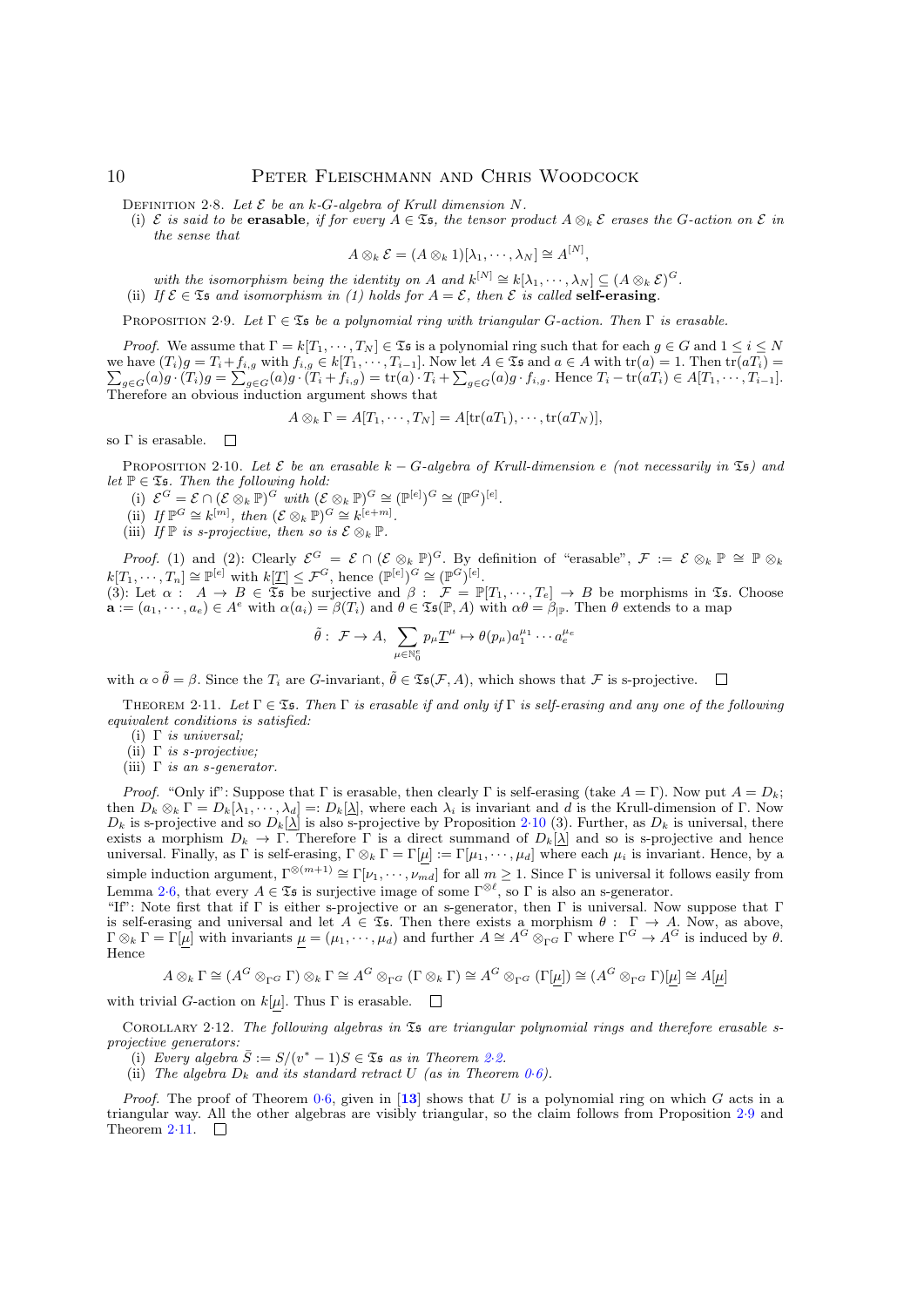THEOREM 2·13. Let  $\Gamma \in \mathfrak{Ts}$  of Krull dimension d and assume that  $\Gamma$  is erasable. Then  $\Gamma \cong k^{[d]}$  and  $\Gamma^G \otimes_k k^{[n]} \cong k^{[n+d]}$  with  $n = \log_p(|G|)$ . Moreover

(i)  $\Gamma$  is n-stably triangular.

(ii)  $\Gamma^G$  is n-stably polynomial.

Proof. We use notation of the proof of Theorem 2.[11.](#page-9-1) Suppose that  $\Gamma \in \mathfrak{F}_5$  is erasable. Then  $\Gamma$  is universal and so there is a morphism  $\Gamma \to kG$ , the disconnected abelian group algebra from Remark 2.[3.](#page-7-3) Hence Γ has a maximal ideal m with  $\Gamma/\mathfrak{m} \cong k$ . Since  $\Gamma$  is self-erasing,  $\Gamma \otimes_k \Gamma = \Gamma[\mu]$ , therefore  $\Gamma \cong k \otimes_k \Gamma =$  $\Gamma/\mathfrak{m} \otimes_k \Gamma = (\Gamma \otimes_k \Gamma)/\mathfrak{m}^e = \Gamma[\mu]/\mathfrak{m}^e = \Gamma/\mathfrak{m}[\mu] \cong k^{[d]}$  as k-algebras, with  $k^{[d]} \cong k[\mu] \subseteq (\Gamma \otimes_k \Gamma)^G$ . Here  $\mathfrak{m}^e$ denotes the extended ideal in  $\Gamma \otimes_k \Gamma$ .

<span id="page-11-1"></span>Now by Proposition [2](#page-9-0).9 the algebra  $U \cong k^{[n]}$  is erasable, therefore, as before, there are invariants  $\lambda$  $(\lambda_1, \dots, \lambda_d)$  and  $\underline{\alpha} = (\alpha_1, \dots, \alpha_n)$  such that  $U[\underline{\lambda}] = U \otimes_k \Gamma \cong \Gamma \otimes_k U \cong \Gamma[\underline{\alpha}]$  is triangular. Hence

$$
\Gamma^{G}[\underline{\alpha}] = (\Gamma[\underline{\alpha}])^{G} = (U[\underline{\lambda}])^{G} = U^{G}[\underline{\lambda}] \cong k^{[n+d]}
$$

and so  $\Gamma^G$  is n-stably polynomial. Since U is triangular,  $\Gamma$  is n-stably triangular.  $\Box$ 

COROLLARY 2.14. Let  $\Gamma \in \mathfrak{Ts}$  be erasable and assume that  $\Gamma^G \cong k^{[d]}$ . Then  $(\Gamma^{\otimes \ell})^G \cong k^{[d\ell]}$ . In particular this is satisfied for  $\Gamma \in \{D_k, U\}$ .

*Proof.* The proof is by induction on  $\ell$ . For  $\ell = 1$  the statement is true by the hypothesis.  $\Gamma^{\otimes \ell} \cong \Gamma^{\otimes (\ell-1)} \otimes_k \ell$  $\Gamma \cong \Gamma^{\otimes (\ell-1)} \otimes_k k[\lambda_1, \cdots, \lambda_d]$  with  $k[\underline{\lambda}] \leq (\Gamma^{\otimes \ell})^G$ . Hence

$$
(\Gamma^{\otimes \ell})^G \cong (\Gamma^{\otimes (\ell-1)} \otimes_k k[\underline{\lambda}])^G \cong (\Gamma^{\otimes (\ell-1)})^G \otimes_k k[\underline{\lambda}] \cong k^{[d(\ell-1)]} \otimes_k k^{[d]} \cong k^{[d\ell]}.
$$

<span id="page-11-0"></span> $\Box$ 

As a consequence we see that every stably triangular  $k - G$  algebra is a tensor factor of a tensor power of U or of  $D_k$ :

COROLLARY 2·15. Let  $X \in \{D_k, U\}$  and let A be a stably triangular k–G algebra. Then there is an erasable algebra  $B \in \mathfrak{Ts}$  and an  $N \in \mathbb{N}$ , such that  $A \otimes_k B \cong X^{\otimes N}$ . If moreover  $A \in \mathfrak{Ts}$ , then  $A^G$  is stably polynomial.

*Proof.* First note that, since U is erasable, we have for every  $\ell \in \mathbb{N}$ :  $U^{\otimes \ell} \cong U \otimes_k U^{\otimes (\ell-1)} \cong U[\lambda_1, \cdots, \lambda_{n(\ell-1)}] \cong$  $U^{[n(\ell-1)]}$  with  $k[\lambda_1,\dots,\lambda_{n(\ell-1)}] \leq (U^{\otimes \ell})^G$ . Similarly  $D_k^{\otimes \ell} \cong U^{[(|G|-1)\ell-n]}$ . Assume now that  $A \otimes_k F \cong k^{[N]}$ is triangular with  $F = F^G \cong k^{[m]}$ . Then  $A \otimes_k F$  is erasable by Proposition 2.[9.](#page-9-0) Hence  $A \otimes_k F \otimes_k U \cong$  $U \otimes_k k[\beta] \cong U^{[N]}$  with  $k^{[N]} \cong k[\beta] \leq (A \otimes_k F \otimes_k U)^G$ . Now let  $\ell \in \mathbb{N}$  be minimal with  $\ell > N/n + 1$  and set  $M := (\ell-1) \cdot n - N > 0$ . Then with  $B := F \otimes_k U^{[M]}$  we obtain  $A \otimes_k B \cong U^{[N]} \otimes_k k^{[M]} \cong U^{[N+M]} \cong U^{[(\ell-1) \cdot n]} \cong$  $U^{\otimes \ell}$ . Similarly let  $\ell' \in \mathbb{N}$  be minimal with  $\ell' > \frac{N+n}{|G|-1}$  and set  $M' := \ell'(|G|-1) - n - N > 0$ . Then with  $B':=F\otimes_k U^{[M']}$  we obtain  $A\otimes_k B'\cong U^{[N]}\otimes_k k^{[M']} \cong U^{[N+M']} \cong U^{[\ell'(|G|-1)-n]} \cong D_k^{\otimes \ell'}$  $\mathbb{R}^k$ . Now assume in addition that  $A \in \mathfrak{Ts}$ . Since  $B \in \mathfrak{Ts}$  is erasable,  $A \otimes_k B \cong A \otimes_k k[\underline{\alpha}]$  with  $k[\underline{\alpha}] \leq (A \otimes_k B)^G = A^G \otimes_k k[\underline{\alpha}] \cong (U^{\otimes \ell})^G$ , which is a polynomial ring by Theorem 0.[7.](#page-3-2) It follows that  $A^G$  is stably polynomial.

We now give a **Proof of Theorem**  $0.8$  $0.8$ **:** 

THEOREM 2.16. Let  $P \in \mathfrak{Ts}$  be s-projective, then both,  $P$  and  $P^G$  are retracts of polynomial rings over k.

Proof. Let  $\mathcal{P} \in \mathfrak{Ts}$  be s-projective and  $\Gamma = U$  or  $D_{k}$ , then there is a surjective morphism  $\Gamma^{\otimes \ell} \to \mathcal{P}$ , which splits, since  $\mathcal P$  is s-projective. It follows that  $\mathcal P$  and  $\mathcal P^G$  are retracts of  $\Gamma^{\otimes \ell}$  and  $(\Gamma^{\otimes \ell})^G$ , respectively. Both of these rings are polynomial rings over  $k$ .  $\Box$ 

We now give a **Proof of Theorem 0.[11](#page-4-1)** from the introduction:

THEOREM 2·17. Let  $S \cong k^{[d]}$  be a polynomial ring with triangular G-action (e.g.  $S = S(V^*)$ ). Then the ring of invariants  $S^G$  is the intersection of two polynomial subrings inside an s-projective polynomial k–G-algebra  $k^{[N]} \in \mathfrak{Ts}$  of Krull-dimension  $N = d + n$  with  $n := \log_p |G|$ . If moreover  $S \in \mathfrak{Ts}$ , then  $S^G \otimes_k k^{[n]} \cong k^{[n+d]}$ , *i.e.*  $S^G$  *is n-stably polynomial.* 

*Proof.* Clearly  $S(V^*)$  is a triangular  $k - G$ -algebra (taking a triangular basis for the vector space  $V^*$ ) and U is triangular by Theorem 0.[6.](#page-3-1) If follows from Proposition [2](#page-9-0).9 that  $\overline{S}$  and U are erasable. Now the first claim follows from Proposition 2.[10,](#page-9-3) taking  $\mathbb{P} = U$  with  $U^G \cong k^{[n]}$  and  $n = \log_p |G|$ , by Theorem 0.[6.](#page-3-1)

If in addition  $S \in \mathfrak{Ts}$ , then  $S \otimes_k U \cong S \otimes_k k[\lambda_1, \cdots, \lambda_n]$  with  $k^{[n]} \cong k[\lambda_1, \cdots, \lambda_n] \leq (S \otimes_k U)^G$ , by Theorem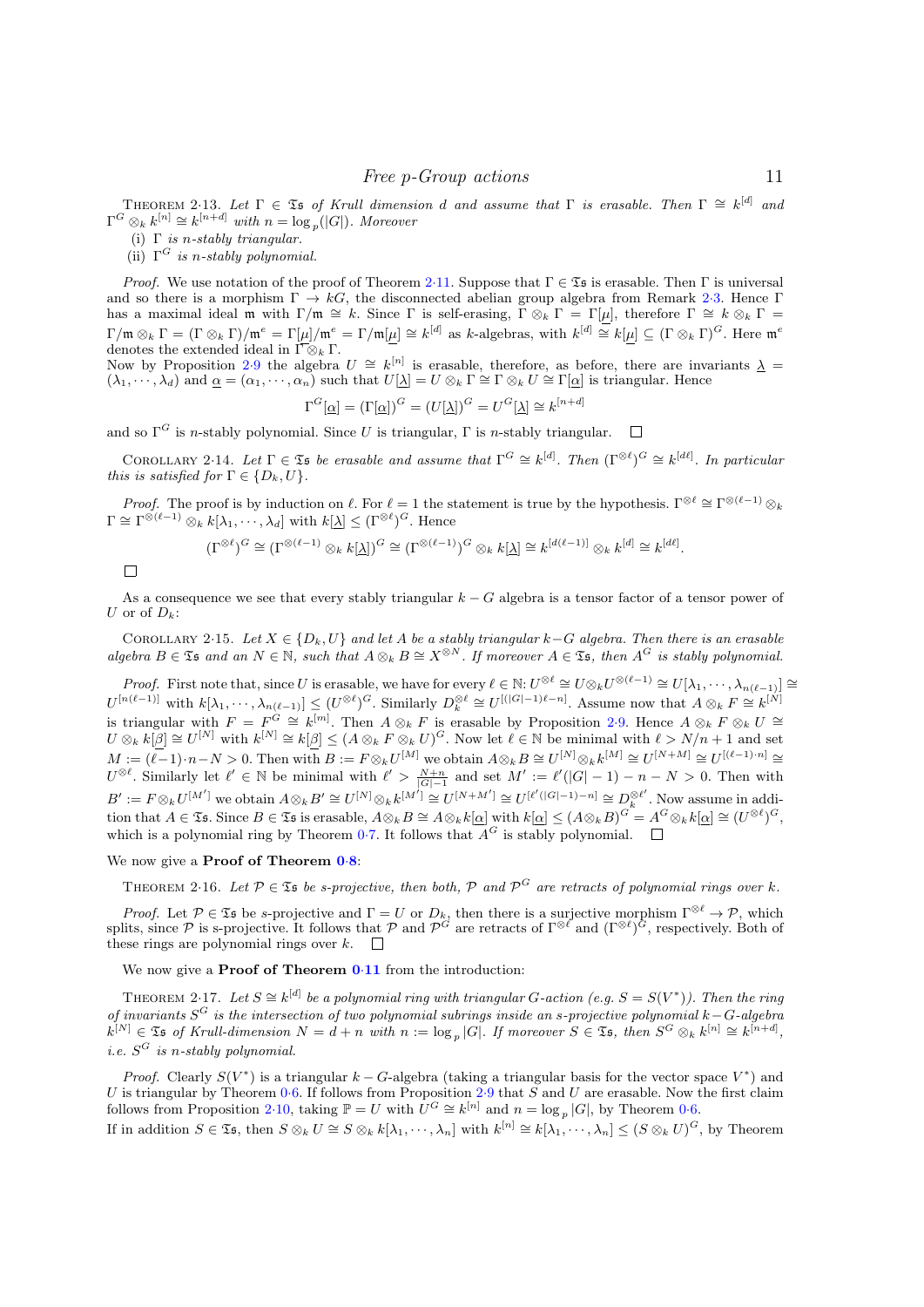#### 12 Peter Fleischmann and Chris Woodcock

0.[7\(](#page-3-2)2). It follows, switching the roles of U and S, that  $S^G \otimes_k k^{[n]} \cong (S \otimes_k U)^G \cong (U \otimes_k S)^G \cong (U^G)^{[d]} \cong$  $k^{[n+d]}.$ 

DEFINITION 2.18. Following [[13](#page-19-0)] Definition 3, we call a trace-surjective G-subalgebra  $S \leq D_k$  standard, if it is a retract of  $D_k$ , or in other words, if  $D_k = S \oplus J$ , where J is some G-stable (prime) ideal. We also call  $C \in \mathfrak{Ts}$  cyclic, if  $C \cong D_k/I$  with G-stable ideal I. Equivalently, C is generated by one G-orbit of a point  $c \in C$ .

In this terminology, U is standard as well as cyclic and s-projective. The next theorem shows that the latter two properties characterize standard subalgebras of  $D_k$ :

THEOREM 2.19. Let  $R, S \in \mathfrak{Ts}$ , then the following hold:

(i) R is s-projective, if and only if it is retract of a tensor product  $D_k^{\otimes \ell}$ .

(ii) S is a standard subalgebra of  $D_k$  if and only if  $S \in \mathfrak{S}$  is cyclic and s-projective.

*Proof.* (1): This follows from the fact that every  $R \in \mathfrak{Ts}$  is surjective image of some  $D_k^{\otimes \ell}$ . (2): By definition every standard subalgebra is cyclic and a retract of  $D_k$ . Hence by (1) it is s-projective. Now let  $S \in \mathfrak{S}_5$  be cyclic and s-projective. Then there is a surjective morphism  $D_k \to S$ , which must split, hence S is a standard subalgebra.  $\Box$ 

<span id="page-12-0"></span>REMARK 2.20. The statement (1) in Theorem 2.[19](#page-11-1) shows that the algebra  $D_k^{\otimes \ell}$  is the analogue in  $\mathfrak{Is}$  of the free module of rank  $\ell$  in a module category.

#### 3. Basic Algebras

Let  $\mathfrak C$  be an arbitrary category, then for objects  $a, b \in \mathfrak C$  one defines  $a \prec b$  to mean that there is a monomorphism  $a \hookrightarrow b \in \mathfrak{C}$  and  $a \approx b$  if  $a \prec b$  and  $b \prec a$ . According to this definition, an object  $b \in \mathfrak{C}$  is called minimal if  $a \prec b$  for  $a \in \mathfrak{C}$  implies  $b \prec a$  and therefore  $a \approx b$ . Clearly "≈" is an equivalence relation on the object class of  $\mathfrak{C}$ . Recall that  $A \in \mathfrak{Ts}$  is universal if it is weakly initial, or, equivalently, if it maps to  $D_k$ .

DEFINITION 3·1. The algebra  $B \in \mathfrak{S}$  is called **basic** if it is universal and minimal.

The following Lemma characterizes types of morphisms in  $\mathfrak{S}_5$  by their action on points. The results will then be used to analyze basic objects in  $\mathfrak{Ts}$ :

LEMMA 3.2. A morphism  $\theta \in \mathfrak{Is}(R, S)$  is surjective (injective, bijective) if and only if it induces a surjective (injective, bijective) map from the set of points of R to the set of points of S. In particular  $\theta \in \mathfrak{Is}(R,S)$  is a monomorphism if and only if  $\theta$  is injective.

*Proof.* "Surjectivity": Let  $s \in S$  with  $tr(s) = 1$  and  $r \in R$  with  $\theta(r) = s$ . Then  $r' := tr(r) - 1 \in \text{ker}(\theta) \cap R^G$ . Let  $w \in R$  with  $tr(w) = 1$ , then  $r' = tr(r'w)$  and  $v := r - r'w$  satisfies  $\theta(v) = s$  and  $tr(v) = 1$ , hence the induced map on points is surjective. On the other hand, since  $R$  and  $S$  are generated as algebras by points, the reverse conclusion follows.

"Injectivity": We can assume that the induced mapping on points is injective and want to show that  $\theta$  is injective. Let  $w \in R$  be a point and  $r, r' \in R^G$  with  $\theta(r) = \theta(r')$ , then  $tr(r+w) = tr(w) = 1 = tr(r'+w)$ and  $\theta(r+w) = \theta(r' + w)$ , so  $r+w = r' + w$  and  $r = r'$ . Hence the induced map on the rings of invariants is injective. But  $R = \bigoplus_{i=1}^{n} R^{G} w_i$ , with  $n = |G|$  and a G-orbit of points  $\{w_1, \dots, w_n\}$ . It follows that  $V' :=$  $\langle \theta(w_i) \mid i = 1, \dots, n \rangle \leq S$  $\langle \theta(w_i) \mid i = 1, \dots, n \rangle \leq S$  $\langle \theta(w_i) \mid i = 1, \dots, n \rangle \leq S$  is a copy of the regular representation of G, so by 1.8 we have  $S = \bigoplus_{i=1}^n S^G \theta(w_i)$ . Let  $r = \sum_{i=1}^n r_i w_i$ ,  $r' = \sum_{i=1}^n r'_i w_i$  with  $r_i, r'_i \in R^G$  and  $\theta(r) = \theta(r')$ , then  $\sum_{i=1}^n \theta(r_i - r'_i) \theta(w_i) = 0$  implies  $\theta(r_i) = \theta(r_i)$ , so  $r_i = r_i'$  for all i and therefore  $r = r'$ .

For the last claim, it is clear that an injective morphism is a monomorphism, so assume now that  $\theta$  is a monomorphism. It suffices to show that  $\theta$  is injective on the points of R, so let  $a_1, a_2 \in R$  be points with  $\theta(a_1) = \theta(a_2)$ . Define  $\psi_i : D_k \to R$  as the morphisms determined by the map  $D_k \ni x_1 \mapsto a_i$ , then  $\theta \circ \psi_1 = \theta \circ \psi_2$ , hence  $\psi_1 = \psi_2$  and  $a_1 = a_2$ . This finishes the proof.  $\Box$ 

<span id="page-12-1"></span>Now let A be an object in  $\mathfrak{Is}$ , then  $Dim(A) = \max \{Dim(A/p) \mid p \in Spec(A)\}\$ , where  $Dim(A/p) =$  $\mathrm{transc.deg}_k(A/\mathrm{p}) := \mathrm{transc.deg}_k(\mathrm{Quot}(A/\mathrm{p}))$ , the transcendence degree over k of the quotient field  $\mathrm{Quot}(A/\mathrm{p})$ . If  $B \prec A$  then

$$
Dim(B) = \operatorname{transc.deg}_k(B) \leq \operatorname{transc.deg}_k(A) = Dim(A).
$$

This is clear if A is a domain and an easy exercise otherwise. In particular, any two  $\approx$ -equivalent domains in  $\mathfrak T\mathfrak s$  have the same Krull-Dimension.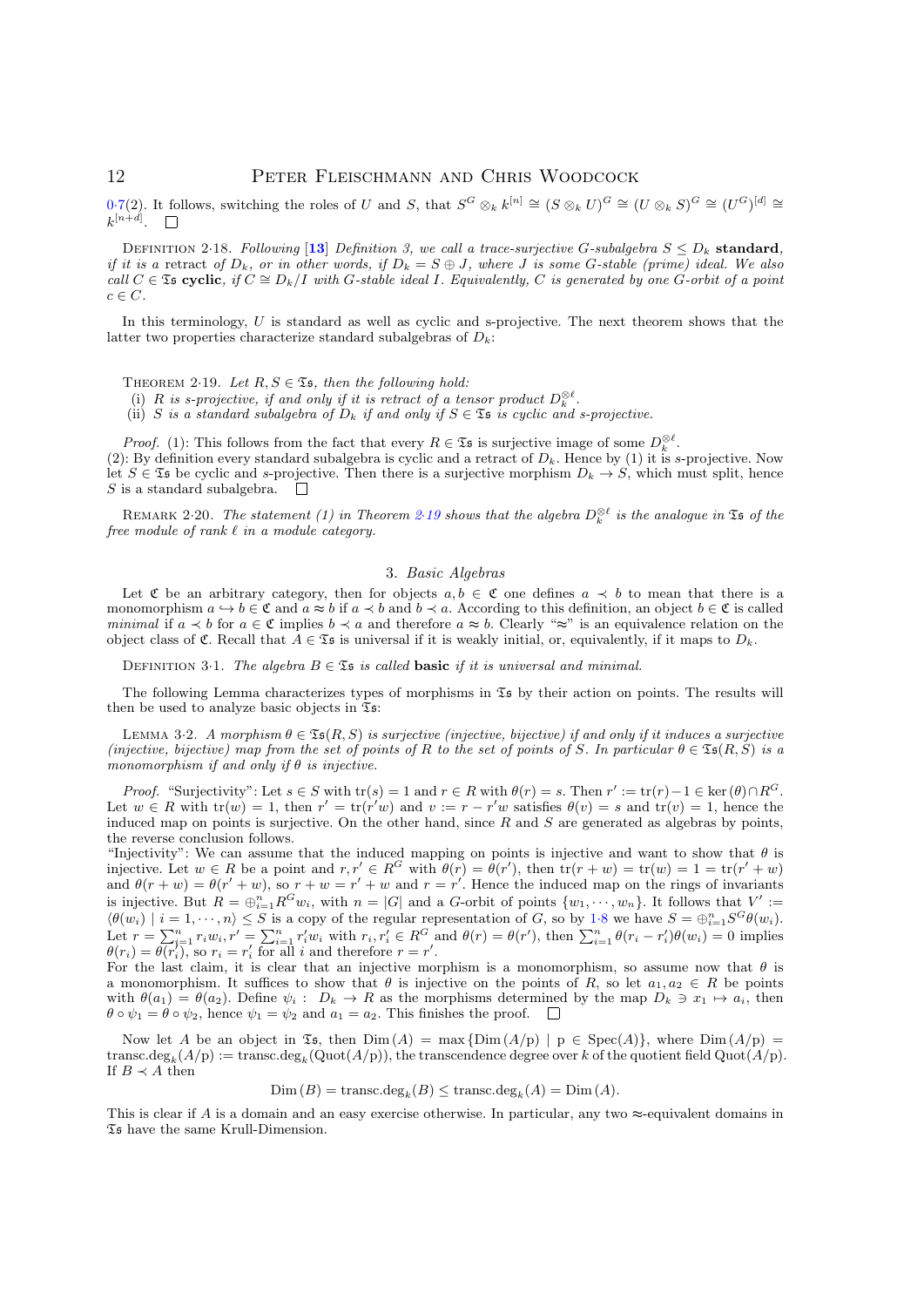If  $A \in \mathfrak{S}_5$  is universal it maps into  $D_k$  with a universal image isomorphic to  $A/I$  for some G-invariant prime ideal  $I \subseteq A$ . So every universal object has a quotient which is a universal integral sub-domain of  $D_k$ . Notice also that if  $B \prec A$  with universal A, then B is also universal; so if A is minimal among the universal objects, then A is also a minimal object and therefore basic. It is however not completely obvious from the definition that basic objects do exist. This is established as follows, which also shows the existence of basic normal domains:

LEMMA 3.3. Let  $X \in \mathfrak{S}$  be a subalgebra of U or of  $D_k$  and let  $\hat{X}$  denote its normal closure in Quot(X). Then  $\hat{X}$  is universal in  $\mathfrak{S}_5$ . Moreover if X is a subalgebra of minimal Krull-dimension in U or in  $D_k$ , then  $X$  and  $\hat{X}$  are basic domains.

*Proof.* The polynomial rings U and  $D_k$  are universal domains of Krull-dimension n and  $|G| - 1 = p<sup>n</sup> - 1$ , respectively. Let  $X \in \mathfrak{Is}, X \hookrightarrow U$  or  $D_k$ , then X is a universal domain. Now suppose that X has minimal Krull-dimension. If  $Y \prec X$ , then  $Dim(Y) = Dim(X)$ , but there is  $\alpha \in \mathfrak{Is}(X,Y)$  with  $\alpha(X) \prec Y \prec X$ . It follows that  $\text{Dim }(\alpha(X)) = \text{Dim }(\overline{Y}) = \text{Dim }(\overline{X})$ , so ker  $(\alpha) = 0$  and  $X \prec Y$ . This shows that X is a universal minimal, hence basic, domain.

Since X is a finitely generated k-algebra, so is  $\hat{X}$  and, since U and  $D_k$  are normal rings,  $\hat{X} \leq U$  or  $\hat{X} \leq D_k$ , respectively. It follows that  $\hat{X}$  is universal, and basic, if X is.  $\Box$ 

The next result describes properties of basic objects and shows that they form a single  $\approx$ -equivalence class consisting of integral domains, all of which have the same Krull-dimension:

PROPOSITION 3.4. Let  $A \in \mathfrak{Ts}$  be universal. Then the following are equivalent:

(i) A is basic;

 $(ii)$  A is a basic domain:

(iii) every  $\alpha \in \text{End}_{\mathfrak{Ts}}(A)$  is injective;

(iv)  $A \prec B$  for every universal  $B \in \mathfrak{Ts}$ ;

(v)  $A \approx B$  for one (and therefore every) basic object  $B \in \mathfrak{S}$ ;

- <span id="page-13-0"></span>(vi) no proper quotient of A is universal;
- (vii) no proper quotient of A is a subalgebra of A.

Any two basic objects are  $\approx$ -equivalent domains of the same Krull-dimension  $d_k(G) \leq n = \log_p(|G|)$  with  $d_k(G) > 0$  if  $G \neq 1$ . With  $\mathfrak{B}$  we denote the  $\approx$ -equivalence class of basic objects in  $\mathfrak{Is}.$ 

Proof. Let  $X \in \mathfrak{S}_5$  be a basic domain and  $\alpha \in \text{End}_{\mathfrak{S}_5}(X)$ . Then  $\alpha(X) \prec X$ , hence  $X \prec \alpha(X)$ , so  $\text{Dim}(X) = \text{Dim}(\alpha(X))$  and  $\alpha$  must be injective.

 $\mathfrak{p}(1) \Rightarrow (2)$ ": There is  $\beta \in \mathfrak{Is}(X, A)$  and  $\gamma \in \mathfrak{Is}(A, X)$ , so  $\gamma \circ \beta \in \text{End}_{\mathfrak{Is}}(X)$  is injective, which implies that  $\beta$  is injective and therefore  $X \prec A$ . It follows that  $A \prec X$ , hence A is a domain.

 $^{\prime\prime}(2) \rightarrow (3)$ ": This has already been shown above. (We didn't use the fact that A is universal, there. So every minimal domain in  $\mathfrak{Ts}$  satisfies (3)).

 $\mathfrak{B}(3) \Rightarrow (4)$ ": Since A and B are universal there exist morphisms  $\alpha \in \mathfrak{Is}(A, B)$  and  $\beta \in \mathfrak{Is}(B, A)$  with  $\beta \circ \alpha$ injective, because A is minimal. Hence  $A \prec B$ .

 $\degree$ (4)  $\Rightarrow$  (5)": This is clear.

 $\mathfrak{a}(5) \Rightarrow (1)$ ":  $B \approx A$  means that  $B \hookrightarrow A$  and  $A \hookrightarrow B$ . In that case A is universal (minimal) if and only if B is universal (minimal). Choosing  $B := X$ , it follows that A is basic.

"(3)  $\Rightarrow$  (6)": Now assume that every  $\alpha \in \text{End}_{\mathfrak{Is}}(B)$  is injective and let  $B/I$  be universal for the G-stable ideal  $I \subseteq B$ . Then there is  $\gamma \in \mathfrak{Ts}(B/I, B)$  and the composition with the canonical map  $c: B \to B/I$  gives  $\gamma \circ c \in \text{End}_{\mathfrak{Ts}}(B)$ . It follows that  $I = 0$ .

 $\mathfrak{g}(6) \Rightarrow (1)$ ": Assume  $B \prec A$ . Then B is universal and since A is universal, there is  $\theta \in \mathfrak{Is}(A, B)$  with  $\theta(A) \leq B$  universal. Hence  $A \cong \theta(A) \prec B$  and A is basic.

Let  $A, B \in \mathfrak{Ts}$  be basic, then  $\mathfrak{Ts}(A, B) \neq \emptyset \neq \mathfrak{Ts}(B, A)$  implies that  $A \prec B \prec A$ , hence  $A \approx B$  and  $\text{Dim}(A) = \text{Dim}(B) =: d_k(G) \leq n = \log_p(|G|)$  (see Theorem 0.[6\)](#page-3-1). Assume that  $d_k(G) = 0$ . Then X must be a Galois-field extension  $K \geq k$  with Galois group G and  $K \hookrightarrow D_k$ , which implies  $K = k$  and  $G = 1$ .

 $\mathfrak{g}(6) \Rightarrow (7)$ ": This is clear, because a quotient  $A/I$  as subalgebra of A would be universal.

 $\hat{\sigma}(7) \Rightarrow (1)^{n}$ : We have  $X \prec A$  and there is  $\theta \in \mathfrak{Ts}(A, X)$  with  $\theta(A) \leq X$  universal. It follows that  $\theta(A) \prec A$ , hence ker  $\theta = 0$  and  $\theta(A) \cong A \approx X$ , so A is basic.  $\square$ 

<span id="page-13-1"></span>COROLLARY 3.5. Let  $A \in \mathfrak{Ts}$  be a universal domain. Then  $d_k(G) \le \text{Dim}(A)$  and the following are equivalent:

(i)  $A \in \mathfrak{B}$ :

(ii)  $d_k(G) = \text{Dim}(A);$ 

(iii) If  $C \in \mathfrak{Ts}$  with  $C \prec A$ , then  $Dim(C) = Dim(A)$ .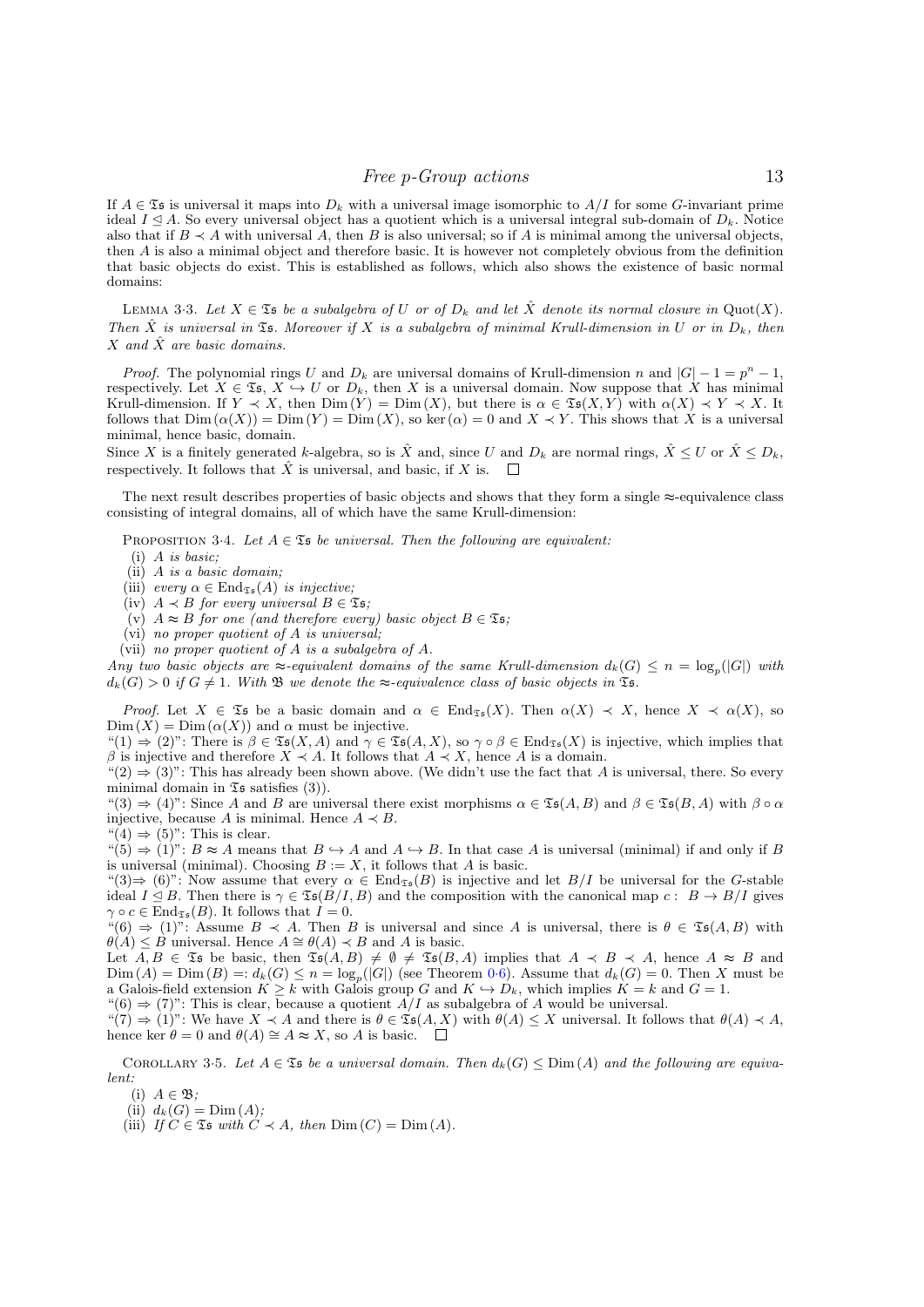*Proof.* The first statement and " $(1) \Rightarrow (2)$ " follow immediately from Proposition 3.[4.](#page-12-0) "(2)  $\Rightarrow$  (3)":  $C \prec A$  implies that C is a universal domain and  $\text{Dim}(C) \leq \text{Dim}(A)$ . Hence  $\text{Dim}(A) = d_k(G) \leq$  $Dim (C) < Dim (A).$  $\mathfrak{p}(3) \Rightarrow (1)$ ": Suppose A is not minimal. Then there is  $\alpha \in \text{End}_{\mathfrak{S}_5}(A)$  with ker  $(\alpha) \neq 0$ . Hence  $A/\text{ker}(\alpha) \cong \mathfrak{S}_5$ 

 $\alpha(A) =: C \prec A$ . Clearly  $\text{Dim}\,(C) < \text{Dim}\,(A)$ .  $\Box$ 

The results in Theorem 2.[19](#page-11-1) can give useful bounds for  $d_k(G)$ . Let  $S = \text{Sym}(V^*)$  be as in Theorem 2.[2;](#page-7-2) it has been shown in [[14](#page-19-12)] Theorem 2.7 that there exists  $v^* \in V^{*G}$  such that  $S/(v^* - 1)S \in \mathfrak{Is}$ , and so is sprojective and universal, if and only if  $\mathcal{X}_V := \langle V^g \mid 1 \neq g \in G, g^p = 1 \rangle \langle V$ . In this case  $d_k(G) \leq \dim(V) - 1$ . If  $k = \mathbb{F}_p$ , the condition  $\mathcal{X}_V < V$  implies  $\dim(V) \geq n+1$  with  $n = \log_p(|G|)$  (see [[14](#page-19-12)] Proposition 3.3). For certain p-groups (called "CEA-groups" in [[14](#page-19-12)]) the condition  $\mathcal{X}_V < V$  is satisfied with dim(V) =  $n+1$ , which then gives the known bound  $d_k(G) \leq n$ . For extension fields however, one can obtain sharp bounds for  $d_k$ and the essential dimension  $e_k$  as the following examples show:

Examples 3·6.

- (i) Let  $q := p^n$ ,  $\mathbb{F}_q \leq k$  and  $(C_p)^n \cong G$  a Sylow p-subgroup of  $GL_2(q)$  consisting of upper triangular matrices. Set  $V := k^2 = ke_1 \oplus ke_2$  be the natural kG-module, then  $\mathcal{X} = ke_1 < V$  and  $\text{Sym}(V^*)/(x_1 -$ 1)  $\cong$  B = k[Z] (see Theorem 3·[15\)](#page-15-0), proving again that  $d_k(G) = 1$ .
- (ii) Now let  $\mathbb{F}_{q^2} \leq k$  and let G be a Sylow p-subgroup of  $SU_3(q^2)$ . Then G can be represented as the group of matrices

$$
g_{a,b} := \left(\begin{array}{ccc} 1 & a & b \\ 0 & 1 & -a^q \\ 0 & 0 & 1 \end{array}\right), \ a,b \in \mathbb{F}_{q^2}, \ b+b^q + aa^q = 0.
$$

<span id="page-14-0"></span>Let  $V \cong k^3 = ke_1 \oplus ke_2 \oplus ke_3$  be the natural  $SU_3(q^2)$ -representation, then an elementary calculation shows that  $\mathcal{X}_V = \langle e_1, e_2 \rangle_k < V$ , hence  $\text{Sym}(V^*)/(x_1 - 1)$  is s-projective and  $d_k(G) \leq 2$ , so  $d_k(G)$  $e_k(G) = 2$  by Corollary 4.[9.](#page-18-0) Note that for  $q = p$ , G is extraspecial (of exponent p, if  $p \geq 3$ ).

COROLLARY 3.7. Let  $p \geq 3$ ,  $\mathbb{F}_{p^2} \leq k$  and G be extraspecial of order  $p^3$  and of exponent p. Then  $d_k(G)$  $e_k(G) = 2.$ 

Back again to basic objects; the  $\approx$ -equivalence class  $\mathfrak{B}$  of basic objects contains cyclic domains:

COROLLARY 3.8. If  $B \in \mathfrak{B}$ , then  $B \approx C$  with C a cyclic domain.

*Proof.* Let  $\alpha \in \mathfrak{Ts}(D_k, B)$ , then  $C := \alpha(D_k) \prec B$ , hence  $B \approx C$  with cyclic domain  $C \in \mathfrak{Ts}$ .

In Lemma [2](#page-8-1)·4 we showed that every object  $A \in \mathfrak{S}_5$  arises from extending the quotient of a universal object by a ring with trivial G-action. The class  $\mathfrak B$  consists of those objects from which all universal objects arise by extending invariants:

LEMMA 3.9. An object  $B \in \mathfrak{S}_5$  is basic, if and only if every universal object is of the form  $\mathfrak{W} = \mathfrak{W}^G \otimes_{B} B$ with embedding  $B \hookrightarrow \mathfrak{W}.$ 

*Proof.* If  $B \in \mathfrak{S}_5$  has the described property and  $X \in \mathfrak{S}_5$  is basic, then  $B \prec X$ , so  $X \approx B$  and B is basic. Now assume that B is basic and W is universal. Then by Lemma 2.[4,](#page-8-1)  $\mathfrak{W} = \mathfrak{W}^G \otimes_{S^G} S$  with  $B/I \cong S \hookrightarrow \mathfrak{W}$ . It follows that  $B/I$  is universal, hence  $I = 0$  and  $S \cong B$ . □

We are therefore particularly interested in describing basic objects, i.e. minimal subalgebras of  $D_k$  which are also in  $\mathfrak{Ts}$ . However, with regard to minimality the following has to be taken into account: Since  $D_k$  is the polynomial ring  $k[x_g \mid 1 \neq g \in G]$ , we have  $D_k^p = k^p [x_g^p \mid g \in G]$  and  $\bigcap_{i \in \mathbb{N}} D_k^{p^i} = \bigcap_{i \in \mathbb{N}} k^{p^i} = k^{p^{\infty}}$ , where  $k^{p^{\infty}}$  denotes the maximal perfect subfield of k. This implies that  $C^p < C$  for every subring  $C \neq k^{p^{\infty}} \leq D_k$ , hence there will be in general no subalgebra of  $D_k$  which is minimal with respect to ordinary inclusion of k-subalgebras. (If k is perfect and  $C \leq D_k$  is trace-surjective, then  $C^p < C$  is a proper inclusion of isomorphic objects in  $\mathfrak{S}_5$ . The result in Corollary [3](#page-13-0).8 motivates the following

<span id="page-14-1"></span>LEMMA 3.10. Let  $C \in \mathfrak{S}_5$  be basic and cyclic. Then up to isomorphism  $C \leq D_k$  and there exists  $\chi \in$  $\text{End}_{\mathfrak{S}_{\mathfrak{S}}}(D_k)$  with  $\chi(D_k) = C$  and  $\ker(\chi_{|C}) = 0$ . Moreover one of the following two situations can occur:

- (i)  $C > \chi(C) > \cdots > \chi^n(C) > \chi^{n+1}(C) \cdots$  is an infinite descending chain of properly contained, isomorphic  $k - G$ -subalgebras in  $\tilde{\mathfrak{S}}$ s.
- (ii)  $C = \chi(C)$  and  $D_k = C \oplus I$ , where  $I = \text{ker}(\chi) \trianglelefteq D_k$  is a G-stable ideal.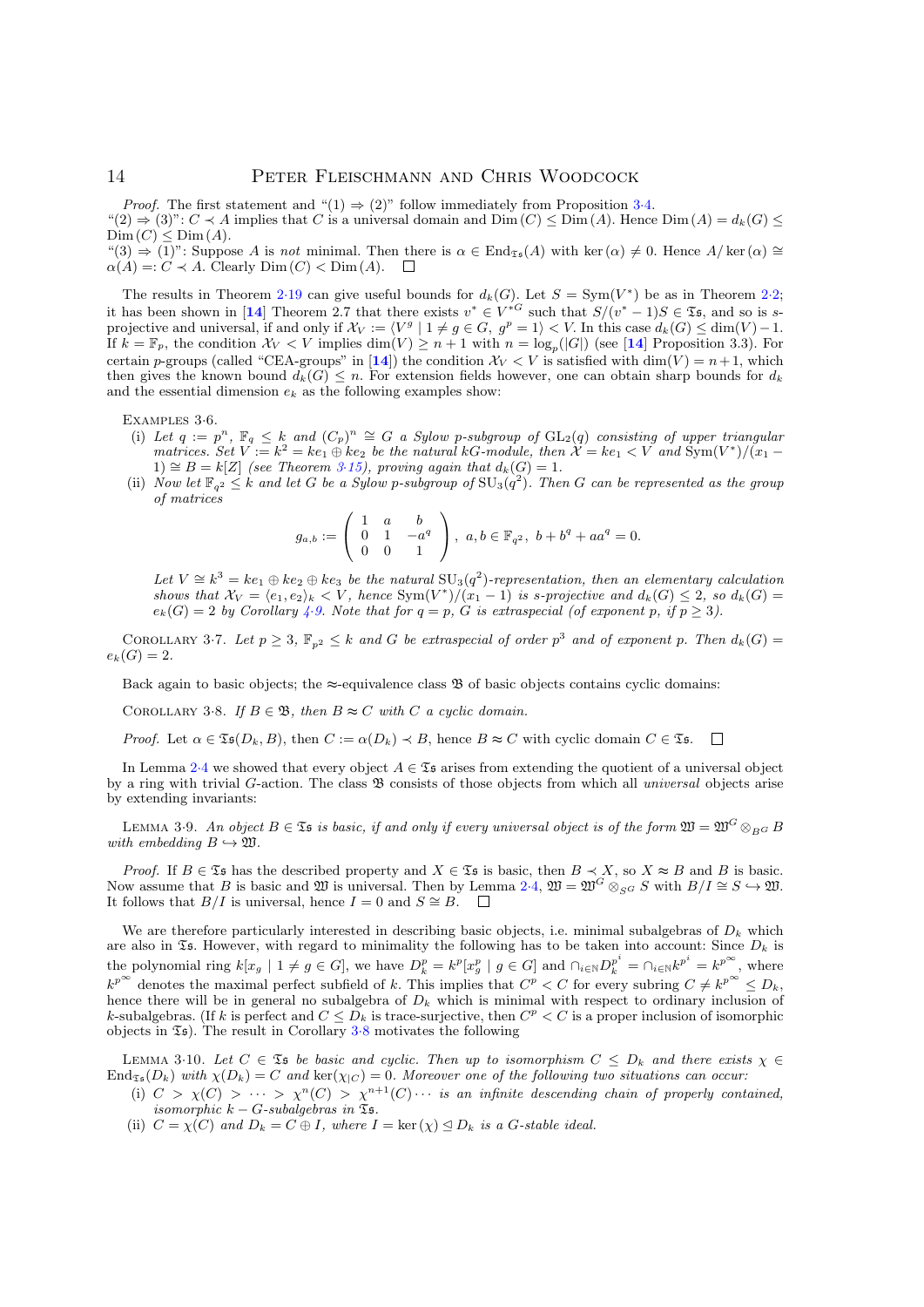*Proof.* By Proposition 3·[4,](#page-12-0)  $C \prec D_k$ , so there is an embedding  $\iota: C \rightarrow D_k$  and we can assume  $C = \iota(C)$  $k[W] \leq D_k$  with  $w \in W$  of trace 1 and  $W \cong kG$  as  $kG$ -module. Then  $W = \langle wg \mid g \in G \rangle$  and the map  $x_g \mapsto wg$ defines a G-equivariant k-algebra epimorphism  $\theta : D_k \to C$ . Set  $\phi := \theta \circ \iota$  and  $\chi := \iota \circ \theta$ , then  $\phi \in \text{End}_{\mathfrak{Is}}(C)$ <br>is injective with image  $C \cong \phi(C) = \theta(C) \leq C$ , so  $\chi(C) = \iota \circ \theta(\iota(C)) = \phi(C) \leq C$ . Suppose  $\chi^{n+1}(C) = \chi^n(C$ and let  $c \in C$ ; then  $\chi^{n}(c) = \chi^{n+1}(c')$  for some  $c' \in C$ , so  $c - \chi(c') \in \ker(\chi_{|C}^{n}) \subseteq \ker(\phi^{n+1}) = 0$ . Hence  $c = \chi(c')$ ,  $\chi(C) = C = \phi(C)$  and  $\phi = \theta \circ \iota$  is an automorphism of C. We conclude  $D_k = C \oplus \ker(\chi)$ .

<span id="page-15-1"></span>If  $k = k^p$ , we have already seen that case (1) actually occurs. For general k, the homomorphism  $\tilde{F} =$  $k[X_g\mid g\in G]\to \tilde{F}$  defined by  $X_g\mapsto X_g^p$  induces a **Frobenius-endomorphism** 

$$
\Phi: D_k = k[x_g \mid g \in G] \to D_k, \ \alpha(x_1, \dots, x_g, \dots) \mapsto \alpha(x_1^p, \dots, x_g^p, \dots),
$$

which in the case  $k = \mathbb{F}_p$  coincides with the ordinary power map  $a \mapsto a^p$ . It follows that  $D_k > \Phi(D_k)$  $\cdots \Phi^n(D_k) > \Phi^{n+1}(D_k) > \cdots$ . Similarly, for every subalgebra  $C_0 = \mathbb{F}_p[V] \leq D_{\mathbb{F}_p}$  with subspace  $1 \in V \cong \mathbb{F}_p[G]$ we have

$$
C_0 > \Phi(C_0) = C_0^p > \cdots > C_0^{p^n} > C_0^{p^{n+1}} > \cdots
$$

and therefore the subalgebra  $C := k \otimes_{\mathbb{F}_n} C_0 \leq D_k$  satisfies

$$
C > \Phi(C) > \cdots > \Phi^{n}(C) > \Phi^{n+1}(C) > \cdots
$$

In the rest of this section, and in fact the paper, we will study the second case of lemma 3·[10,](#page-13-1) which also occurs naturally and, in many respects, is the more interesting situation.

If  $S \leq D_k$  is standard, then there is a projection morphism  $\chi: D_k \to S \hookrightarrow D_k$ , which is an idempotent in  $\text{End}_{\mathfrak{Is}}(D_k)$ . The following has been shown in [[13](#page-19-0)]:

LEMMA 3.11. [[13](#page-19-0)] Lemma 5.1] Let  $S \hookrightarrow D_k$  be a trace-surjective G-algebra, then the following are equivalent:

- (i) S is standard.
- (ii)  $\exists \chi = \chi^2 \in (\text{End}_{\mathfrak{Ts}}(D_k))$  with  $S = \chi(D_k)$ .
- (iii)  $\exists \chi \in (\text{End}_{k-\text{alg}}(D_k))^G$  with  $\chi^2(x_1) = \chi(x_1) =: w \in S = k[wg \mid g \in G].$
- $(iv) \ \exists \ w = W(x_1, x_{g_2}, \cdots, x_{g_{|G|}}) \in S \ with \ tr(w) = 1, \ w = W(w, wg_2, \cdots, w_{g_{|G|}}) \ and \ S = k[wg \ | g \in G] \le$  $D_k$ .

Let  $S \leq D_k$  be standard. Since  $D_k$  is a polynomial k-algebra it follows from [[10](#page-19-5)] Corollary 1.11, that S is a regular UFD.

DEFINITION 3·12. (see [[13](#page-19-0)][Definition 4]) A point  $w \in D_k$  will be called **reflexive**, if

$$
w=W(x_1,\cdots,x_g\cdots)=W(w,\cdots,wg,\cdots)=\theta(w),
$$

where  $\theta \in (\text{End}_{k-\text{alg}}(D_k))^G$  is defined by  $x_q \mapsto w \cdot q \ \forall q \in G$ .

By definition a trace-surjective G-algebra is cyclic, if and only if it is generated as an algebra by the G-orbit of one point. Lemma 3.[11](#page-14-0) shows, that the standard subalgebras of  $D_k$  are precisely the subalgebras generated by the G-orbit of a reflexive point.

Let  $G_1, G_2$  be two finite p-groups and  $A_i \in \mathfrak{Is}_{G_i}$  with point  $a_i \in A_i$  for  $i = 1, 2$ . Then  $a_1 \otimes_k a_2$  is easily seen to be a point of  $A_1 \otimes_k A_2 \in \mathfrak{Is}_{G_1 \times G_2}$ . Moreover,  $D_k(G_1) \otimes_k D_k(G_2)$  is standard universal, i.e. a retract of  $D_k(G_1 \times G_2)$  (see [[13](#page-19-0)] Section 5, Example 3). If the  $A_i$ 's are universal with  $\theta_i \in \mathfrak{Is}_{G_i}(A_i, D_k(G_i))$ , then  $\theta_1 \otimes \theta_2 \in \mathfrak{Is}_{G_1 \times G_2}(A_1 \otimes_k A_2, D_k(G_1) \otimes_k D_k(G_2)),$  hence  $A_1 \otimes_k A_2$  is universal in  $\mathfrak{Is}_{G_1 \times G_2}$ . Clearly the polynomial ring  $\tilde{D} := D_k(G_1) \otimes_k D_k(G_2)$  can be viewed as an object in  $\mathfrak{Is}_{G_1}$  or  $\mathfrak{Is}_{G_2}$  by restricting the action accordingly. In that way  $\tilde{D}_{|G_1} \cong D_k(G_1) \otimes_k k[T_1, \cdots, T_{|G_2|-1}]$  is a polynomial ring over  $D_k(G_1)$  with trivial  $G_1$ -action on  $k[T_1, \dots, T_{|G_2|-1}]$ . Let  $R \in \mathfrak{Is}_{G_1}$  and  $\phi \in \mathfrak{Is}_{G_1}(D_k(G_1), R)$ , then any map  $T_j \mapsto r_j \in R^{G_1}$ extends  $\phi$  to a morphism  $\tilde{\phi} \in \mathfrak{Ts}_{G_1}(\tilde{D}_{|G_1}, R)$ , which shows that  $\tilde{D}_{|G_i}$  is universal in  $\mathfrak{Ts}_{G_i}$ .

<span id="page-15-0"></span>Suppose that  $\phi \in \mathfrak{Is}_{G_1 \times G_2}(\tilde{A}, \tilde{D})$  for  $\tilde{A} := A_1 \otimes_k A_2$  with  $i_1 \in \mathfrak{Is}_{G_1}(A_1, \tilde{A})$  the canonical morphism. Then the composition  $\phi_{|G_1} \circ i_1$  is in  $\mathfrak{Is}_{G_1}(A_1, \tilde{D}_{|G_1})$ , hence  $A_1$  is universal. We summarize:

PROPOSITION 3.13. Let  $G_1$  and  $G_2$  be two finite p-groups with  $A_i \in \mathfrak{Is}_{G_i}$  for  $i = 1, 2$ . Then  $A_1 \otimes_k A_2 \in$  $\mathfrak{Is}_{G_1\times G_2}$  and the following hold:

(i)  $\tilde{A}_i$  universal in  $\mathfrak{Is}_{G_i}$  for  $i = 1, 2 \iff A_1 \otimes_k A_2$  is universal in  $\mathfrak{Is}_{G_1 \times G_2}$ ;

(ii)  $A_i$  standard universal in  $\mathfrak{Is}_{G_i}$  for  $i = 1, 2 \Rightarrow A_1 \otimes_k A_2$  is standard universal in  $\mathfrak{Is}_{G_1 \times G_2}$ ,

(iii)  $d_k(G_1 \times G_2) \leq d_k(G_1) + d_k(G_2)$ .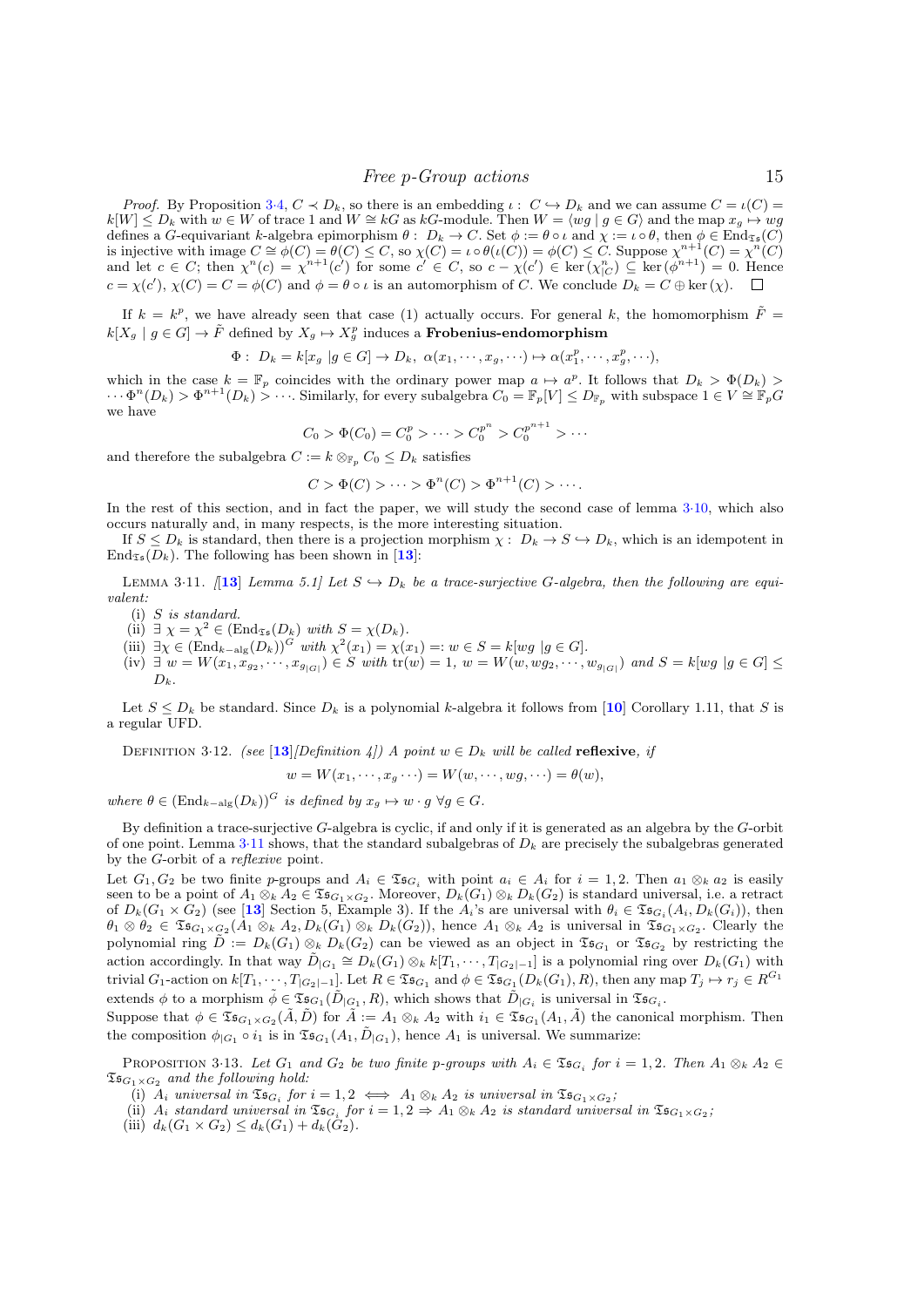We close this section by illustrating the above notions in the case of elementary-abelian p-groups. We need some notation and a lemma: Define  $\partial_n(T) \in k[X_1, \dots, X_{n-1}][T]$  to be the following  $n \times n$ -determinant:

$$
\partial_n(T) = \partial_n(\underline{X},T) := \begin{vmatrix} X_1 & \cdots & X_{n-1} & T \\ X_1^p & \cdots & X_{n-1}^p & T^p \\ \cdots & \cdots & \cdots & \cdots \\ X_1^{p^{n-1}} & \cdots & X_{n-1}^{p^{n-1}} & T^{p^{n-1}} \end{vmatrix},
$$

and set  $F_{n-1}(T) := \prod_{x \in V} (T - x)$ , where  $V := \langle X_1, \dots, X_{n-1} \rangle_{\mathbb{F}_p}$ .

- Lemma 3·14. The following hold:
- (i)  $\partial_n(T) = \partial_{n-1}(X_{n-1}) \cdot F_{n-1}(T);$
- (ii) for any  $\alpha_1, \dots, \alpha_n \in k$ ,  $\partial_n(\alpha_1, \dots, \alpha_{n-1}, \alpha_n) \neq 0$  if and only if the set  $\{\alpha_1, \dots, \alpha_n\}$  is linearly independent over  $\mathbb{F}_p$ .

*Proof.* (1): For every  $x \in V$  we have  $\partial_n(x) = 0$ , so considering the T-degree we obtain  $\partial_n(T) = c \cdot F_{n-1}(T)$ with c being the coefficient of  $\partial_n(T)$  at  $T^{p^n}$ , hence  $c = \partial_{n-1}(X_{n-1})$ . (2): Assume that  $\{\alpha_1, \cdots, \alpha_n\} \subseteq k$  is linearly independent over  $\mathbb{F}_p$  and set

$$
f(T) := \prod_{x \in W} (T - x) \text{ with } W := \langle \alpha_1, \cdots, \alpha_{n-1} \rangle_{\mathbb{F}_p}.
$$

Then we have  $\partial_n(\alpha_1, \dots, \alpha_{n-1}, \alpha_n) = \partial_{n-1}(\alpha_1, \dots, \alpha_{n-2}, \alpha_{n-1}) \cdot f(\alpha_n)$ . By induction the first factor is nonzero and  $f(\alpha_n) \neq 0$ , since  $\alpha_n \notin W$ ; hence  $\partial_n(\alpha_1, \dots, \alpha_{n-1}, \alpha_n) \neq 0$ . Conversely, if  $\partial_n(\alpha_1, \dots, \alpha_{n-1}, \alpha_n) \neq 0$ , then, again by induction,  $\{\alpha_1, \cdots, \alpha_{n-1}\}\$  is linearly independent over  $\mathbb{F}_p$ . Moreover  $f(\alpha_n) \neq 0$ , so  $\alpha_n \notin W$  and  $\{\alpha_1, \cdots, \alpha_n\}$  is linearly independent over  $\mathbb{F}_p$ .  $\Box$ 

Let G be an elementary-abelian group of order  $p^n$ . We identify G with the additive group  $(\mathbb{F}_p^n, +)$  and write an element  $g \in G$  as a vector  $g = \sum_{i=1}^n g_i e_i$  with  $g_i \in \mathbb{F}_p$  and  $e_i$  the standard basis vector of  $\mathbb{F}_p^n$ . Set  $\mathcal{O} := k[Y_1, \dots, Y_n]$ , the polynomial ring in n variables, then G acts on  $\mathcal{O}$  by the rule  $(Y_i)g =$ hence  $\mathcal{O} = U_1 \otimes_k U_2 \otimes_k \cdots \otimes_k U_n$ , with  $U_i = k[Y_i] \in \mathfrak{Is}_{G_i}$  and  $G_i := \langle e_i \rangle$ . It follows from [[13](#page-19-0)] Proposition 3.2 that every  $U_i \in \mathfrak{Is}_{G_i}$  is a basic and standard subalgebra of  $D_k(G_i)$ , hence by Proposition 3.[13,](#page-14-1)  $\mathfrak V$  is a standard universal subalgebra of  $D_k(G)$ .

Now assume that k contains an n-dimensional  $\mathbb{F}_p$ -subspace  $W := \langle \alpha_1, \dots, \alpha_n \rangle$ ; then there is an embedding of abelian groups  $\alpha: G \to W \leq k^+, g \mapsto \alpha_g := \sum_{i=1}^n g_i \alpha_i$ . Consider a univariate polynomial ring  $k[Z]$  with (nonlinear) G-action extending the maps  $Z \mapsto (Z)g = Z - \alpha_g$  to k-algebra automorphisms. The corresponding  $k - G$ -algebra will be denoted by  $B_{\alpha}$ . Then the map  $Z \mapsto \sum_{i=1}^{n} \alpha_i Y_i$  extends to a G-equivariant morphism of  $k - G$ -algebras  $\theta: B_{\alpha} \to \mathbb{C}$ . It follows from Lemma 3·[14](#page-15-1) that there exists a matrix  $(f_{ij})^T := (\alpha_i^{p^{j-1}})$  $\binom{p^{j-1}}{i}$ <sup>-1</sup>  $\in$  $GL_n(k)$ , i.e. such that  $\sum_{j=0}^{n-1} f_{ij} \alpha_k^{p^j} = \delta_{ik}$ . Set  $f_i(Z) := \sum_{j=0}^{n-1} f_{ij} Z^{p^j} \in k[Z]$ , then  $f_i(\alpha_g) = g_i$  for every  $g \in G$ . Now define a k-algebra morphism  $\psi : \mathfrak{V} \to B_\alpha$  by extending the map  $Y_i \mapsto f_i(Z)$ . Then  $f_i(\mu + \lambda) =$  $f_i(\mu) + f_i(\lambda)$  for  $\mu, \lambda \in k$  and  $f_i(\lambda) = \lambda_i$ , whenever  $\lambda = \sum_{i=1}^n \lambda_i \alpha_i$  with  $\lambda_i \in \mathbb{F}_p$ . Hence  $\psi \circ \theta(Z) = h(Z) \in k[Z]$ <br>is a polynomial of degree less than  $p^n$  such that  $h(\lambda) - \lambda = \sum_{i=1}^n \alpha_i f_i(\lambda) - \lambda = \sum_{i=1}^n \alpha_i \lambda_i - \$  $\lambda \in W$ . It follows that  $h(Z) = Z$ . Moreover, for every  $g \in G$  we have  $\psi((Y_i)g) = \psi(Y_i - g_i) = \psi(Y_i) - g_i =$  $f_i(Z) - f_i(\alpha_g) = f_i(Z - \alpha_g) = f_i((Z)g) = (f_i(Z))g = (\psi(Y_i))g$ . This shows that  $\psi$  is a G-equivariant retraction. In particular  $B_{\alpha}$  is a trace-surjective retract of U, hence a standard and basic universal algebra in  $\mathfrak{Is}_{G}$ . Let  $\beta: G \to k^+, g \mapsto \beta_g := \sum_{i=1}^n g_i \beta_i$  be a different embedding of abelian groups and define  $B_\beta$  to be the univariate polynomial ring  $k[Z]$  with G-action given by  $Z \mapsto (Z)g = Z - \beta_g$ . Since the set  $\{\beta_1, \dots, \beta_n\}$ is linearly independent over  $\mathbb{F}_p$ , there are  $(\lambda_0, \dots, \lambda_{n-1}) \in k$  with  $\sum_{j=0}^{n-1} \lambda_j \cdot \beta_i^{p^j} = \alpha_i$  for  $i = 1, \dots, n$ . Let  $L_{\alpha,\beta}: B_{\alpha} \to B_{\beta}$  be the algebra homomorphism extending the map  $Z \to f_{\alpha,\beta}(Z) := \sum_{j=0}^{n-1} \lambda_j \cdot Z^{p^j}$ . Then  $L_{\alpha,\beta}$  is injective, because  $f_{\alpha,\beta}(Z) \notin k$  and  $L_{\alpha,\beta}((Z)g) = L_{\alpha,\beta}(Z - \alpha_g) = L_{\alpha,\beta}(Z) - \alpha_g = f_{\alpha,\beta}(Z) - f_{\alpha,\beta}(\beta_g) =$  $f_{\alpha,\beta}(Z-\beta_g)=(L_{\alpha,\beta}(Z))g.$  So  $L_{\alpha,\beta}$  is a G-equivariant embedding  $B_{\alpha}\hookrightarrow B_{\beta}$ . In a similar way we see that  $L_{\beta,\alpha} \in \mathfrak{Is}_G(B_\beta, B_\alpha)$  is injective, hence  $B_\beta$  is universal and indeed  $B_\alpha \approx B_\beta$ .

We summarize

<span id="page-16-0"></span>THEOREM 3.15. Let G be elementary-abelian of order  $p^n$  and  $\mathcal{O} := k[Y_1, \dots, Y_n] \in \mathfrak{Is}_G$  as described above. Then the polynomial ring  $\mathfrak G$  is a standard universal subalgebra of  $D_k(G)$ . Assume now that  $\dim_{\mathbb{F}_p}(k) \geq n$ , then there is an embedding of abelian groups

$$
\alpha: G \to W:=\langle \alpha_1, \cdots, \alpha_n \rangle_{\mathbb{F}_p} \leq k^+, \ g \mapsto \alpha_g := \sum_{i=1}^n g_i \alpha_i
$$

and the following hold: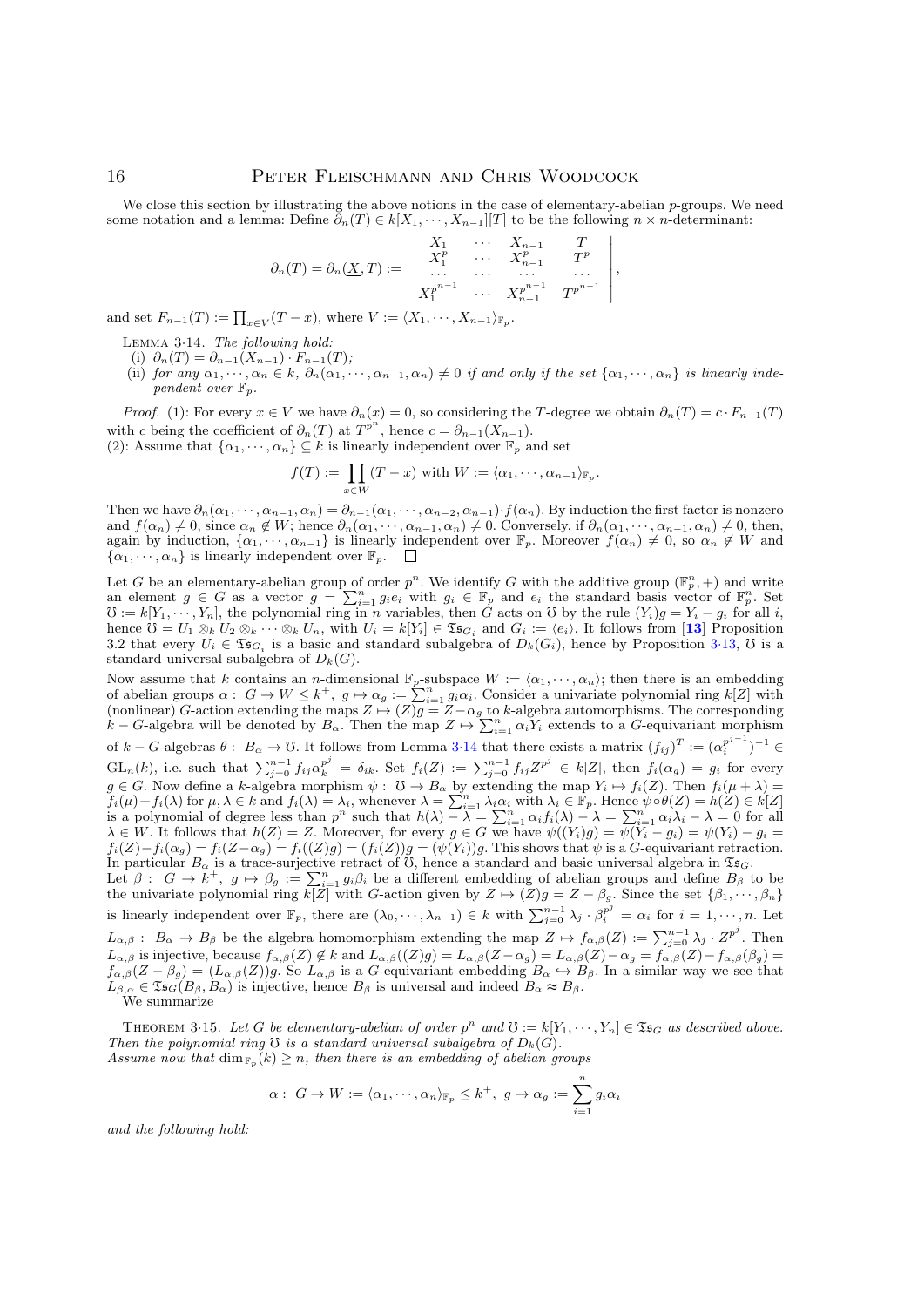- (i) The univariate polynomial ring  $B_{\alpha} = k[Z]_{\alpha}$  with G-action as described above is a retract of U in  $\mathfrak{Is}_{\mathbb{G}}$ and a standard universal and basic object in  $\mathfrak{Is}_G$ . In particular  $d_k(G) = 1$ .
- (ii) Every basic object in  $\mathfrak{S}_G$  which is also a normal ring is of the form  $B_g$  for some embedding of abelian groups  $\beta: G \hookrightarrow k^+$ .
- (iii) Two normal basic algebras  $B_{\alpha}, B_{\beta} \in \mathfrak{Is}_G$  are isomorphic if and only if  $\alpha = c \cdot \beta$  for some  $0 \neq c \in k$ . They are conjugate under an outer automorphism of G if and only if  $\alpha(G) = c \cdot \beta(G)$  for some  $0 \neq c \in k$ .
- (iv) Let  $\underline{\alpha} := \alpha^{(1)}, \dots, \alpha^{(n)}$  be n not necessarily distinct embeddings  $G \hookrightarrow k^+$ . Then

$$
\mho \cong B_{\underline{\alpha}}^{\otimes n} \cong B_{\alpha^{(1)}} \otimes_k B_{\alpha^{(2)}} \otimes_k \cdots \otimes_k B_{\alpha^{(n)}}.
$$

*Proof.* (1): This has already been shown. (2): Let  $N \in \mathfrak{S}$  be basic and normal. Then  $N \hookrightarrow \mathfrak{S}$  and it follows from [[12](#page-19-13)] that  $N \cong k[T]$  is a univariate polynomial algebra. It is clear that the G-action is of the form  $(T)g = T - \beta(g)$  with  $\beta \in \text{Hom}(G, k^+)$ . Since ker  $(\beta) \leq G$  acts trivially on N, which is a faithful kG-module, we must have ker  $(\beta) = 1$ , so  $\beta$  is injective and  $N \cong B_{\beta} \in \mathfrak{Ts}$ . (3): Let  $\eta \in Aut(G) \cong GL_n(\mathbb{F}_p)$  and assume that  $\theta$  is an k-algebra isomorphism  $B_{\alpha} \to (B_{\beta})^{\eta}$ . Then  $\theta(Z) = c \cdot Z + \mu$  with  $c, \mu \in k$  and  $c \neq 0$ , such that  $\theta((Z)g) = \theta(Z - \alpha(g)) = cZ + \mu - \alpha(g) = (\theta(Z))\eta(g) = (cZ + \mu)\eta(g) = c(Z - \beta(\eta(g))) + \mu$ . This implies  $\alpha(g) = c \cdot \beta(\eta(g))$  for all  $g \in G$  and the last statement in (3) follows easily.

(4): As above we define  $\theta_s \in \mathfrak{Is}_G(B_{\alpha^{(s)}}, \mathbb{C})$  by  $Z \mapsto \sum_{j=1}^n \alpha_j^{(s)} Y_j$ . Assume first that  $\alpha^{(s)} = (\alpha^{(1)})^{(p^{s-1})}$  with  $\alpha_i^{(s)} = (\alpha_i^{(1)})^{p^{s-1}}.$  Set  $\Gamma := (\gamma_{ij}) = (\alpha_i^{p^{j-1}})$  $\sum_{i=1}^{p^{j-1}}$   $\bigcap_{i=1}^{n}$   $\bigcap_{i=1}^{n}$   $\bigcap_{i=1}^{n}$   $\bigcap_{i=1}^{n}$   $\bigcap_{i=1}^{n}$   $\bigcap_{i=1}^{n}$   $\bigcap_{i=1}^{n}$   $\bigcap_{i=1}^{n}$   $\bigcap_{i=1}^{n}$   $\bigcap_{i=1}^{n}$   $\bigcap_{i=1}^{n}$   $\bigcap_{i=1}^{n}$   $\bigcap_{i=1}^{n}$   $\bigcap_{i=1}^{n}$   $\bigcap_{i=1$ morphism  $\Theta := \coprod_{s=1}^n \theta_s := \theta_1 \otimes \cdots \otimes \theta_n$  is a surjective G-equivariant algebra homomorphism from  $\otimes_{i=1}^n B_{\alpha^{(i)}}$ to U. Since both algebras are polynomial algebras of Krull-dimension  $n$ ,  $\Theta$  is an isomorphism. Clearly U and each of the  $B_{\alpha^{(i)}}$  are triangular and therefore erasable. It follows that  $\mathcal{O} \cong B_{\alpha^{(1)}} \otimes_k k[\lambda_2, \cdots, \lambda_n]$  with  $k^{[n-1]} \cong k[\lambda_2, \cdots, \lambda_n] \leq \mho^{G}$ . Now we take  $\alpha^{(i)}$  for  $i = 2, ..., n$  to be arbitrary embeddings  $G \hookrightarrow k^+$ . As before we see that  $\underline{B}_{\underline{\alpha}}^{\otimes n} \cong B_{\alpha^{(1)}} \otimes_k k[\mu_2, \cdots, \mu_n]$  with  $k^{[n-1]} \cong k[\mu_2, \cdots, \mu_n] \leq (B_{\underline{\alpha}}^{\otimes n})^G$ , so  $\mathcal{O} \cong B_{\underline{\alpha}}^{\otimes n}$ . This finishes the proof.  $\Box$ 

COROLLARY 3.16. Let  $G \cong \mathbb{F}_{p^n}^+$  and  $\mathbb{F}_{p^s} \leq k$  for some  $s \leq n$ . Then

$$
d_k(G) \le \begin{cases} n/s & \text{if } s \text{ divides } n \\ \lfloor n/s \rfloor + 1 & \text{otherwise} \end{cases}
$$

where  $|x|$  is the largest integer  $\leq x$ .

*Proof.* Let  $n = ms + r$  with  $0 \le r < s$ . Then Proposition 3.[13](#page-14-1) and Theorem 3.[15](#page-15-0) give  $d_k((C_p)^n) \le$  $m \cdot d_k((C_p)^s) + d_k((C_p)^r)$ , which is equal to  $m = n/s$ , if  $r = 0$  and equal to  $m + 1 = \lfloor n/s \rfloor + 1$  otherwise.  $\Box$ 

With the help of Theorem 2.[11](#page-9-1) we can classify the minimal normal generators and minimal normal sprojective objects of  $\mathfrak{Is}$  in the case where G is elementary-abelian and k is large enough. We will use the notation introduced before Theorem 3·[15:](#page-15-0)

<span id="page-17-0"></span>PROPOSITION 3.17. Let G be elementary-abelian of order  $p^n$  and  $\dim_{\mathbb{F}_p}(k) \geq n$  and let  $\Gamma \in \mathfrak{Ts}$  be a normal ring. Then the following are equivalent:

- (i)  $\Gamma$  is a generator and minimal in  $\mathfrak{Is};$
- (ii)  $\Gamma \cong B_{\alpha} = k[Z]_{\alpha}$  for some embedding  $\alpha: G \hookrightarrow k^{+}$ ;
- (iii)  $\Gamma$  is an s-projective and minimal object in  $\mathfrak{Is}.$

*Proof.* "(1) or (3)  $\Rightarrow$  (2) ": Since every generator and every s-projective object is universal, this follows from Theorem 3·[15.](#page-15-0) "(2)  $\Rightarrow$  (3) ": This also follows directly from Theorem 3·15. "(2)  $\Rightarrow$  (1) ": Since  $B_{\alpha}$ is basic, it is minimal in  $\mathfrak{I}_5$ , so it remains to show that  $B_\alpha$  is a generator. But  $B_\alpha \in \mathfrak{I}_5$  is triangular and therefore erasable, so it follows from Theorem 2.[11](#page-9-1) that  $B_{\alpha}$  is an s-generator, hence a generator (see Lemma  $2\cdot 7$ ).  $\Box$ 

#### 4. Basic Algebras and the Essential Dimension of G

<span id="page-17-1"></span>In this section we are going to briefly point out the connections to the notion of "essential dimension" of a group, as defined by Buhler and Reichstein ([[5](#page-19-11)]). Let for the moment k be an arbitrary field and  $\mathfrak{G}$  an arbitrary finite group, acting faithfully on the finite-dimensional k-vector space V. Then the essential dimension  $e_k(\mathfrak{G})$ is defined to be the minimal transcendence degree over k of a field E with  $k \le E \le k(V^*) := \mathrm{Quot}(S_k(V^*))$ such that  $\mathfrak G$  acts faithfully on E. It can be shown, that the value  $e_k(\mathfrak G)$  only depends on the group  $\mathfrak G$  and the field k, but not on the choice of the faithful representation (see [[5](#page-19-11)] Theorem 3.1., if k has characteristic 0 and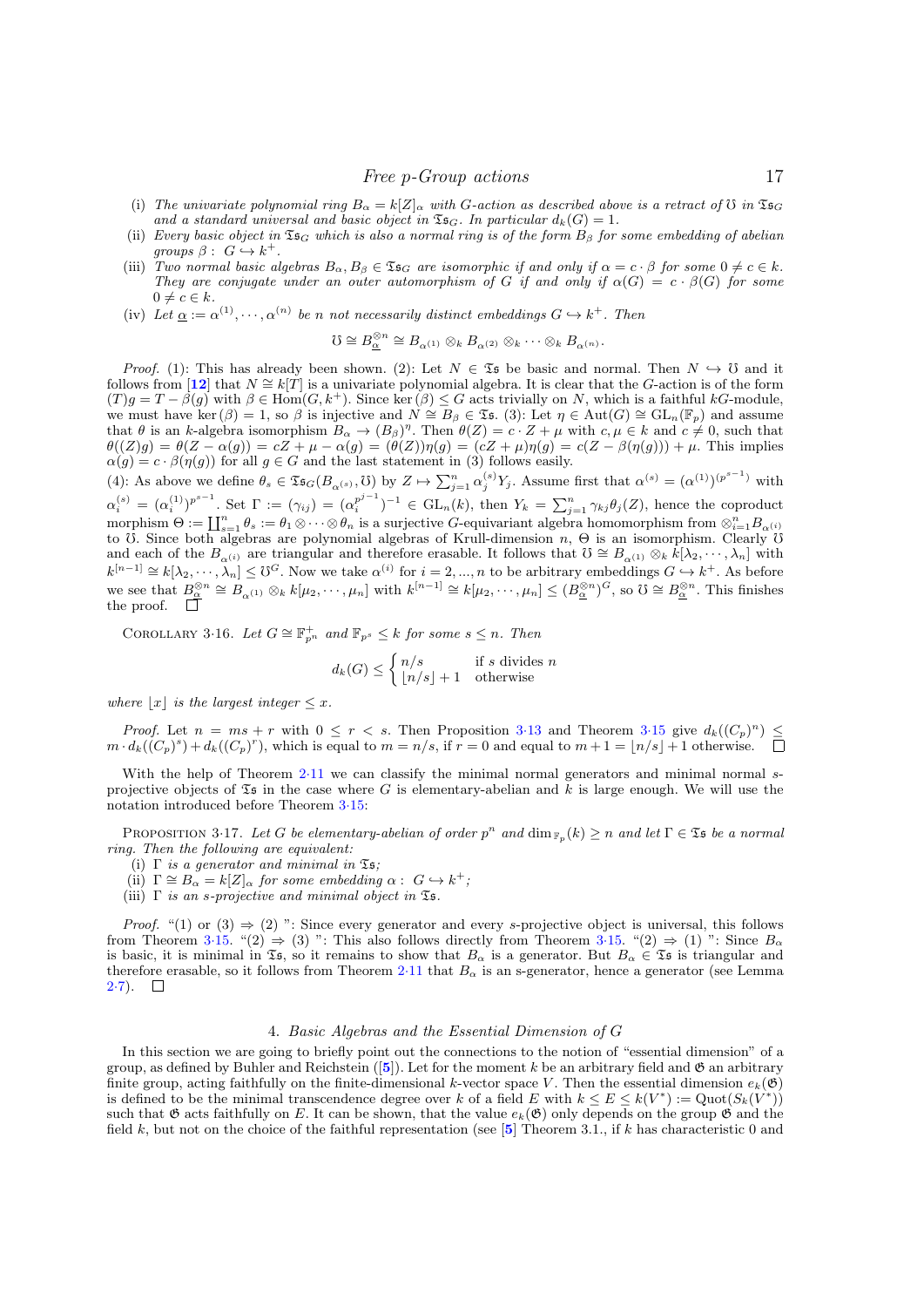[[2](#page-19-14)] Proposition 7.1 or [[6](#page-19-15)] for arbitrary field k). For an arbitrary field  $K \geq k$  together with an embedding of  $\mathfrak{G}$  in Aut<sub>k</sub> $(K)$ , define

$$
e_k(K):=\min\,\{\mathrm{tr.deg}_kE\mid k\leq E\leq K,\ E\text{ is}\\ \mathfrak{G}\text{ --stable with faithful action}\},
$$

in other words,  $e_k(K)$  is the minimum transcendence degree of a Galois field extension  $E/E^{\mathfrak{G}}$  containing k and contained in  $\hat{K}$ .

LEMMA 4.1.  $e_k(\mathfrak{G}) = \max_{\substack{k \leq K \\ \mathfrak{G} \leq \text{Aut}_k(K)}} e_k(K) = \max_{\substack{k \leq K \\ \mathfrak{G} \leq \text{Aut}_k(K)}} (\min_{\substack{k \leq E \leq K \\ \mathfrak{G} \leq \text{Aut}_k(E)}} \text{tr.deg.} kE).$ Moreover,  $e_k(\mathfrak{G}) = e_k(L)$  for any field  $L \leq k(V^*)$  with  $\mathfrak{G} \leq \text{Aut}_k(L)$ .

Proof. Define  $\tilde{e}_k(\mathfrak{G}) := \max_{\mathfrak{G} \leq \mathrm{Aut}_k(K)} e_k(K)$ . By definition  $e_k(\mathfrak{G}) = e_k(k(V^*)) \leq \tilde{e}_k(\mathfrak{G})$ . By [[6](#page-19-15)] Proposition 2.9,  $e_k(K) \leq e_k(\mathfrak{G})$  for any field K with  $\mathfrak{G} \leq \text{Aut}_k(K)$ , hence  $\tilde{e}_k(\mathfrak{G}) \leq e_k(\mathfrak{G})$ . Now pick any field  $L \leq k(V^*)$ with faithful G-action. Then by the definitions we have  $e_k(\mathfrak{G}) \leq e_k(L) \leq \tilde{e}_k(\mathfrak{G})$ , which finishes the proof.

DEFINITION 4.2. A field extension  $L > k$  with  $\mathfrak{G} < \text{Aut}_k(L)$  will be called a  $\mathfrak{G}\text{-field}$  (over k). If tr.deg,  $L =$  $e_k(\mathfrak{G}) = e_k(L)$ , then L will be called an essential  $\mathfrak{G}\text{-field}$  (over k).

Now let k again be of characteristic  $p > 0$ , let G be a p-group and choose  $V := V_{reg}$ . Let  $B \in \mathfrak{S}$  be basic (and cyclic, if we wish), then  $B \prec D_k$  with

$$
\mathrm{Quot}(B) \leq \mathrm{Quot}(D_k) \leq k(V^*).
$$

<span id="page-18-1"></span>Clearly G acts faithfully on  $Quot(B)$ , so  $d_k(G) = \text{Dim}(B) \geq e_k(G)$ . On the other hand, let  $k \leq K$  be essential with  $K \leq k(V^*)$ , then we can choose a point  $a \in K$  and consider the algebra  $A := k[a^G] := k[(a)g \mid g \in G]$ **Ts.** It follows from the definition of  $e_k(G)$  that  $Dim(A) = e_k(G)$ . Moreover, the map  $(x_1)g \mapsto (a)g$  extends to a surjective morphism  $\phi : D_k \to A$ , so  $A \cong D_k/\ker(\phi)$  is a cyclic domain in  $\mathfrak{Ts}$ . If  $\mathfrak{U} \leq D_k$  is universal, there is also a morphism  $\alpha \in \mathfrak{Ts}(\mathfrak{U}, A)$  and since  $\alpha(\mathfrak{U}) \subseteq K$  with faithful G-action on  $\alpha(\mathfrak{U})$  it follows again from the definition of  $e_k(G)$  that  $\overline{\mathrm{Dim}}(A) = \overline{\mathrm{Dim}}(\alpha(\mathfrak{U})) = e_k(G)$ . Hence  $d_k(G) = \overline{\mathrm{Dim}}(B) \ge \overline{\mathrm{Dim}}(\alpha(\mathfrak{U})) =$  $\text{tr.deg}_k(\text{Quot}(\alpha(\mathfrak{U})))=e_k(G)$ , so  $K\geq \text{Quot}(\alpha(\mathfrak{U}))$  is an algebraic extension. Note that  $\alpha(\mathfrak{U})\cong \mathfrak{U}/p$  for some G-stable prime ideal  $p \leq \mathfrak{U}$ . Conversely, if  $\varphi \in \text{Spec}(\mathfrak{U})$  is G-stable such that  $k(\varphi) := \text{Quot}(\mathfrak{U}/\varphi) \leq K$ , then K is algebraic over  $k(\varphi)$ , so  $k \leq k(\varphi)$  is essential. It follows that  $e_k(G)$  is the minimum of the transcendence degrees of "embedded residue class fields" tr.deg<sub>k</sub> $k(\varphi)$  of those G-stable prime ideals  $\varphi \leq \mathfrak{U}$  that satisfy  $k(\varphi) \hookrightarrow \mathrm{Quot}(\mathfrak{U})$ . This motivates the following

<span id="page-18-2"></span>DEFINITION 4.3. Let  $A \in \mathfrak{Ts}$  with total ring of quotients  $Q(A) := \mathrm{Quot}(A)$ . With  $\mathrm{Spec}(A)^G$  we denote the set of G-stable prime ideals of A. We also define

 $\mathcal{S}_A := \{k(\varphi) \mid \varphi \in \text{Spec}(A)^G, \exists \text{ a } G-\text{equivariant embedding } k(\varphi) \hookrightarrow Q(A)\},\$ 

the set of all "embedded residue class fields" of G-stable prime ideals of A.

Note that if  $A \in \mathfrak{Ts}$  is a domain, then  $Q(A) = k(0) \in \mathcal{S}_A$ . We can now summarize

PROPOSITION 4-4. Let k be a field of characteristic  $p > 0$ , G a group of order  $p^n$  and  $\mathfrak{U} \leq D_k$  a universal trace-surjective algebra (e.g. any basic algebra). Set  $d_{\text{dom},k}(G) := \min\{\text{Dim}(C) \mid C \in \mathfrak{TS} \mid C \text{ (cyclic) domain}\},$ then

$$
n \ge d_k(G) \ge e_k(G) \ge d_{\text{dom},k}(G).
$$

Moreover  $e_k(G) = e_k(Q(\mathfrak{U})) = \min\{\text{tr.deg}_k(k(\wp) \mid k(\wp) \in \mathcal{S}_{\mathfrak{U}}\})\}$  and every essential G-field  $K \geq k$  is algebraic over an essential G-field of the form  $k \leq k(\wp) \in S_{\mathfrak{U}}$ .

<span id="page-18-4"></span><span id="page-18-0"></span>Note that we can choose  $\mathfrak U$  to be, for example, the polynomial algebra  $U = k[Y_1, \dots, Y_n]$  mentioned in Theorem 0.[6.](#page-3-1) So, at the expense of replacing a faithful linear action of G on  $S(V^*)$  by a nonlinear action on U, one can reduce the dimensions of rings from which to construct essential  $G$ -fields. If for example G is cyclic of order  $p^n$ , the smallest faithful representation has dimension  $p^{n-1}+1$ , whereas U has Krull-dimension n. Since every basic algebra  $B \in \mathfrak{B}$  is embedded into  $D_k$ , we have the following "intrinsic description" of the essential dimension:

<span id="page-18-3"></span>COROLLARY 4.5. Let B be any basic algebra in  $\mathfrak{S}_5$ , then

$$
e_k(G) = e_k(Q(B)) = \min\{\text{tr.deg}_kk(\wp) \mid k(\wp) \in \mathcal{S}_B\}.
$$

In Proposition [3](#page-12-0).4 (7) we proved that a universal algebra  $A \in \mathfrak{Ts}$  is basic if and only if it does not have any "embedded" trace-surjective proper factor rings. The following is a criterion in a similar spirit for the situation where  $d_k(G) = e_k(G)$ :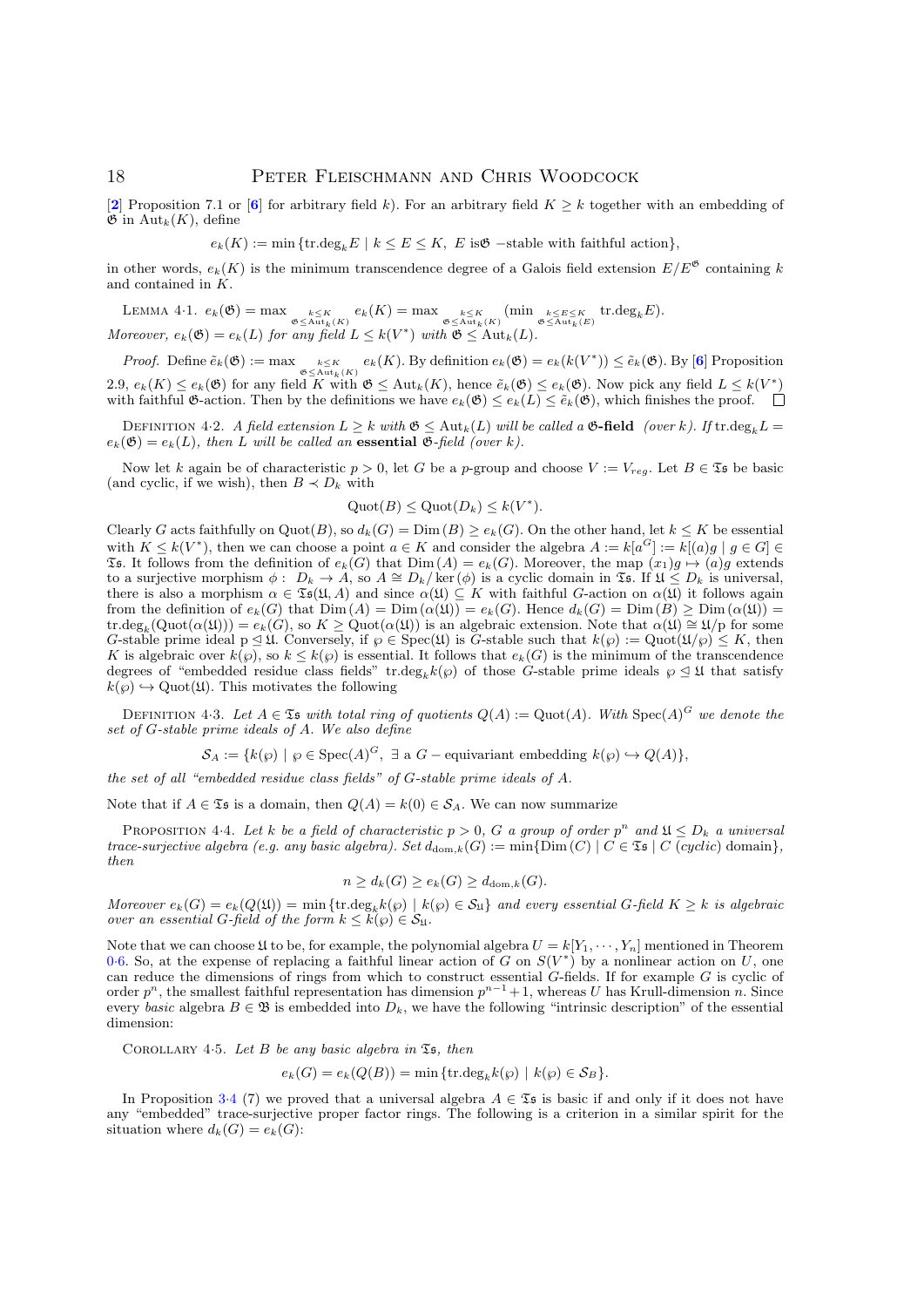LEMMA 4.6. For any universal domain  $A \in \mathfrak{S}$  the following are equivalent:

(i)  $S_A = \{Q(A)\};$ 

(ii) A is basic and  $d_k(G) = e_k(G)$ ;

(iii)  $e_k(G) = \text{Dim}(A)$ .

If these hold,  $Q(A)$  is an essential G-field and all the others are algebraic extensions thereof.

*Proof.* (1)  $\Rightarrow$  (2): It follows from Proposition [3](#page-12-0).4 (7) that A is basic, hence by Corollary 4.[5,](#page-17-1)  $e_k(G)$  = tr.deg<sub>k</sub> $k(\wp)$  for some  $k(\wp) \in \mathcal{S}_A$ . So  $k(\wp) = Q(A)$ ,  $\wp = 0$  and  $d_k(G) = \text{Dim}(A) = e_k(G)$ .  $(2) \Rightarrow (3)$ : This is obvious, since Dim  $(A) = d_k(G)$ .

 $(3) \Rightarrow (1)$  $(3) \Rightarrow (1)$  $(3) \Rightarrow (1)$ : Since A is universal, Corollary 3·5 yields Dim  $(A) = e_k(G) \leq d_k(G) \leq \text{Dim } (A)$ , so A is basic. Now assume  $k(\wp) \in \mathcal{S}_A$ ; then,  $k(\wp) \leq Q(A)$  and by Corollary  $4 \cdot 5$ ,  $e_k(G) = e_k(Q(A)) \leq \text{tr.deg}_k k(\wp) = \text{Dim } (A/\wp) \leq$  $\text{Dim}\,(A)=e_k(G)$ , so  $\wp=0$ .

If k is algebraically closed, then the numerical invariant  $d_k(G)$  is similar in nature to the "covariant" dimension", defined and analyzed in [[20](#page-20-7)] and [[19](#page-20-8)] for finite groups acting on varieties in characteristic zero. The analogue for arbitrary fields would be to define covdim<sub>k</sub>( $\mathfrak{G}$ ) as the minimum Krull dimension of a faithful subalgebra of some  $S(V^*)$ , in contrast to  $d_k(G)$ , which is the minimum Krull dimension of a tracesurjective subalgebra of  $D_k(G)$ . Using arguments of  $[20]$  $[20]$  $[20]$  one can see that  $e_k(\mathfrak{G}) \leq \text{covdim}_k(\mathfrak{G}) \leq e_k(\mathfrak{G}) + 1$ for arbitrary field k. The fact that  $D_k(G) < S(V_{reg})[1/X]$  implies the inequalities  $d_k(G) \geq e_k(G)$  and  $d_k(G) + 1 \geq \mathrm{covdim}_k(G).$ 

Let  $T := k(x_1, \dots, x_n)$  be a purely transcendental field extension and  $L \leq T$  a subfield of transcendence degree  $m \leq n - 1$ . Then it follows from a result of Roquette and Ohm (see Proposition 8.8.1. [[17](#page-19-7)]) that L can be embedded into  $k(x_1, \dots, x_{n-1})$ . An obvious induction shows that, indeed, L can be embedded into  $k(x_1, \dots, x_m)$ . This can be used to obtain the following result:

PROPOSITION 4·7. Let  $A \in \mathfrak{S}_5$  with  $A \leq D_k$  and assume that G is not isomorphic to a subgroup of  $\text{Aut}_k(L)$ for any intermediate field  $k < L \leq k(x_1, \dots, x_{m-1})$  with  $L = k(\wp) \in S_A$ . Then  $m \leq e_k(G)$ .

Proof. By Proposition [4](#page-17-0)·4 there is an essential G-field  $k(\wp) \in S_A$  with  $k(\wp) \le Q(A) \le Q(D_k) \cong$  $k(x_1, \dots, x_{|G|-1})$ . Assume  $e_k(G) < m$ , then  $k(\wp)$  can be embedded into  $k(x_1, \dots, x_{m-1})$  and  $G \leq \text{Aut}(k(\wp))$ . This contradiction finishes the proof.

By Lüroth's theorem, any intermediate field  $k < L \leq k(x_1)$  is rational, i.e. isomorphic to  $k(x_1)$  and therefore  $\text{Aut}_k(L) \cong \text{PGL}_2(k)$ . From this we obtain:

<span id="page-19-2"></span>PROPOSITION 4.8. Let k be a field of characteristic  $p > 0$  and  $1 \neq G$  a finite p-group. Then the following are equivalent:

<span id="page-19-14"></span>(i)  $d_k(G) = 1;$ 

(ii)  $e_k(G) = 1;$ 

<span id="page-19-8"></span><span id="page-19-6"></span>(iii)  $G \cong \mathbb{F}_{p^n}^+ \leq k$ ;

<span id="page-19-11"></span>(iv) G is isomorphic to a subgroup of  $GL_2(k)$ .

<span id="page-19-15"></span>*Proof.* "(3)  $\iff$  (4)" is clear, since the finite p-groups of  $GL_2(k)$  are isomorphic to subgroups of the additive group  $\mathbf{G}_a = (\vec{k}, +)$ .

<span id="page-19-1"></span>"(1)⇒ (2)" is clear, because  $e_k(G) = 0 \iff G = 1 \iff d_k(G) = 0$ .

<span id="page-19-16"></span> $\mathcal{L}(2) \Rightarrow (4)^n$ : If G is not isomorphic to a subgroup of PGL<sub>2</sub>(k) we take  $A := D_k$  and  $m = 2$  in Proposition 4·[7.](#page-18-1) By Lüroth's theorem  $\text{Aut}_k(L) \cong \text{PGL}_2(k)$  for any intermediate field  $k < L \leq k(x_1)$ , hence  $2 \leq e_k(G)$ .  $\overrightarrow{a(3)} \Rightarrow (1)$ ": This follows from Theorem 3.[15.](#page-15-0)

<span id="page-19-9"></span><span id="page-19-5"></span><span id="page-19-4"></span>COROLLARY 4.9. Let k be a field of characteristic  $p > 0$  and G a finite p-group, then  $d_k(G) = 2$  if and only if  $e_k(G) = 2$ .

<span id="page-19-13"></span>COROLLARY 4.10. Let  $G \in \{C_p \times C_p, C_p^2\}$ ; assume moreover that k is the prime field  $\mathbb{F}_p$  in the case  $G = C_p \times C_p$ . Then  $d_k(C_{p^2}) = e_k(C_{p^2}) = 2 = d_{\mathbb{F}_p}(C_p \times C_p) = e_{\mathbb{F}_p}(C_p \times C_p)$ .

<span id="page-19-0"></span>*Proof.* Note that G is not isomorphic to a subgroup of  $PGL_2(k)$ , hence  $2 \le e_k(G) \le d_k(G) \le 2$ , by Proposition [4.](#page-17-0)4.  $\Box$ 

<span id="page-19-12"></span><span id="page-19-3"></span>PROPOSITION 4.11. Let G be elementary-abelian of order  $p^n$  with  $n \geq 3$  and k be any field of characteristic p. Then  $e_k(G) \leq 2$ .

<span id="page-19-10"></span><span id="page-19-7"></span>*Proof.* We can assume  $k = \mathbb{F}_p$ . We use the description of G and further notation from Theorem 3.[15](#page-15-0) and the arguments immediately before that. In particular  $\hat{U} = k[Y_1, \dots, Y_n]$  with G-action given by  $(Y_j)g_i = Y_j - \delta_{ij}$ . Let  $b \in U^G \backslash k$ , so that b is transcendental over k and put  $A = k[b, bY_1 + b^2Y_2 + b^3Y_3 + ... + b^nY_n] < U$ .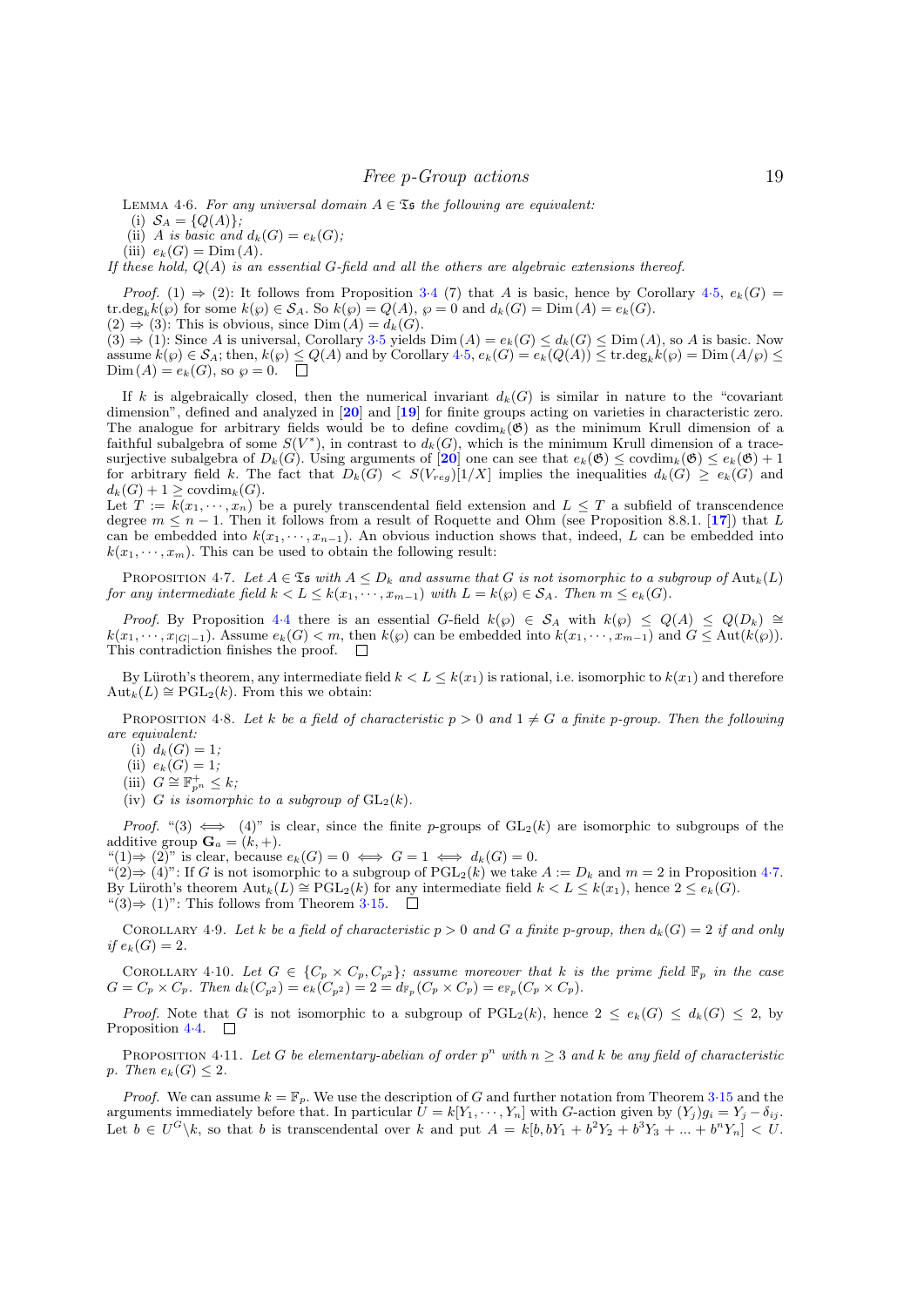<span id="page-20-9"></span><span id="page-20-8"></span>Clearly  $A$  is a polynomial subalgebra of  $U$  with only two generators on which  $G$  acts faithfully. Note that for  $Z := \sum_{i=1}^n \hat{b}^i Y_i$  and  $\underline{b} := (b, \vec{b}^2, \dots, b^n)$ , we have  $k(b) \otimes_k A \cong k(b)[Z]_{\bar{b}}$ , in the notation of Theorem 3·[15.](#page-15-0) It follows that  $Quot(A) < Quot(U)$ , contains a trace-surjective algebra which is a quotient of U of Krull dimension 2. In particular  $e_{F_p}(G) \leq 2$ .

<span id="page-20-7"></span>REMARK  $4.12$ .

- <span id="page-20-11"></span><span id="page-20-10"></span>(i) In the case where k is a field of characteristic different from p, containing a primitive p-th root of unity and G is a finite p-group,  $e_k(G)$  is equal to the least dimension of a faithful linear representation of G over  $k$  (see [[18](#page-20-9)]).
- <span id="page-20-6"></span><span id="page-20-2"></span><span id="page-20-1"></span>(ii) The result in Proposition  $4.8$  $4.8$  has been obtained in [[21](#page-20-10)] for arbitrary finite groups and infinite fields k, together with the consequence that  $e_k(C_p \times C_p) = 1$ . The result of Proposition 4.[8,](#page-18-2) that  $e_k(G) = 1$ for G being elementary abelian and  $|G| \leq |k|$  has also been obtained with a different method in  $[22]$  $[22]$  $[22]$ Lemma 2. In  $[8]$  $[8]$  $[8]$  the groups with essential dimension one were classified for all fields k. We are not aware that the general bound in Proposition  $\frac{1}{4}$  [11,](#page-18-3) which is independent of k, already appears in the literature.
- <span id="page-20-3"></span><span id="page-20-0"></span>(iii) The results in Corollaries 4.[9,](#page-18-0) 4.[10,](#page-18-4) Proposition 4.[11](#page-18-3) and Theorem 3.[15](#page-15-0) show that the group invariants  $d_k(G)$  and  $e_k(G)$  depend crucially on the choice of the ground field k.
- <span id="page-20-5"></span><span id="page-20-4"></span>(iv) Set  $A := k[x, y]$ , the polynomial ring in two variables, and  $G := \langle g \rangle \cong C_{p^2}$ , then there is a G-action on A defined by  $(x)g = x + y^{p-1}$  and  $(y)g = y - 1$ . Using [[13](#page-19-0)] Lemma 5.2. one can show that  $A \in \mathfrak{S}$ is standard universal (i.e. a retract of  $D_k$ ). Then it follows from 4.[10,](#page-18-4) that A is a basic object in  $\mathfrak{Is},$  $Q(A)$  is an essential G-field and all essential G-fields are algebraic extensions of  $Q(A)$ .

#### 5. Concluding Remarks

We conclude this article with a couple of open questions:

- In all cases where we know  $d_k(G)$ , there exists a basic algebra which is an erasable polynomial ring. Is there always an erasable basic algebra? Its ring of G-invariants would be stably polynomial.
- If  $k = \mathbb{F}_p$  we dare to conjecture that  $d_k(G) = n = \log_p(|G|)$ . This would follow from a positive answer to the first question and Proposition 5.5 in  $[13]$  $[13]$  $[13]$ .
- Does every erasable algebra in  $\mathfrak{S}$  have a polynomial invariant ring?

#### REFERENCES

- [1] M. Auslander and O. Goldmann. The Brauer group of a commutative ring. Trans. Amer. Math. Soc., 97:367–409, 1960.
- [2] G Berhuy and G Favi. Essential Dimension: A functorial point of view (after A Merkurjev). Documenta Mathematica, 8:270–330, 2003.
- [3] Nicolas Bourbaki. Groupes et algèbres de Lie, Chap. IV, V, VI. Herman, Paris, 1968.
- [4] W. Bruns and J. Herzog. Cohen Macaulay Rings. Cambridge University Press, 1993.
- [5] Joe Buhler and Zinovy Reichstein. On the essential dimension of a finite group. Compos. Math., 106:159–179, 1997.
- Ming chang Kang. Essential dimensions of finite groups.  $arXiv.math$ , 0611673v2:1 24, 2006.
- [7] S U Chase, D K Harrison, and A Rosenberg. Galois theory and Galois cohomology of commutative rings. Memoirs of the AMS, 52:15–33, 1965.
- [8] H. Chu, S. J. Hu, M. C. Kang, and J. Zhang. Groups with essential dimension one. Asian. Journal of Mathematics, 12((2)):177–191, 2008.
- [9] D.J.Benson. Polynomial Invariants of Finite Groups. Cambridge University Press, 1993.
- [10] D.L.Costa. Retracts of polynomial rings. J. of Algebra, 44:492-502, 1975.
- [11] A Duncan and Z. Reichstein. Versality of algebraic group actions and rational points on twisted varieties. with an appendix containing a letter from j.-p. serre. J. Algebraic Geom., 3:499-530, 2015.
- [12] P. Eakin. A note on finite dimensional subrings of polynomial rings. Proc. Amer. Math. Soc., 31(1):75–80, 1972.
- [13] P. Fleischmann and C.F. Woodcock. Non-linear group actions with polynomial invariant rings and a structure theorem for modular Galois extensions. Proc. LMS, 103(5):826–846, November 2011.
- [14] P. Fleischmann and C.F. Woodcock. Universal Galois Algebras and Cohomology of p-groups. Journal of Pure and Applied Algebra, 217(3):530–545, 2013.
- [15] P. Fleischmann and C.F. Woodcock. Modular group actions on algebras and p-local Galois extensions for finite groups. Journal of Algebra, 442:316–353, 2015.
- [16] N Gupta. On the cancellation problem for the affine space  $A^3$  in characteristic p.  $arXiv:1208.0483v2$ , pages 1–9, 2013.
- [17] C U Jensen, A Ledet, and N Yui. Generic Polynomials. Cambridge University Press, 2002.